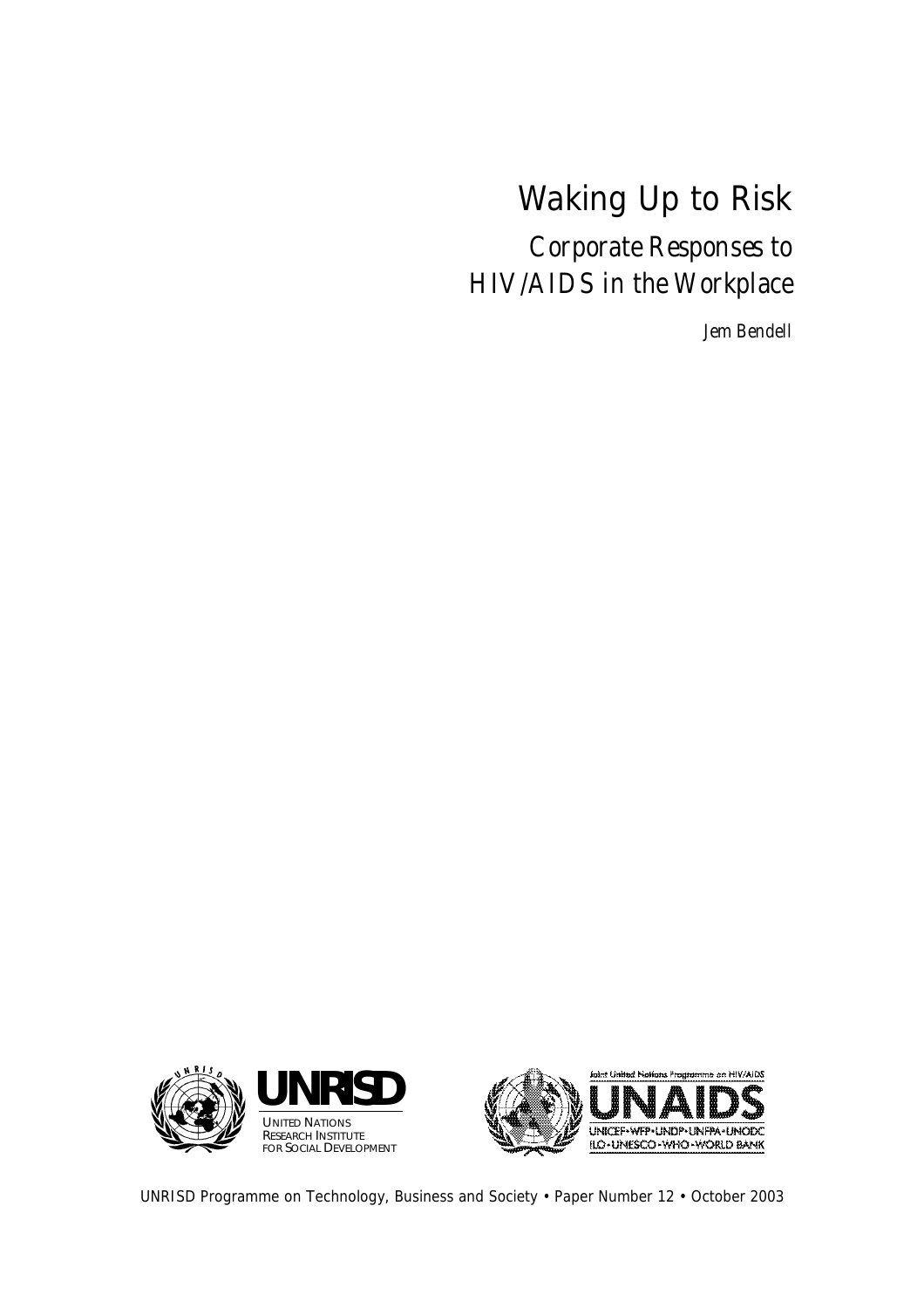This United Nations Research Institute for Social Development (UNRISD) Programme Paper has been prepared with the support of the Joint United Nations Programme on HIV/AIDS (UNAIDS). UNRISD also thanks the governments of Denmark, Finland, Mexico, the Netherlands, Norway, Sweden, Switzerland and the United Kingdom for their core funding.

Copyright © UNRISD. Short extracts from this publication may be reproduced unaltered without authorization on condition that the source is indicated. For rights of reproduction or translation, application should be made to UNRISD, Palais des Nations, 1211 Geneva 10, Switzerland. UNRISD welcomes such applications.

The designations employed in UNRISD publications, which are in conformity with United Nations practice, and the presentation of material therein do not imply the expression of any opinion whatsoever on the part of UNRISD concerning the legal status of any country, territory, city or area or of its authorities, or concerning the delimitation of its frontiers or boundaries.

The responsibility for opinions expressed rests solely with the author(s), and publication does not constitute endorsement by UNRISD or UNAIDS.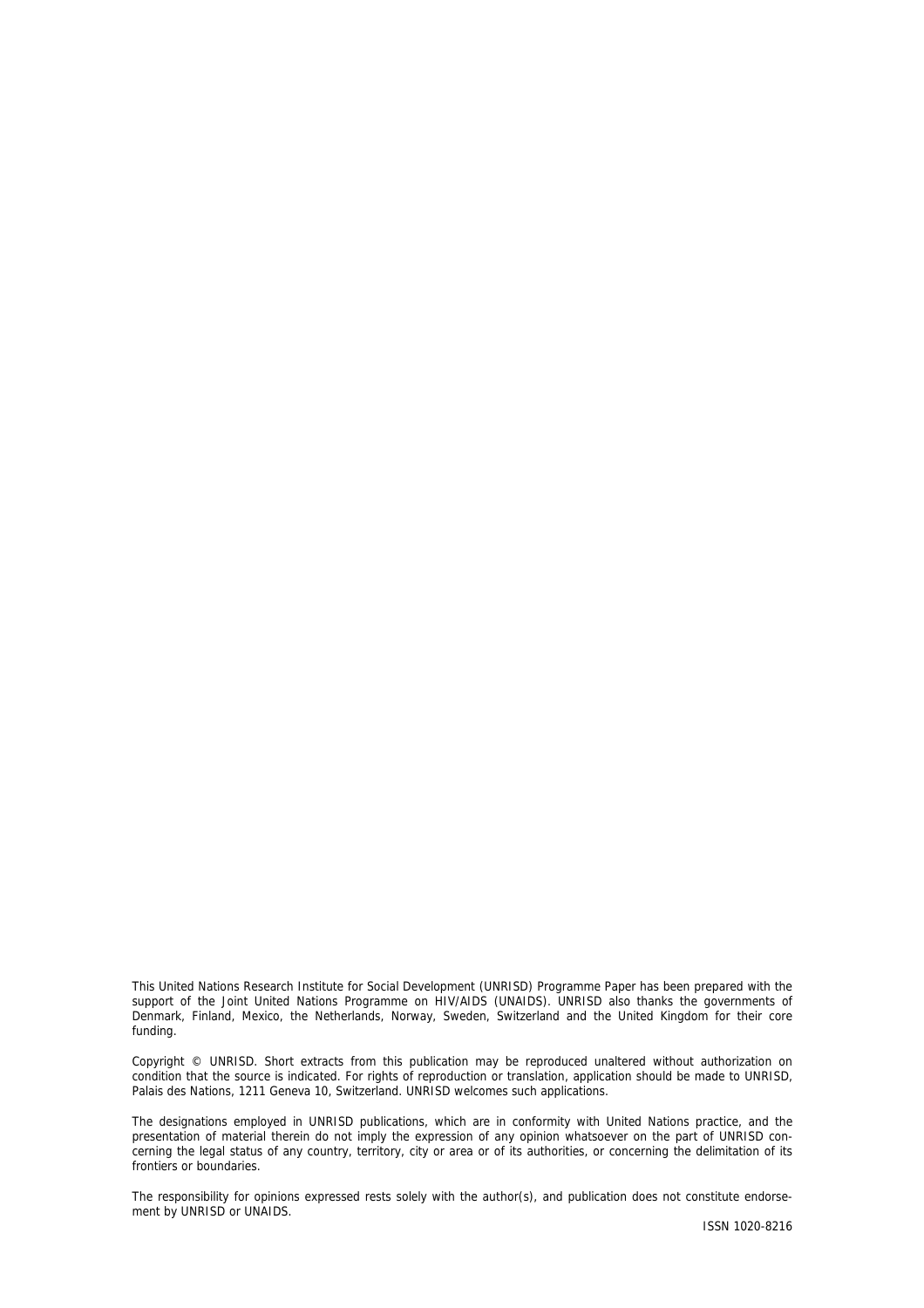### **Contents**

| <b>Acronyms</b>                                                                                                                                             | iii.           |
|-------------------------------------------------------------------------------------------------------------------------------------------------------------|----------------|
| <b>Acknowledgements</b>                                                                                                                                     | iv             |
| Summary/Résumé/Resumen                                                                                                                                      | v              |
| Summary                                                                                                                                                     | $\mathsf{V}$   |
| Résumé                                                                                                                                                      | vi             |
| Resumen                                                                                                                                                     | viii           |
| <b>Introduction</b>                                                                                                                                         | 1              |
| Business, HIV/AIDS and the workplace                                                                                                                        | 2              |
| Business, HIV/AIDS and medical products                                                                                                                     | 3              |
| Business, HIV/AIDS, philanthropy and advocacy                                                                                                               | 4              |
| Business, HIV/AIDS and political economy                                                                                                                    | 5              |
| Business initiatives on HIV/AIDS, and the need for research                                                                                                 | $\overline{7}$ |
| <b>The Surveys</b>                                                                                                                                          | 8              |
| <b>The Findings</b>                                                                                                                                         | 9              |
| Attitudes of companies to HIV/AIDS                                                                                                                          | 9              |
| Existence of policies and programmes on HIV/AIDS in the workplace                                                                                           | 11             |
| Content of policies and programmes on HIV/AIDS in the workplace                                                                                             | 15             |
| <b>External relations</b>                                                                                                                                   | 26             |
| Challenges and opportunities                                                                                                                                | 29             |
| <b>Beyond Surveys: Policies in Practice</b>                                                                                                                 | 30             |
| Conclusions: From "Waking up to Risk", to "Awakening to Responsibility"                                                                                     | 34             |
| <b>Future Research and Action: Waking Up to Finance</b>                                                                                                     | 38             |
|                                                                                                                                                             |                |
| Annex 1 - Categories and Data for Figures                                                                                                                   | 40             |
| Categories and data for figure 3 (policies mentioned on TNC websites)                                                                                       | 40             |
| Categories and data for figure 4 (policy development stages)                                                                                                | 40             |
| Categories and data for figure 5 (companies addressing provisions of the                                                                                    |                |
| ILO Code of Practice on HIV/AIDS and the World of Work)                                                                                                     | 41             |
| Categories and data for figure 6 (prevention measures included in policies)                                                                                 | 41             |
| Categories and data for figure 7 (mitigation measures included in policies)                                                                                 | 42             |
| Categories and data for figure 8 (attitudes on tackling HIV/AIDS)                                                                                           | 42             |
| Categories and data for figure 10 (departments working on HIV/AIDS-related issues)                                                                          | 43             |
| Categories and data for figure 11 (policy implementation activities)                                                                                        | 44             |
| Categories and data for figure 12 (types of awareness-raising activities)<br>Categories and data for figure 13 (policy monitoring and reporting activities) | 44             |
| Categories and data for figure 14 (organizations that companies collaborate with on HIV/AIDS)                                                               | 45             |
| Categories and data for figure 15 (levels of advocacy and advertising)                                                                                      | 43<br>45       |
| Categories and data for figure 16 (AIDS-related causes supported financially)                                                                               | 45             |
| Categories and data for figure 17 (key barriers faced)                                                                                                      | 46             |
|                                                                                                                                                             | 47             |
| Annex 2 - Surveyed and Responding Companies<br><b>TNCs</b>                                                                                                  |                |
| Brazil                                                                                                                                                      | 47<br>47       |
| Philippines                                                                                                                                                 | 48             |
| South Africa                                                                                                                                                | 48             |
| Annex 3 - The Methodology of the Website Research                                                                                                           | 49             |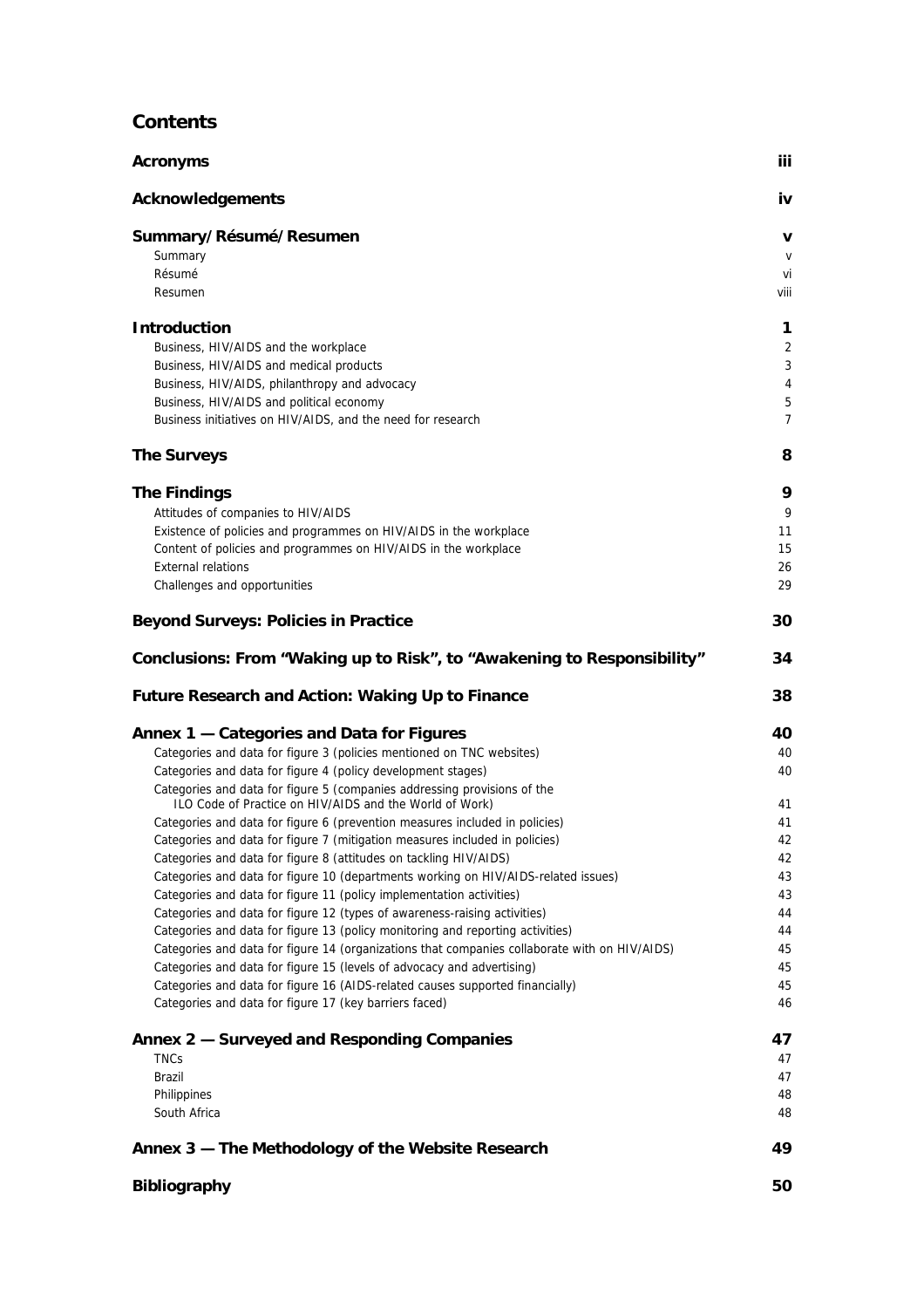### UNRISD Programme Papers on **Technology, Business and Society 55**

| <b>Figures</b>                                                                                          |    |
|---------------------------------------------------------------------------------------------------------|----|
| Figure 1: Is HIV/AIDS a problem for your company?                                                       | 10 |
| Figure 2: Why are you acting on HIV/AIDS?                                                               | 10 |
| Figure 3: TNC websites and HIV/AIDS policies                                                            | 12 |
| Figure 4: Policy development stages                                                                     | 14 |
| Figure 5: Companies addressing provisions of the ILO Code of Practice on HIV/AIDS and the World of Work | 16 |
| Figure 6: Prevention measures included in policies                                                      | 18 |
| Figure 7: Mitigation measures included in policies                                                      | 20 |
| Figure 8: Attitudes on tackling HIV/AIDS                                                                | 21 |
| Figure 9: Attitudes of South African companies on tackling HIV/AIDS                                     | 22 |
| Figure 10: Departments working on HIV/AIDS-related issues                                               | 23 |
| Figure 11: Policy implementation activities                                                             | 23 |
| Figure 12: Types of awareness-raising activities                                                        | 24 |
| Figure 13: Policy monitoring and reporting activities                                                   | 25 |
| Figure 14: Organizations that companies collaborate with on HIV/AIDS                                    | 27 |
| Figure 15: Levels of advocacy and advertising                                                           | 28 |
| Figure 16: AIDS-related causes supported financially                                                    | 28 |
| Figure 17: Key barriers faced                                                                           | 29 |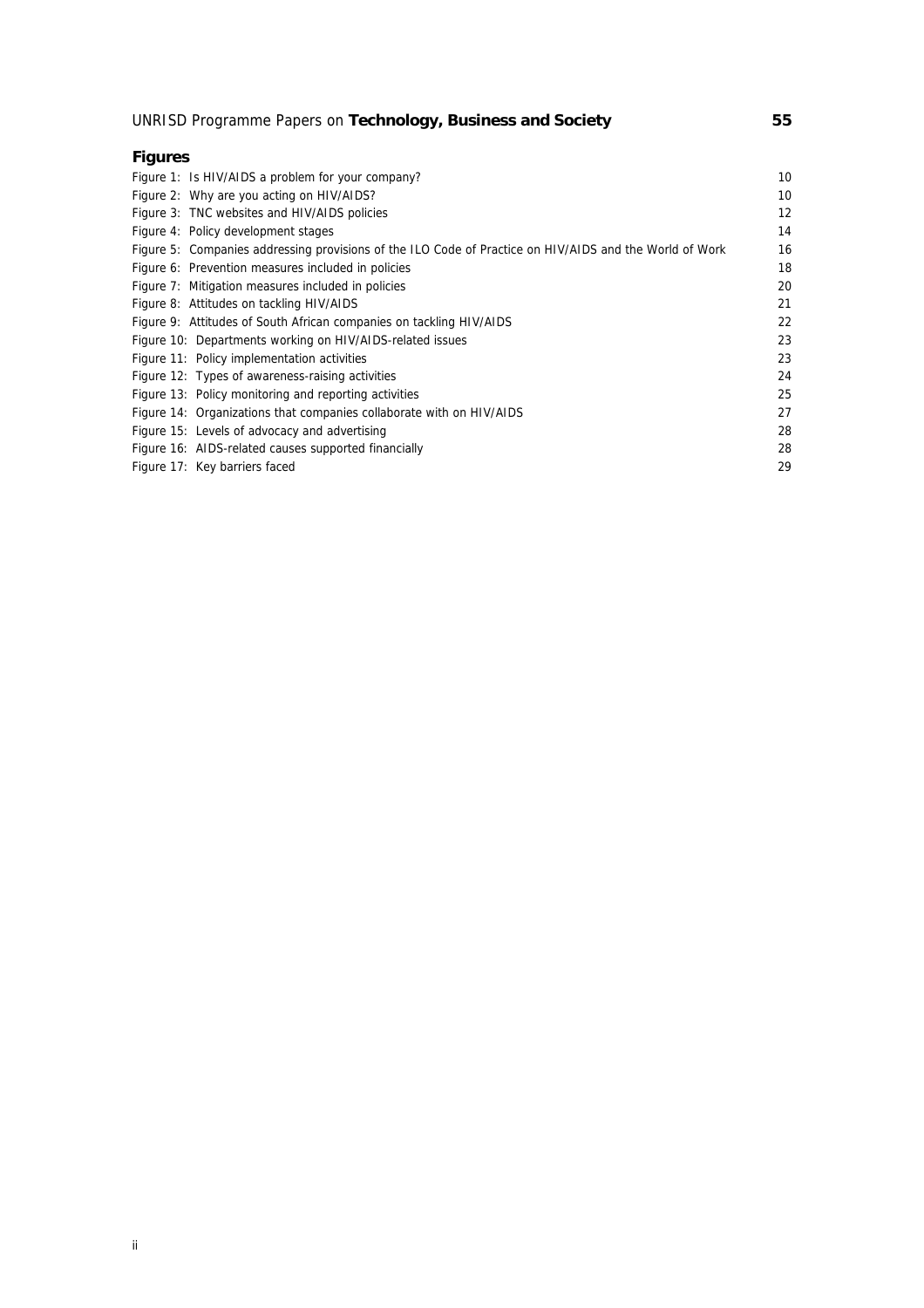### **Acronyms**

| AIDS           | acquired immunodeficiency syndrome                          |
|----------------|-------------------------------------------------------------|
| AMSI           | AIDS Management Standard Initiative                         |
| ART            | antiretroviral therapy                                      |
| AZT            | azidothymidine                                              |
| BHP            | Broken Hill Proprietary Company (Australia)                 |
| <b>BSR</b>     | <b>Business for Social Responsibility</b>                   |
| CEO            | chief executive officer                                     |
| <b>CSR</b>     | corporate social responsibility                             |
| <b>DFID</b>    | Department for International Development (United Kingdom)   |
| GBC            | <b>Global Business Coalition on HIV/AIDS</b>                |
| GHI            | Global Health Initiative                                    |
| <b>GRI</b>     | <b>Global Reporting Initiative</b>                          |
| GSK            | GlaxoSmithKline                                             |
| HIV            | human immunodeficiency virus                                |
| HR.            | human resources                                             |
| ILO            | International Labour Organization                           |
| IMF            | <b>International Monetary Fund</b>                          |
| IOE.           | International Organisation of Employers                     |
| ISO            | International Organization for Standardization              |
| JSE.           | Johannesburg Securities Exchange                            |
| <b>MSF</b>     | Médecins Sans Frontières                                    |
| MTV            | Music Television                                            |
| <b>NGLS</b>    | United Nations Non-Governmental Liaison Service             |
| <b>NGO</b>     | non-governmental organization                               |
| R&D            | research and development                                    |
| <b>SABCOHA</b> | South African Business Coalition on HIV/AIDS                |
| <b>SAMP</b>    | Southern African Migration Project                          |
| <b>SHARP</b>   | Sasol HIV/AIDS Response Programme                           |
| <b>STI</b>     | sexually transmitted infection                              |
| TВ             | tuberculosis                                                |
| TNC            | transnational corporation                                   |
| <b>TRIPS</b>   | Trade-Related Aspects of Intellectual Property Rights       |
| UN             | <b>United Nations</b>                                       |
| <b>UNAIDS</b>  | Joint United Nations Programme on HIV/AIDS                  |
| <b>UNCTAD</b>  | United Nations Conference on Trade and Development          |
| UNDP           | United Nations Development Programme                        |
| <b>UNGASS</b>  | United Nations General Assembly Special Session on HIV/AIDS |
| <b>UNRISD</b>  | United Nations Research Institute for Social Development    |
| URL            | uniform resource locator                                    |
| US             | <b>United States</b>                                        |
| <b>VCT</b>     | voluntary counselling and testing                           |
| <b>WEF</b>     | World Economic Forum                                        |
| WHO            | World Health Organization                                   |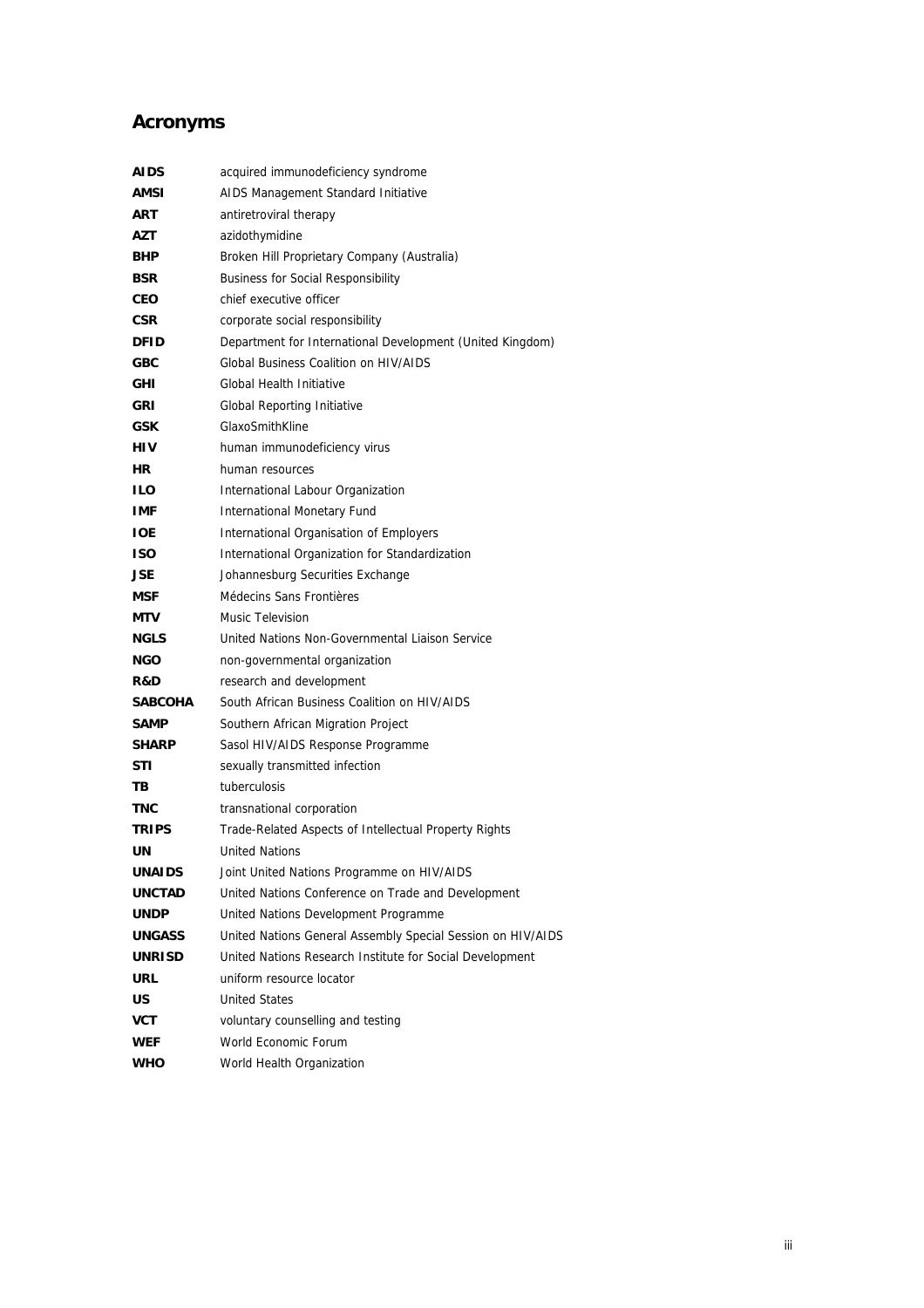#### **Acknowledgements**

The following people contributed to the conduct of the research project: at UNAIDS, Kizito Nsarhaza and Michel Carael; at UNRISD, Peter Utting, Anita Tombez, Anna Hemmingson, Katy Agg, Katrien De Moor, Désirée Abrahams, Jenifer Freedman and Wendy Salvo; and at the New Academy of Business, Rupesh Shah and Alessandra Vecchi. In South Africa the research was conducted by Duncan Innes, David Dickinson and Lindsey Henwood; in Brazil, by Cristina Pimenta; and in the Philippines, by Eric Batalla and Mely Silverio. The arguments are the responsibility of the author alone.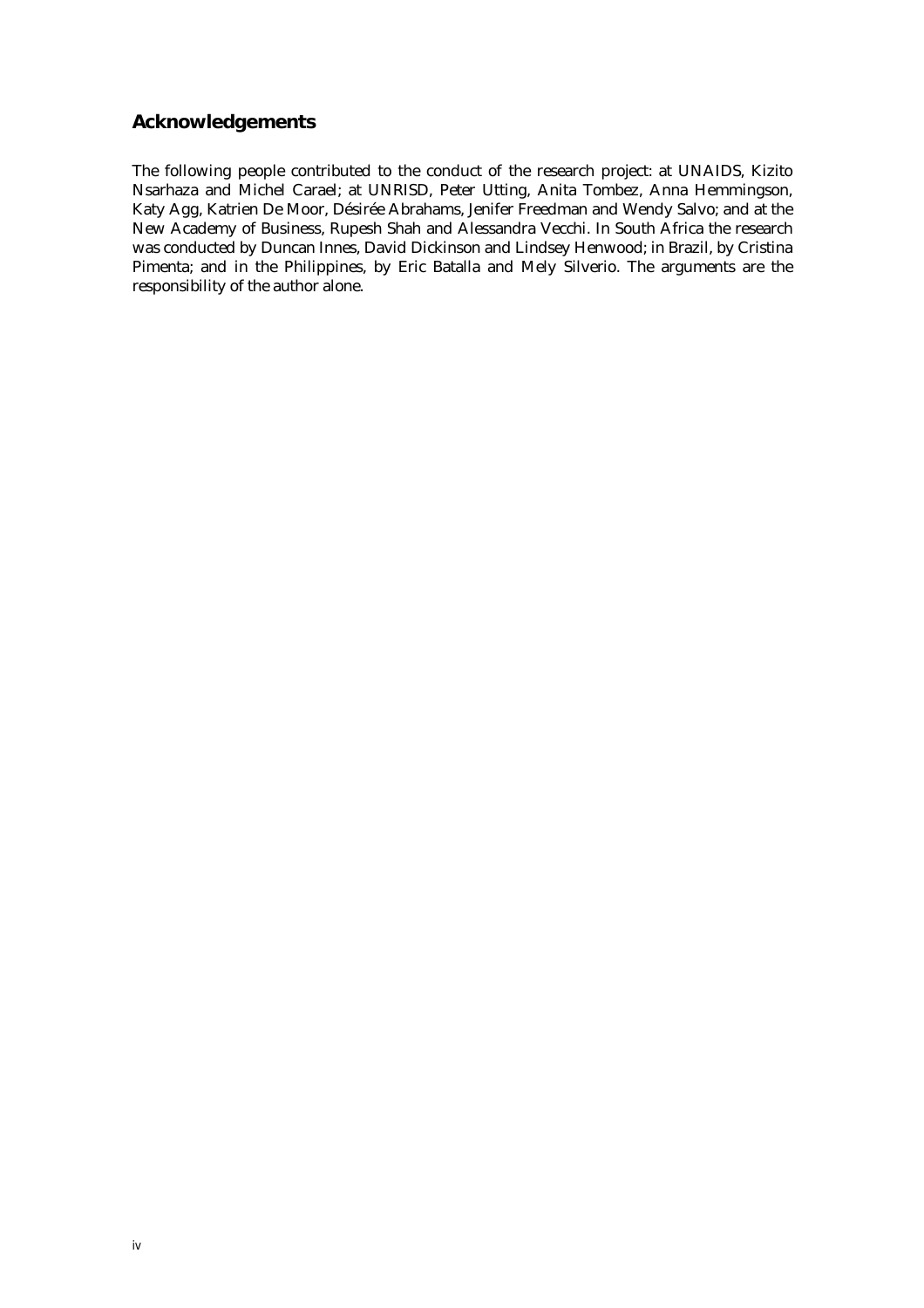#### **Summary/Résumé/Resumen**

#### **Summary**

This paper looks at the response of large corporations to one of the most pressing developmental challenges facing countries in the global South today – HIV/AIDS. The paper presents results and analysis from the first global survey of transnational corporationsí (TNCs) responses to the pandemic, as well as three surveys of large corporations in Brazil, the Philippines and South Africa, and case studies of selected corporations. The research was conducted by the United Nations Research Institute for Social Development (UNRISD) in partnership with the Joint United Nations Programme on HIV/AIDS (UNAIDS), in response to the request of the United Nations General Assembly Special Session on HIV/AIDS (UNGASS) that data on the response of different sectors of society be generated and analysed.

The main analytical finding from this research is that the corporate sector is just beginning to wake up to the risks posed to business operations by HIV/AIDS and has still to awaken to its wider responsibilities, which arise from its influence over the conditions that encourage HIV/AIDS prevalence and undermine possibilities for mitigating its effects. Dialogue and action on the interface between business and HIV/AIDS has often focused on the business response to HIV/AIDS, rather than on the HIV/AIDS response to business. However, the United Nations Declaration of Commitment on HIV/AIDS recognized that all actors must consider the wider social and economic conditions influencing HIV/AIDS prevalence and impact. Therefore the international policy community on HIV/AIDS must act to ensure more companies are not only "waking up to risk" but also "awakening to responsibility" for socioeconomic conditions that influence people at risk from, or living with, the virus.

The following key findings are discussed in the paper:

- Twenty-one per cent of the 100 largest TNCs reported that they have policies or programmes on HIV/AIDS in the workplace. That is 70 per cent of the respondents, although extrapolating this figure to include the non-respondents would be questionable, as companies without policies would be less likely to respond.
- Thirty-nine per cent of the websites of the 100 largest TNCs mentioned HIV/AIDS, but only 11 per cent had easily identifiable information specifically relating to workplace policies or programmes.
- In South Africa, 60 per cent of the 25 largest corporations reported that they have policies or programmes in the workplace. Eighty-one per cent of the responding companies have HIV/AIDS policies and programmes in their companies at both group and subsidiary level, while 13 per cent are in the process of taking such policies and programmes from their subsidiaries to group level.
- In Brazil, where the impacts of HIV/AIDS are less than South Africa, we find that fewer companies are taking action. Fifty-two per cent of the 25 largest companies reported having a workplace policy or programme on HIV/AIDS. This is 76 per cent of the responding companies. A further 12 per cent said they are developing policies and already have some level of prevention and support activities occurring in the work setting.
- In the Philippines, where HIV/AIDS prevalence is currently low, only 16 per cent of the 25 largest corporations have a workplace policy or programme on HIV/AIDS. This is 25 per cent of responding companies. The majority of respondents stated that they have no reason to have any policies or programmes.
- There is a wide variation in the specific HIV/AIDS prevention and mitigation components of these corporate policies and programmes, and the extent of coverage provided to employees and their dependents.
- ï Communities, suppliers and subcontractors are rarely covered by policies and programmes, even though most company respondents consider that  $HIV/AIDS-$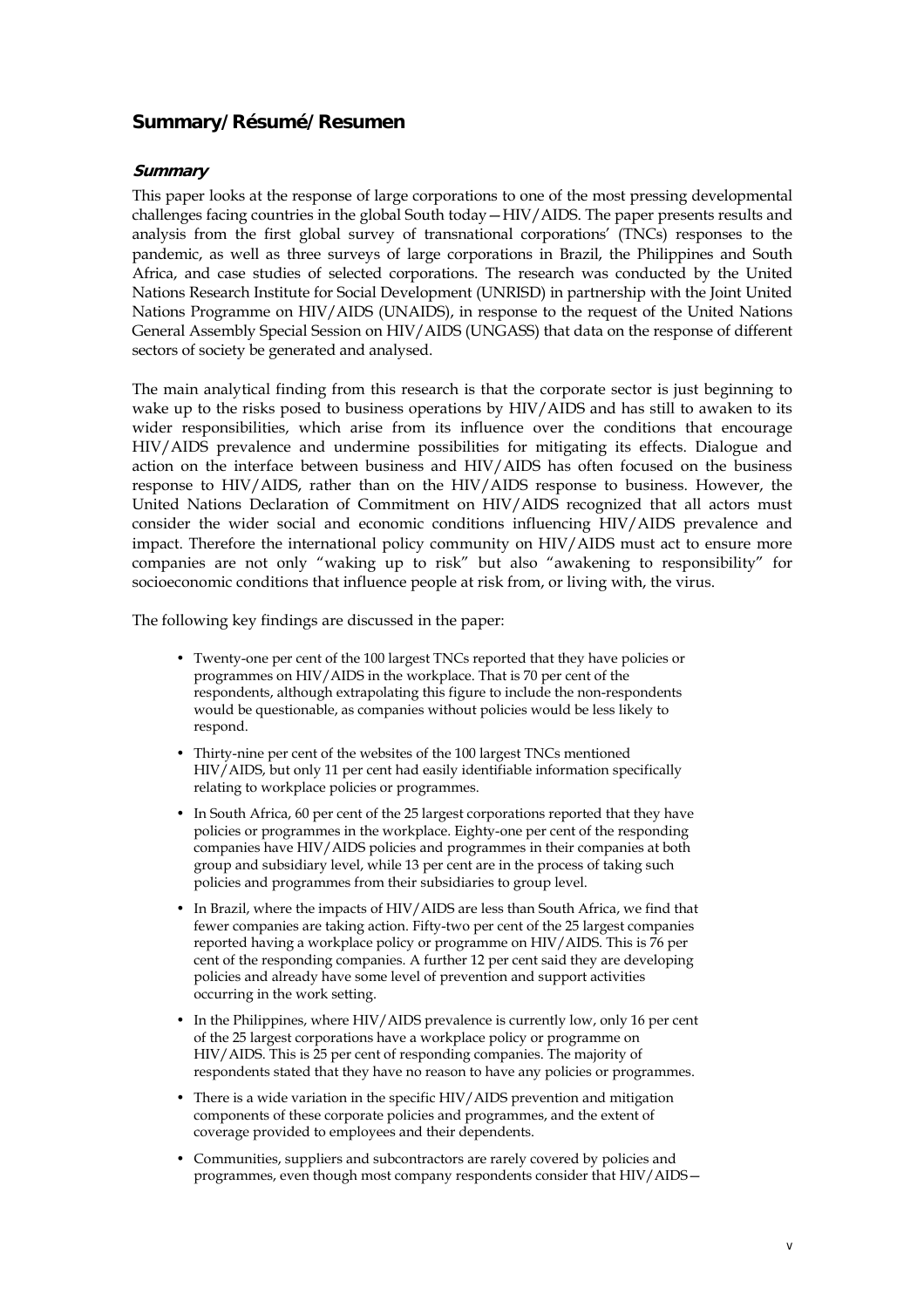and the risks it poses to their workplaces and other business operations – must be tackled beyond the workplace.

• Most companies do not consider how their normal operations and strategies affect poverty, and thus HIV/AIDS. This is despite the UN General Assembly Declaration of Commitment on HIV/AIDS, which emphasized the importance of poverty and unsustainable development for the spread and impact of HIV/AIDS.

The limited scope and scale of corporate action on HIV/AIDS suggests that enthusiasm within the United Nations system, bilateral and multilateral development organizations, and international NGOs, for the voluntary role that business is playing and can play in the fight against HIV/AIDS needs to be tempered with an awareness of the current lack of wholesale and comprehensive engagement on this matter by even the largest companies, and even in the most affected areas, such as South Africa.

However, one possible route forward emerges from the analysis, involving the financial community. The argument is made that HIV/AIDS may pose significant risks to current and future corporate financial performance, so that the financial community should increasingly be interested in whether the companies they invest in are attuned to that risk and managing it accordingly. Moreover, it is argued that this risk cannot be managed effectively by individual corporate action, but requires an economy-wide response. Therefore joint action from the financial community may help institutionalize corporate responses, while sensibly extending the risk management approach to include the risks to economies and societies as a whole.

Jem Bendell is a visiting fellow at Nottingham University Business School, and a consultant to non-governmental and international organizations on globalization and sustainable development. He has published many articles and two books on corporate responsibility, including the edited volume *Terms for Endearment: Business, NGOs and Sustainable Development* (Greenleaf Publishing, Sheffield, 2000). For more information, visit www.jembendell.com.

#### **Résumé**

Cette étude s'intéresse à ce que font les grandes sociétés face à l'un de ces obstacles au développement que les pays du Sud doivent surmonter d'urgence aujourd'hui: le VIH/sida. Elle présente les résultats de la première enquête mondiale menée sur les sociétés transnationales (STN) face à la pandémie, de trois enquêtes portant sur de grandes sociétés au Brésil, aux Philippines et en Afrique du Sud, ainsi que d'études de cas d'entreprises choisies, et analyse l'ensemble de ces données. Les recherches ont été effectuées par l'Institut de recherche des Nations Unies pour le développement social (UNRISD) en partenariat avec le Programme commun des Nations Unies sur le VIH/sida (ONUSIDA) en réponse à l'Assemblée générale des Nations Unies, qui, lors de sa session extraordinaire consacrée au VIH/sida en 2001, avait demandé que soient saisies et analysées les données relatives à la réaction de différents secteurs de la société.

Les entreprises commencent à peine à s'apercevoir du danger que représente le VIH/sida pour leur fonctionnement et n'ont pas encore conscience des responsabilités qui découlent de l'influence qu'elles exercent sur les conditions qui favorisent la prévalence du VIH/sida et empêchent d'en atténuer les effets: sur un plan analytique, tels sont les premiers résultats de cette recherche. Le dialogue et l'action sur l'interface entre entreprises et VIH/sida se sont souvent focalisés sur l'action des entreprises face au VIH/sida, plutôt que sur l'action du VIH/sida sur les entreprises. Pourtant, dans sa Déclaration d'engagement sur le VIH/sida, l'Assemblée générale des Nations Unies a reconnu que tous les acteurs devaient tenir compte des conditions sociales et économiques qui influent sur la prévalence et les effets du VIH/sida. La communauté internationale chargée de donner des orientations générales sur le VIH/sida doit donc faire en sorte que les sociétés soient plus nombreuses à prendre conscience non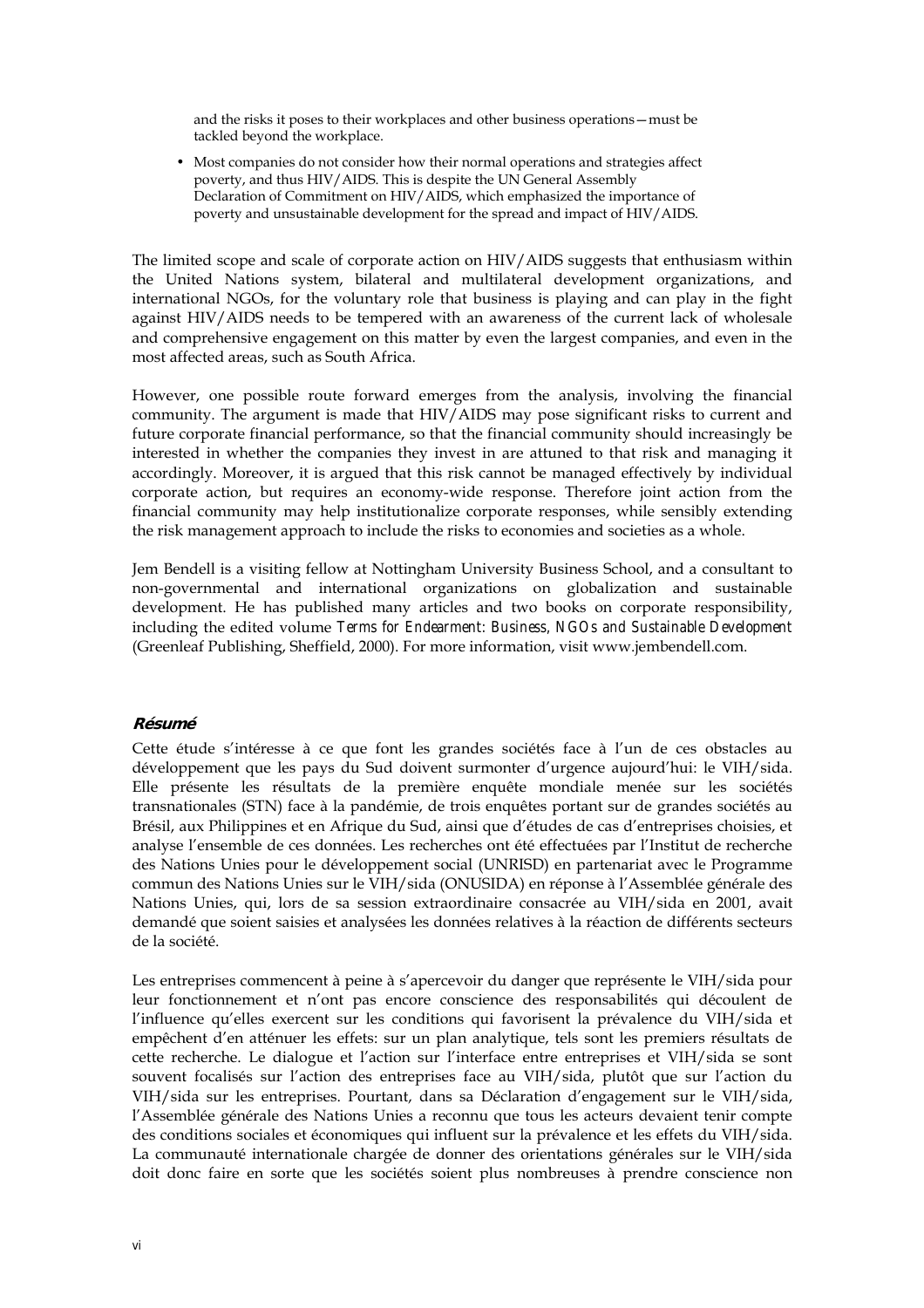seulement du risque mais aussi du fait quíelles sont responsables des conditions socio-Èconomiques qui se rÈpercutent sur les personnes ‡ risque ou vivant avec le virus.

L'étude aboutit essentiellement aux conclusions suivantes:

- Vingt-et-un pour cent des 100 plus grandes STN ont répondu qu'elles avaient une politique ou des programmes relatifs au VIH/sida sur le lieu de travail, ce qui correspond à 70 pour cent des répondants, bien qu'il soit contestable d'extrapoler en appliquant cette proportion à celles qui n'ont pas répondu, puisque les sociétés sans politique sont sans doute moins enclines à répondre.
- ï Trente-neuf pour cent des sites Internet des 100 plus grandes STN faisaient mention du VIH/sida, mais 11 pour cent seulement fournissaient des informations précises et facilement repérables sur des politiques ou programmes sur le lieu de travail.
- En Afrique du Sud, 60 pour cent des 25 plus grandes sociétés ont répondu qu'elles avaient une politique ou des programmes sur le lieu de travail. Quatre-vingt-un pour cent des sociétés qui ont répondu ont des politiques ou des programmes relatifs au VIH/sida aux niveaux à la fois du groupe et des filiales, tandis que 13 pour cent sont en train de transposer ces politiques et programmes du niveau des filiales à celui du groupe.
- Au Brésil, où les effets du VIH/sida sont moindres qu'en Afrique du Sud, on constate que les sociétés sont aussi moins nombreuses à agir. Cinquante-deux pour cent des 25 plus grandes sociétés ont répondu qu'elles avaient une politique ou un programme relatifs au VIH/sida sur le lieu de travail, soit 76 pour cent des répondants. Douze autres pour cent ont déclaré être en train d'élaborer une politique et avoir déjà des activités de prévention et de soutien sur le lieu de travail.
- Aux Philippines, où la prévalence du sida est faible actuellement, seuls 16 pour cent des 25 plus grandes entreprises ont une politique ou un programme relatifs au VIH/sida sur le lieu de travail, soit 25 pour cent des répondants. La majorité des répondants ont fait remarquer qu'il n'y avait aucune raison d'avoir des politiques ou des programmes sur ce sujet.
- Les volets de prévention et d'atténuation que comportent les politiques et programmes des sociétés présentent une grande variété; de même, l'étendue de la couverture assurée aux employés et aux personnes qui sont à leur charge varie ÈnormÈment.
- $\bullet$  Les populations locales, les fournisseurs et les sous-traitants sont rarement visés par ces politiques et programmes, bien que, de l'avis de la plupart des répondants, il faille dépasser le cadre du lieu de travail pour lutter contre le VIH/sida et prévenir les dangers qu'il représente pour les postes de travail et d'autres aspects du fonctionnement des entreprises.
- La plupart des sociétés ne tiennent pas compte des effets que leur fonctionnement normal et leurs stratégies peuvent avoir sur la pauvreté, et donc sur le VIH/sida, bien que, dans sa Déclaration d'engagement, l'Assemblée générale des Nations Unies aie insisté sur le rôle joué par la pauvreté et le manque de développement durable dans la propagation et les effets du VIH/sida.

Si le rôle spontané que les entreprises jouent et peuvent jouer dans la lutte contre le VIH/sida suscite l'enthousiasme dans le système des Nations Unies, les organismes de développement bilatéraux et multilatéraux et les ONG internationales, la modestie de l'action engagée par les entreprises sur le VIH/sida laisse à penser qu'il convient de tempérer cet enthousiasme par le constat qu'aujourd'hui, même les plus grandes sociétés, mêmes celles qui sont implantées dans les pays les plus touchés comme l'Afrique du Sud, ne s'engagent pas à fond sur cette question.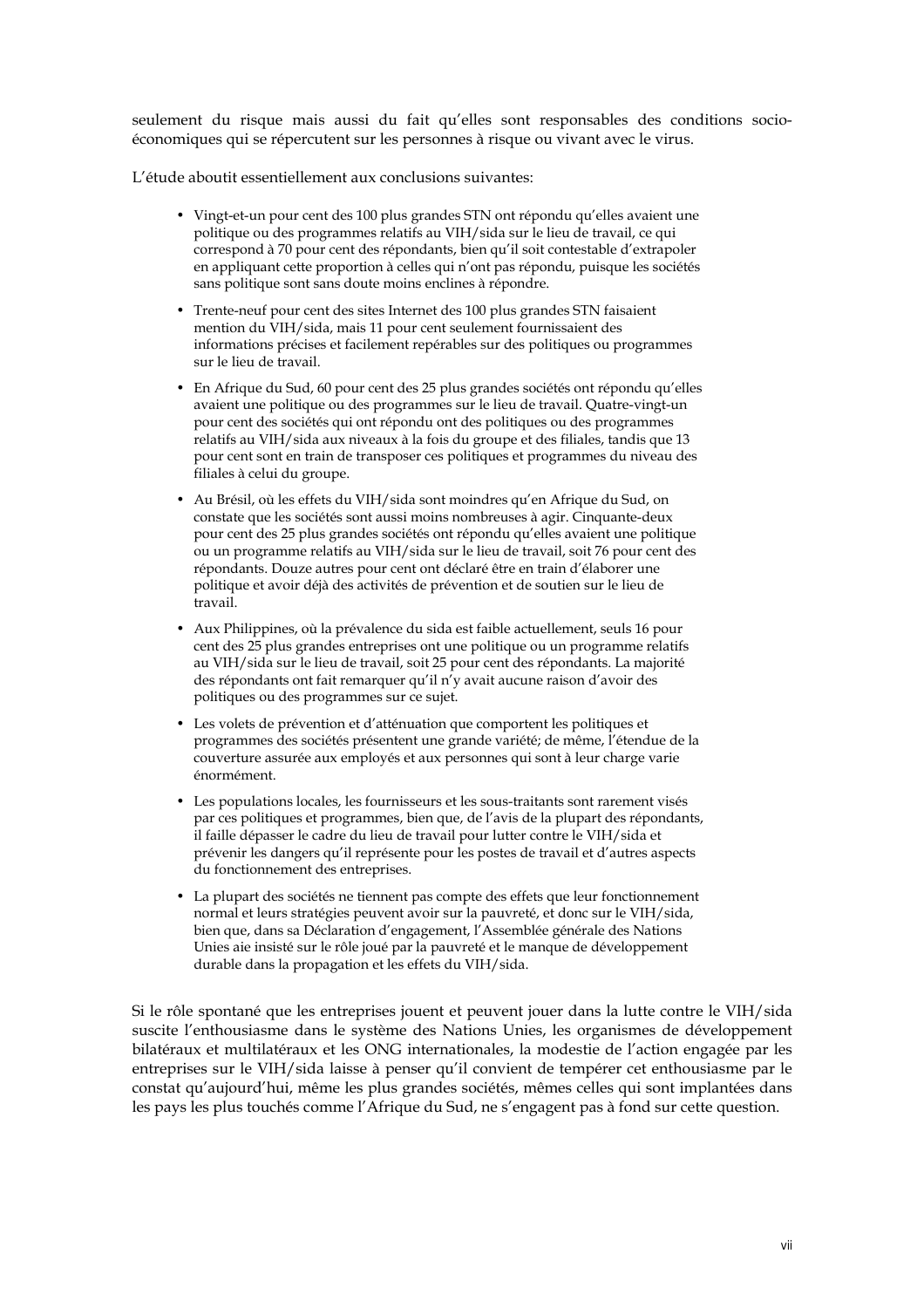Cependant, l'analyse laisse entrevoir une issue possible qui viendrait des milieux financiers. L'argument avancé est le suivant: le VIH/sida peut compromettre sérieusement les résultats financiers présents et futurs des sociétés. Peu à peu, les milieux financiers devraient donc se demander si les sociétés dans lesquelles ils investissent sont en mesure d'affronter ce risque et le gèrent de façon satisfaisante. L'auteur soutient en outre que, pour être convenablement géré, ce risque doit l'être non pas par des sociétés agissant individuellement, mais par toute l'économie. Une action commune des milieux financiers peut donc contribuer à institutionnaliser les réponses des entreprises et amener en toute logique à étendre l'approche de la gestion des risques aux dangers qui menacent l'économie et la société dans son ensemble.

Jem Bendell est titulaire, à titre d'invité, d'un fellowship de la Business School de l'Université de Nottingham et consultant auprès d'organisations internationales et non gouvernementales sur la mondialisation et le développement durable. Il a publié de nombreux articles et deux ouvrages sur la responsabilitÈ des entreprises, notamment le volume intitulÈ *Terms for Endearment: Business, NGOs and Sustainable Development* (Greenleaf Publishing, Sheffield, 2000). Pour de plus amples informations, se rendre sur le site www.jembendell.com.

#### **Resumen**

En este documento se examina la respuesta de las grandes empresas ante uno de los desafíos del desarrollo más urgentes que afrontan actualmente los países del hemisferio sur, el VIH/SIDA. Se presentan los resultados y el análisis del primer estudio mundial sobre las formas en que las empresas multinacionales reaccionan ante la pandemia, así como los resultados de tres encuestas a grandes empresas en Brasil, Filipinas y Sudáfrica, y estudios de caso de empresas seleccionadas. Esta investigación fue realizada por el Instituto de las Naciones Unidas para el Desarrollo Social (UNRISD), en colaboración con el Programa Conjunto de las Naciones Unidas sobre el VIH/SIDA (ONUSIDA), como respuesta al llamamiento realizado durante el Período extraordinario de sesiones de la Asamblea General de las Naciones Unidas sobre el VIH/SIDA para que se generaran y analizaran los datos relativos a la respuesta de los diferentes sectores de la sociedad ante esta epidemia.

El principal resultado analítico de esta investigación pone de relieve que el sector empresarial apenas está comenzando a sensibilizarse ante el riesgo que el VIH/SIDA supone para las operaciones comerciales, y que aún deben tomar más conciencia de su gran responsabilidad, surgida de su influencia sobre las condiciones que fomentan la prevalencia del SIDA y reducen las posibilidades para mitigar sus efectos. En muchos casos, el diálogo y las iniciativas que resultan de la relación entre las empresas y el problema del VIH/SIDA se han centrado más en la respuesta de las empresas ante el VIH/SIDA, que en la reacción de la epidemia ante las acciones de las empresas. Sin embargo, la Declaración de Compromiso de las Naciones Unidas en la lucha contra el VIH/SIDA reconoció que todos los actores deben considerar las amplias condiciones económicas y sociales que influyen en la prevalencia y el impacto del VIH/SIDA. Por consiguiente, la comunidad internacional encargada de formular políticas sobre el VIH/SIDA debe actuar para asegurar que más empresas, no sólo "tomen conciencia del riesgo", sino que también "asuman su responsabilidad" respecto de las condiciones socioeconómicas que influyen en las personas en riesgo o infectadas por el virus.

En estas páginas se discuten los siguientes resultados clave:

· El 21 por ciento de las 100 empresas multinacionales más importantes afirmaron haber establecido programas o políticas sobre el VIH/SIDA en el lugar de trabajo. Esto representa el 70 por ciento del total de las empresas que respondieron. Sin embargo, sería discutible extrapolar estos resultados para todas las empresas, incluyendo las que no respondieron, puesto que aquellas que carecen de políticas probablemente no hubieran respondido.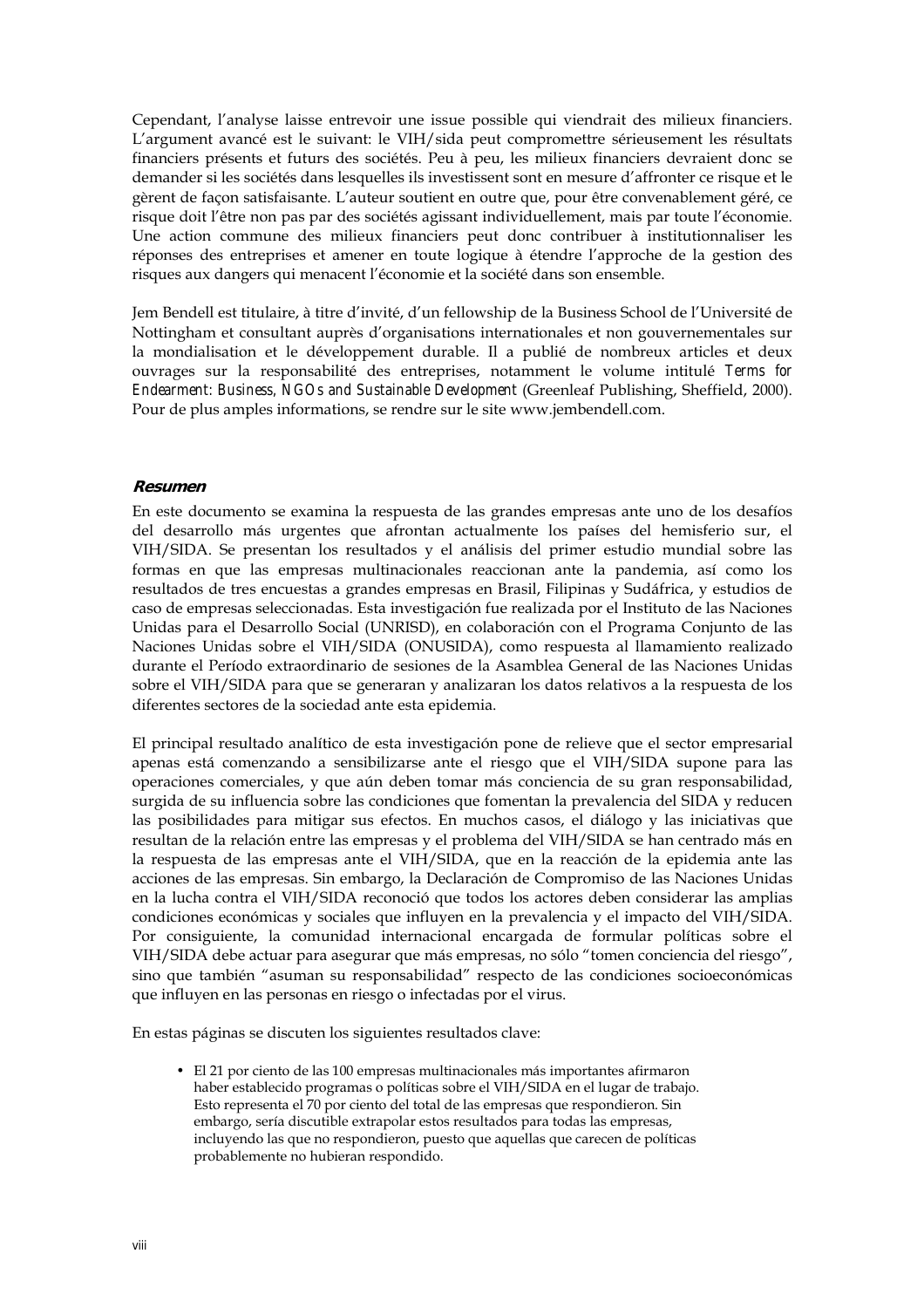- El 39 por ciento de los sitios Web de las 100 empresas multinacionales más importantes mencionan el VIH/SIDA, aunque sólo el 11 por ciento proporciona información fácilmente identificable que estuviera relacionada específicamente con programas o políticas en el lugar de trabajo.
- $\bullet$  En Sudáfrica, el 60 por ciento de las 25 empresas más importantes aseguran haber establecido programas o políticas al respecto en el lugar de trabajo. El 81 por ciento de las empresas que respondieron han integrado programas y políticas sobre el VIH/SIDA en el seno de su empresa, tanto a nivel de grupo como de filiales, mientras que el 13 por ciento están tomando medidas para que tales programas y políticas pasen del nivel de filiales al nivel de grupo.
- En Brasil, donde las repercusiones del VIH/SIDA son menores que en Sudáfrica, el número de empresas que ha tomado medidas al respecto es inferior. El 52 por ciento de las 25 empresas más importantes afirman haber establecido un programa o política en el lugar de trabajo sobre el VIH/SIDA. Esto representa el 76 por ciento de las empresas que respondieron. El 12 por ciento afirma que están formulando políticas y que ya existe cierto nivel de prevención y apoyo en el entorno laboral.
- $\bullet$  En Filipinas, donde la prevalencia del VIH/SIDA es actualmente baja, sólo el 16 por ciento de las 25 empresas más importantes han establecido un programa o política sobre el VIH/SIDA. Esto equivale al 25 por ciento de las empresas que respondieron. La mayoría de las empresas que respondieron señalan que no tienen motivos para establecer este tipo de programas o políticas.
- $\bullet$  Hay gran variación en los componentes específicos de prevención y mitigación del VIH/SIDA de los programas y políticas empresariales, al igual que en el grado de cobertura que se ofrece a los trabajadores y sus familias.
- Los programas y políticas rara vez contemplan las comunidades, proveedores y subcontratistas, aun cuando la mayoría de las empresas que respondieron consideran que debe hacerse frente el VIH/SIDA-y a los riesgos que plantea en los lugares de trabajo y las operaciones comerciales - más allá del lugar de trabajo.
- $\bullet$  La mayoría de las empresas no se dan cuenta cómo sus operaciones y estrategias habituales tienen efecto en la pobreza y, por tanto, en el VIH/SIDA. Esto, a pesar de que la Declaración de Compromiso en la lucha contra el VIH/SIDA de las Naciones Unidas pusiera de relieve la importancia de la pobreza y del desarrollo no sostenible para la propagación y repercusiones del VIH/SIDA.

Las pocas medidas emprendidas por las empresas y su alcance limitado en la lucha contra el VIH/SIDA dan a entender que el sistema de las Naciones Unidas, las organizaciones bilaterales y multilaterales para el desarrollo, y las ONG internacionales; deberán moderar su entusiasmo respecto al papel, que como voluntario, desempeña, y puede desempeñar el sector empresarial en la lucha contra la pandemia; ya que deben reconocer que, por el momento, no existe un compromiso cabal y manifiesto por la cuestión ni siquiera en las grandes empresas y las regiones más afectadas, como es Sudáfrica.

Sin embargo, del análisis surge un posible camino a seguir que contaría con la participación de la comunidad financiera. Se señala que el VIH/SIDA puede suponer una importante amenaza para los resultados financieros de las empresas, tanto actuales como futuros. Por este motivo, la comunidad financiera debería tener un interés creciente en que las empresas en las que ellos invierten tomen conciencia de dicho riesgo y lo manejen debidamente. También se argumenta que este riesgo no puede manejarse efectivamente a través de iniciativas empresariales individuales, sino que requiere de una respuesta a nivel de todos los sectores de la economía. Por consiguiente, la acción conjunta de la comunidad financiera puede contribuir a institucionalizar las respuestas de las empresas, ampliando en gran medida la gestión con enfoque de riesgo, para incluir los riesgos que esta epidemia plantea a las economías y sociedades en su conjunto.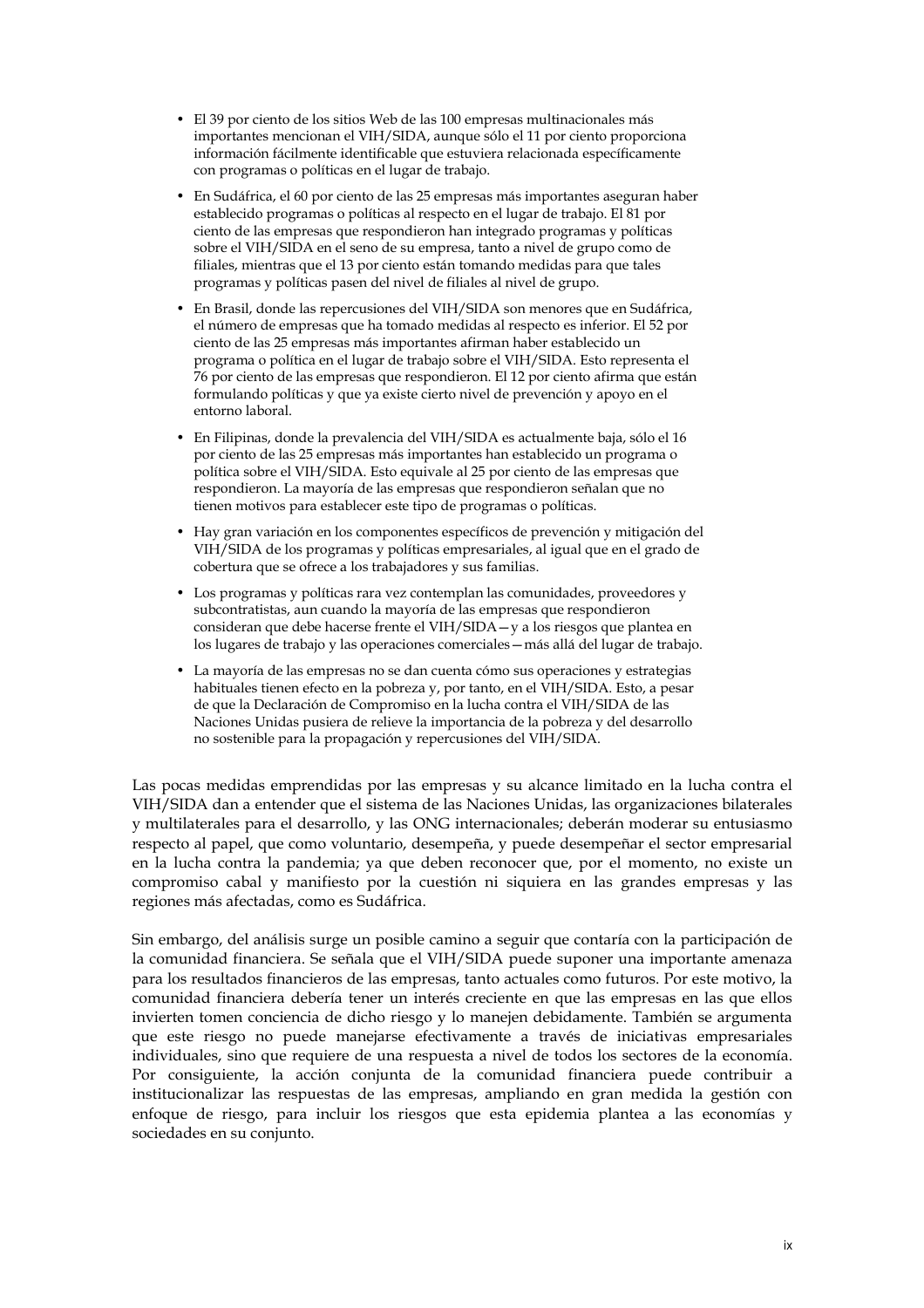Jem Bendell es profesor visitante en la Nottingham University Business School, y consultor en organizaciones internacionales y no gubernamentales en materia de mundialización y desarrollo sostenible. Ha publicado numerosos artículos y dos libros sobre responsabilidad empresarial, incluido el volumen editado *Terms for Endearment: Business, NGOs and Sustainable*  Development (Greenleaf Publishing, Sheffield, 2000). Para más información, consulte el sitio Web www.jembendell.com.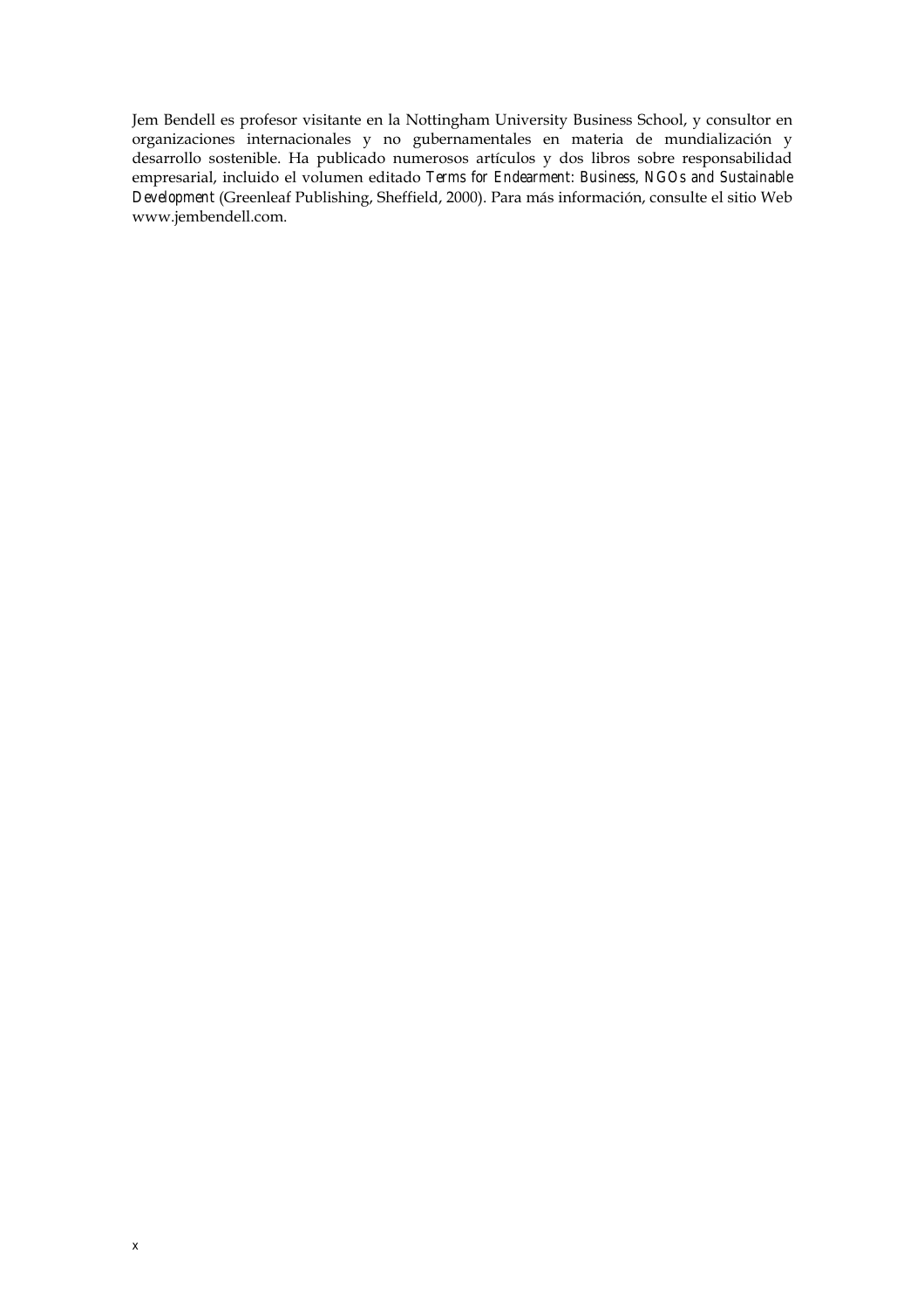#### **Introduction**

HIV/AIDS is a serious social development concern. More than 40 million people are infected with HIV (UNAIDS/WHO 2002). In many countries, HIV/AIDS is pushing people deeper into poverty as households lose their breadwinners, livelihoods are compromised and savings are consumed by the cost of health care. HIV/AIDS is adding to the strain on national institutions and resources. Social systems that enable people to cope with adversity are being damaged. In the most severely affected settings there is mounting evidence that HIV/AIDS is eroding human security and capacity, undermining economic development and threatening social cohesion.

Inevitably this situation has impacts on business. International organizations have identified how, in some regions, HIV/AIDS is reducing productivity and increasing costs, due to a fall in the supply of labour, the loss of skills and experience, increasing absenteeism, reduced morale, and growing needs for health care and training (ILO 2000; IOE 2002).

Studies have identified particular costs for companies in sub-Saharan Africa (Simon et al. 2000). AngloGold, a subsidiary of Anglo American, has calculated that nearly a quarter of its 90,000 gold and diamond mining workers are infected with HIV, "costing a huge amount a year in absenteeism, early pension payouts and the need to recruit staff to replace those too ill to workî. They have estimated that AIDS is costing them up to \$6 for every ounce of gold produced (Macalister 2002). Other companies operating in Africa have themselves identified significant direct and indirect costs to business (Ligomeka 2003). There are also longer-term implications, even for companies without significant operations in the global South, as "AIDS" threatens the opportunities for companies looking to expand into new middle-income markets such as Brazil, South Africa, China and India" (Plumley et al. 2002:1). Therefore, many companies have "strong economic and social reasons for becoming active in promoting HIV/AIDS prevention both in the workplace and in the community if they are to protect the 'bottom line'" (Faleyimu et al. 2002:1).

In addition to interest in the impact of HIV/AIDS on business activity, we can also consider the current and potential impact of business activity on HIV/AIDS. Some regard certain companies, or systems of production, as partly culpable for the spread of the disease and the lack of societal capacity to cope with it, while others suggest that companies can, and sometimes are, making a valuable contribution to fighting the pandemic. These debates play out in four key areas, relating to the workplace, medical products, philanthropy and political economy, which are explored further in the next sections.

#### **Declaration of Commitment**

Call on the international community, and invite civil society and the private sector to take appropriate measures to help to alleviate the social and economic impact of HIV/AIDS in the most affected developing countries…

(UNGASS 2001: paragraph 86)

Interest in the relation between corporate practices and HIV/AIDS also derives from the growing interest in the social and environmental performance of corporations, often described as corporate social responsibility (CSR) or corporate citizenship, which has led some to focus on the potential role of companies as development actors (Bendell and Young 2003). Partnerships between companies, non-governmental organizations (NGOs) and United Nations (UN) agencies to pursue social development goals have become more common in recent years (Bendell 2000). As HIV/AIDS is one of the key social development challenges the world faces, corporate engagement with this issue is of importance to the CSR and development policy communities. Therefore this research project undertook national studies in three countries that have a reputation for corporate involvement in social development issues: Brazil, the Philippines and South Africa. This was complemented by a global survey of the 100 largest transnational corporations (TNCs), further details of which are discussed below.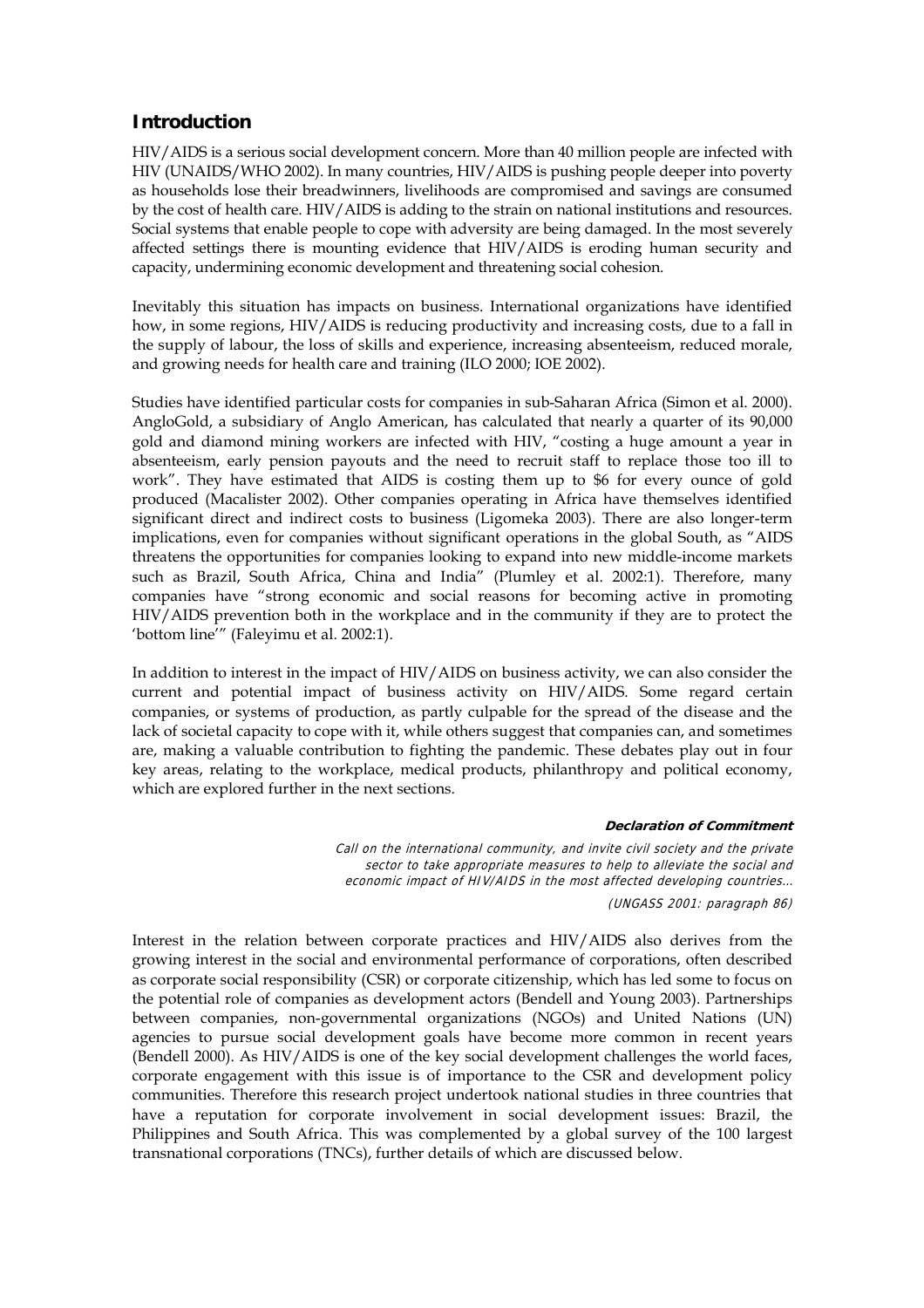This paper is the first publication based on the research, and is structured in 10 main sections. The remainder of this section outlines further the context of the research, with a summary of the issues concerning the relationship between business activity and HIV/AIDS. The second section summarizes the process behind the survey, and how it relates to other research efforts. The third section presents some of the survey findings on the attitudes of corporate management to HIV/AIDS. The existence of corporate policies and programmes on HIV/AIDS in the workplace is discussed in section four. In section five, the content of those policies and programmes is analysed, focusing on prevention, mitigation, scope, implementation, monitoring and reporting. The sixth section briefly covers the external relations of corporations on HIV/AIDS, including advocacy and philanthropy. The opinions of managers on the challenges and opportunities they face in responding to the pandemic are discussed in section seven. The eighth section discusses some of the findings from case studies on the complexities of putting policies into practice. The final two sections synthesize the results, and suggest some important dissemination and follow-up activities. For each section the results of the national studies in Brazil, the Philippines and South Africa are highlighted, with differing emphasis depending on the importance of HIV/AIDS to business in each country.

The research process, and this report, focus particularly on workplace issues, which are a key dimension of the relationship between corporations and HIV/AIDS, but still only one dimension. In the following sections the various aspects of the relationship between corporations and the pandemic are discussed, as well as diverse attitudes on those relations.

#### **Business, HIV/AIDS and the workplace**

By the late 1990s the human resource costs of HIV/AIDS were beginning to be considered by businesses (Rosen et al. 2000). As some companies woke up to the financial risks posed by HIV/AIDS, corporate responses brought both criticism and applause.

On one hand, some have suggested that many companies have responded in ways that make it more difficult to prevent infection and mitigate the effects of the disease. Criticisms are made of companies using discriminatory practices, reducing benefits, and outsourcing low skilled jobs in order to avoid costs from HIV/AIDS (Stevens 2002). In sub-Saharan Africa, the private sector has been shown to be systematically shifting the burden of HIV/AIDS onto other stakeholders, particularly governments and households (Rosen and Simon 2003). Common practices include pre-employment screening, reductions in employee benefits, restructured employment contracts and the outsourcing of low skilled jobs. In March 2003, one brewery company in Accra, Ghana, made the news for introducing compulsory HIV/AIDS tests for employees and new recruits, citing as justification the problem of spiralling labour training costs (Mensah 2003). A report from the Boston University School of Public Health reported that between 1997 and 1999 more than two-thirds of large South African employers reduced the level of health care benefits or increased employee contributions (Rosen and Simon 2003).

Others have argued that some businesses are culpable for the spread of HIV through their use of migrant labour in mining or heavy construction projects, creating migrant labour economies (Collins and Rau 2000). The male workers are often away from families and partners for months, and sex workers are common. A paper published by the Southern African Migration Project (SAMP) argued that there had been little research into the relationship between migration and HIV/AIDS prevalence, yet it appears to be a significant factor (Williams et al. 2002).

On the other hand, there are instances of companies responding positively to problems of HIV/AIDS in the workplace. Some suggest that business has a positive contribution to make: the workplace is a key site of education, and many of the risk groups are of working age (Laporte et al. 2002). Moreover, some point to how certain companies have taken the lead on the provision of antiretroviral therapy (ART) drugs to their HIV-positive employees. This has been important as many governments in affected regions, such as sub-Saharan Africa, regard the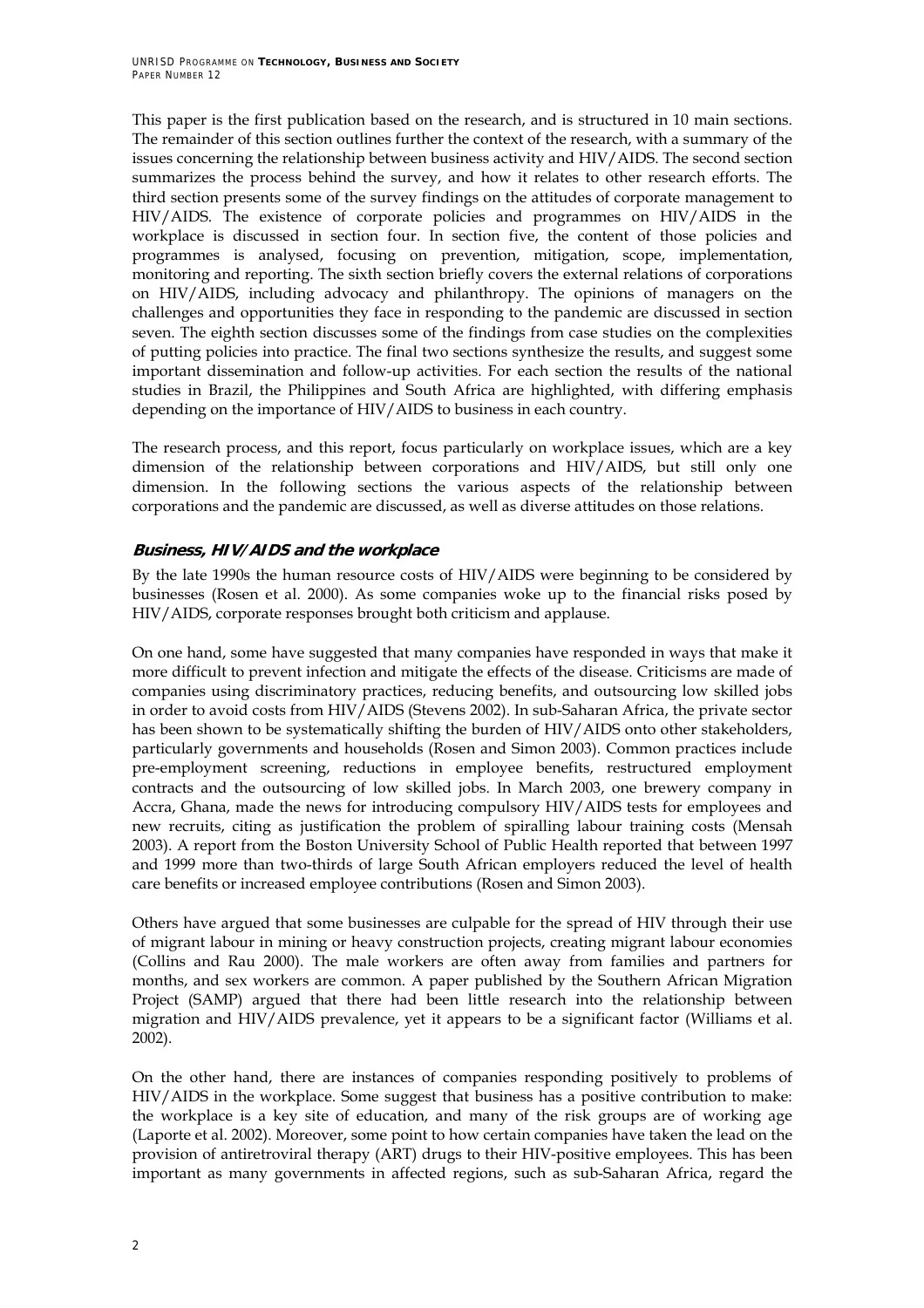drugs as too costly to provide universally. One study suggested that the benefits to companies of investments in treatment and care are likely to exceed the costs (Rosen et al. 2000). In 2002, Anglo American, the London-based mining corporation, became the first TNC to announce it would provide its South African staff with free anti-AIDS drugs (Macalister 2002). In response, Lyndall Stein, of ActionAid, a charity with AIDS projects in southern Africa, commented that "the role of the corporate sector in addressing treatment issues is highly important in a country that has such a devastating epidemic. We hope this initiative will be extended to other countries and will set an example to other companies" (cited in Macalister 2002). Other companies that followed this move include DaimlerChrysler, the car manufacturer, and South African Breweries, the London-listed drinks group.

However, such programmes have been criticized by some. First, questions are raised as to which workers could access treatment. The *Financial Times* reported in October 2002 that Coca-Cola, the international soft drinks company, faced worldwide demonstrations by HIV/AIDS activists campaigning for greater access for its employees in Africa to ART. They accused the company of restricting access to ART to core staff and not doing enough to ensure the wider supply of the drugs to employees of bottling plants in the region: Coca-Cola has about 1,200 employees in Africa, while its 40 bottlers employ about 60,000 people (Lamont and Liu Atlanta 2002). The company acknowledged that responses among its bottlers needed to be accelerated and by the end of September 2002, the Coca-Cola Africa Foundation announced that it was working with the companyís African bottlers to expand employee health care benefits for HIV/AIDS, including ART (Coca-Cola 2002). Second, some criticized companies for not providing ART to the dependents of their employees, as well as retired employees (Cauvin 2002). In South Africa, DaimlerChrysler announced in early 2003 that it was widening its existing treatment programme to employees who have been made redundant as well as to dependents (Lourens 2003).

Not all agree on the emphasis on ART. The chief executive of one major mining company argued that the issues are complex and "you do not just throw drugs at the problem". He said 14 per cent of his company's employees were HIV-positive, which was a concern but better than other mining companies, which he said was the result of having few migrant workers: "most employees live in their own homes with their families and that makes a big difference" (cited in Gooding 2002). This raises the question of the balance of investments between preventative measures, such as family housing for migrant workers, and mitigation measures, such as the provision of ART. The migrant issue relates more broadly to the issue of political economy, discussed below.

### **Business, HIV/AIDS and medical products**

Another area of action and contention surrounds the sale of medical products. One issue is discriminatory practices in the sale of health insurance. Only in October 2002 did some insurance firms in the North agree to stop asking applicants whether they had taken an HIV test as a way to find out about sexual history and possible future risk (Carvel 2002). Many insurance firms still exclude HIV/AIDS from health insurance coverage, unless contracted after five years after taking out a health insurance policy.

By far the most high-profile debate has been about the pricing and patenting of AIDS-related drugs. In early 2001, the British development NGO Oxfam launched the Cut the Cost Campaign and challenged the largest pharmaceutical company, GlaxoSmithKline (GSK), to address responsibly the issue of drug pricing. Soon after, the Indian pharmaceutical company Cipla started a trend when it agreed to cut the annual price to Médecins Sans Frontières (MSF) of a year's supply of an AIDS drug cocktail to \$350. Before the Bombay-based company dropped the price of its generic three-drug antiretroviral package, the lowest price offered by companies that hold drug patents was around \$1,000, while the same AIDS cocktail in the North would cost \$10,400. MSF challenged the five pharmaceutical companies involved in the UNAIDS Accelerating Access Initiative to match Ciplaís offer, make their prices public, and streamline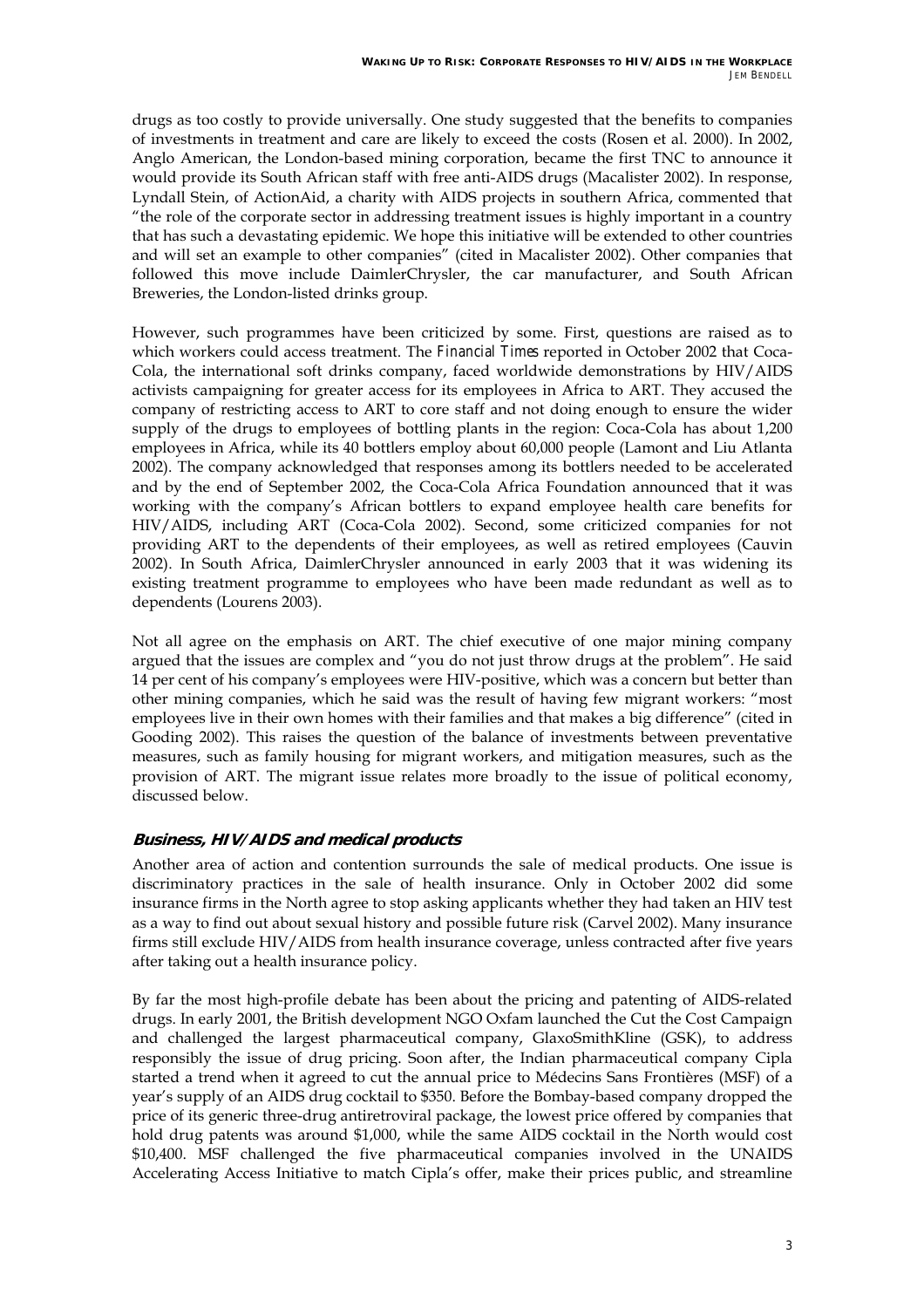the implementation process so that drugs could be delivered faster to patients. One month later the global pharmaceutical company Merck announced that it would immediately cut the price of its HIV/AIDS treatments for patients in developing countries. Other companies soon followed suit, some providing drugs at no charge for certain countries.

Despite these developments, some criticized companies for not giving up the patents for their AIDS-related drugs, and for prosecuting governments that sought to import generic copies of certain drugs. Bristol-Myers Squibb was one of the first companies to announce that it would no longer try to stop generic-drug makers from selling low-cost versions of one of its AIDS-related drugs in Africa. Soon after, a case brought by 39 international pharmaceutical companies to challenge a South African law aimed at easing access to AIDS drugs was dropped after international condemnation. Oxfam Policy Director Justin Forsyth had commented that the ìcourt case demonstrates how powerful drug companies are bullying poor countries just so they can protect their patent rights on life-saving medicines" (cited in Bendell 2001:11).

Despite significant moves by pharmaceutical companies to adjust their pricing and patent protection in order to support the treatment of HIV/AIDS and related illnesses, criticism grew toward the end of 2002, as certain companies lobbied the United States (US) government to block a global deal to provide cheap drugs to financially poor countries. Faced with opposition from all the other 140 members of the World Trade Organization (WTO), the United States refused to relax global patent laws that presently place the price of drugs beyond the reach of most countries in the global South (Bendell and Concannon 2002). Oxfam raised the irony that new money being put into funds to purchase drugs would be swallowed by price rises, spurred by the Trade Related Intellectual Property (TRIPS) Agreement (Oxfam 2002).

Meanwhile, by early 2003, a wave of litigation against major pharmaceutical companies had begun. GSK was being sued in a number of countries for its marketing practices, while Bristol-Myers Squibb was fined for using illegal tactics to suppress generic competitors for its patented drugs (Bendell and Young 2003).

The availability and affordability of medical products is therefore key to understanding corporate responses to HIV/AIDS. However, the survey, and therefore this paper, do not explore this issue in detail, but focus on workplace policies.

#### **Business, HIV/AIDS, philanthropy and advocacy**

Since 2001 a number of major companies have been active in promoting AIDS awareness. The president of Music Television (MTV), William Roedy, said that MTV, which can reach one billion people, could raise awareness. Time magazine ran a cover story on Africa's HIV/AIDS crisis; and the magazine's "You Can Help" section pointed readers toward the NetAid website so they could donate money to AIDS projects (Bendell 2001).

Corporate philanthropy for AIDS ranges from the local to the global. In March 2003 a group of 20 local restaurants and bars in South Jersey (United States) donated one-third of revenues from one day to local HIV/AIDS organizations (Levine 2003), while Bristol-Myers Squibb, together with its foundation, pledged \$100 million in cash and product donations from 2000–2004 to work in collaboration with governments, physicians and NGOs in sub-Saharan Africa, to find sustainable solutions for people suffering from HIV/AIDS (BSR 2002).

Despite these moves, some feel that business has not grasped the importance of philanthropy, particularly on HIV/AIDS issues (Acumen Fund 2001). Others are concerned that what may at first be seen as philanthropy may actually be political manoeuvring. For example, an alliance of NGOs have expressed concern that the Global Fund to Fight AIDS, Tuberculosis and Malaria could serve the interests of the pharmaceutical industry instead of the needs of poor countries. Health Action International, Health Gap Coalition, Act Up-Paris and Oxfam-UK argued that commercial interests should have no place in governing the fund (Bendell 2001).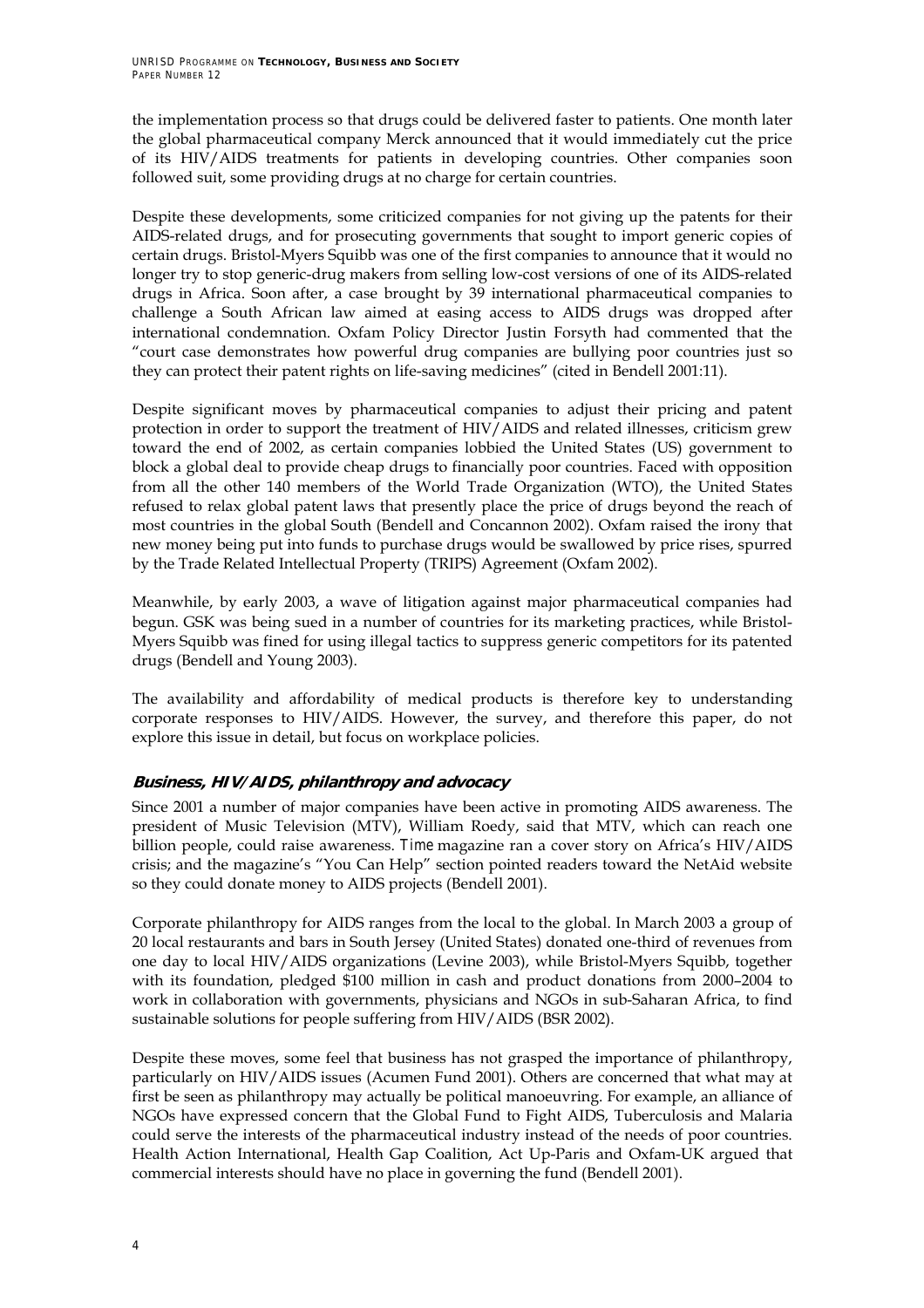On a much smaller-and perhaps less political-level, some companies have been created as social enterprises with the aim of providing work for people living with HIV/AIDS. One example is a waste recycling plant in New Delhi established by the Indian Business Trust and an NGO in late 2002 (*Hindustan Times* 2002).

The philanthropic and advocacy activities of business on HIV/AIDS issues are, therefore, quite diverse and often have a direct relationship to prevention and mitigation in the workplace, by the way they influence partners in other sectors. That influence can be positive, helping NGOs and UN agencies to understand the realities and attributes of businesses (Bendell 2000); but it can also be negative, influencing the agendas of such organizations in ways that may undermine their ability to deliver on their mandate (Zammit forthcoming). Partnerships on HIV/AIDS, and health in general, are relatively recent so it is still too soon to determine their full implications, although the issue has been debated in the context of the World Health Organization (Bendell 2001).

#### **Business, HIV/AIDS and political economy**

The controversies mentioned above indicate that the relationship between business and HIV/AIDS is a political issue. Political perspectives seem to shape whether people see business primarily as potential saviour or as proven sinner.

On one hand, some suggest that companies should be embraced in the fight against HIV/AIDS because they bring unique skills and capacities. For example, representatives of the Global Business Coalition on HIV/AIDS have argued that "business has key strengths to offer. Traditional skills, unique to the sector, such as logistics and distribution, resource management, communication and marketing can be used effectively to respond creatively to HIV/AIDS in, for example, behavior change campaigns, procurement and distribution of commodities and information materials, and improved management of programs" (Bery and Plumley 2002:1). This suggestion that business is part of the solution is sometimes framed by the increasingly popular view that TNCs can be positive partners for international development (Bendell and Young 2003).

On the other hand, some group together evidence from the negative practices mentioned above about drug patenting and pricing, lobbying trade negotiations, promoting migration and corporate restructuring to reduce exposures to AIDS-related costs as, in sum, indicative of a collision between corporate power and peopleís health (Booker and Minter 2001; Pollack Petchesky 2003). They suggest that many of these processes are part of globalization and would have occurred in the absence of HIV/AIDS, but they are devastating for the fight against it. The argument is developed further by looking at the relationship between corporations, poverty, inequality and HIV/AIDS, as recognized by the joint statement of member governments embodied in the UN General Assembly Declaration of Commitment on HIV/AIDS (UNGASS 2001).

#### **Declaration of Commitment**

…poverty, underdevelopment and illiteracy are among the principal contributing factors to the spread of HIV/AIDS…HIV/AIDS is compounding poverty and is now reversing or impeding development in many countries and should therefore be addressed in an integrated manner…

(UNGASS 2001: paragraph 11)

First, we need to consider the relation between health and social inequality. Studies show that populations with a greater income inequality are less healthy, and their members have shorter lives, than populations that are more equitable (Wilkinson 1996). A specialist in public health, Stephen Bezruchka (1999) asserts that "the strongest factor affecting health is the size of the gap between the rich and poor". In poor countries the evidence is that equitable development that focuses on providing for basic needs is the route to improving the populationís health (Bezruchka 2000; Chiang 1999). Given this evidence, the data on growing inequality is not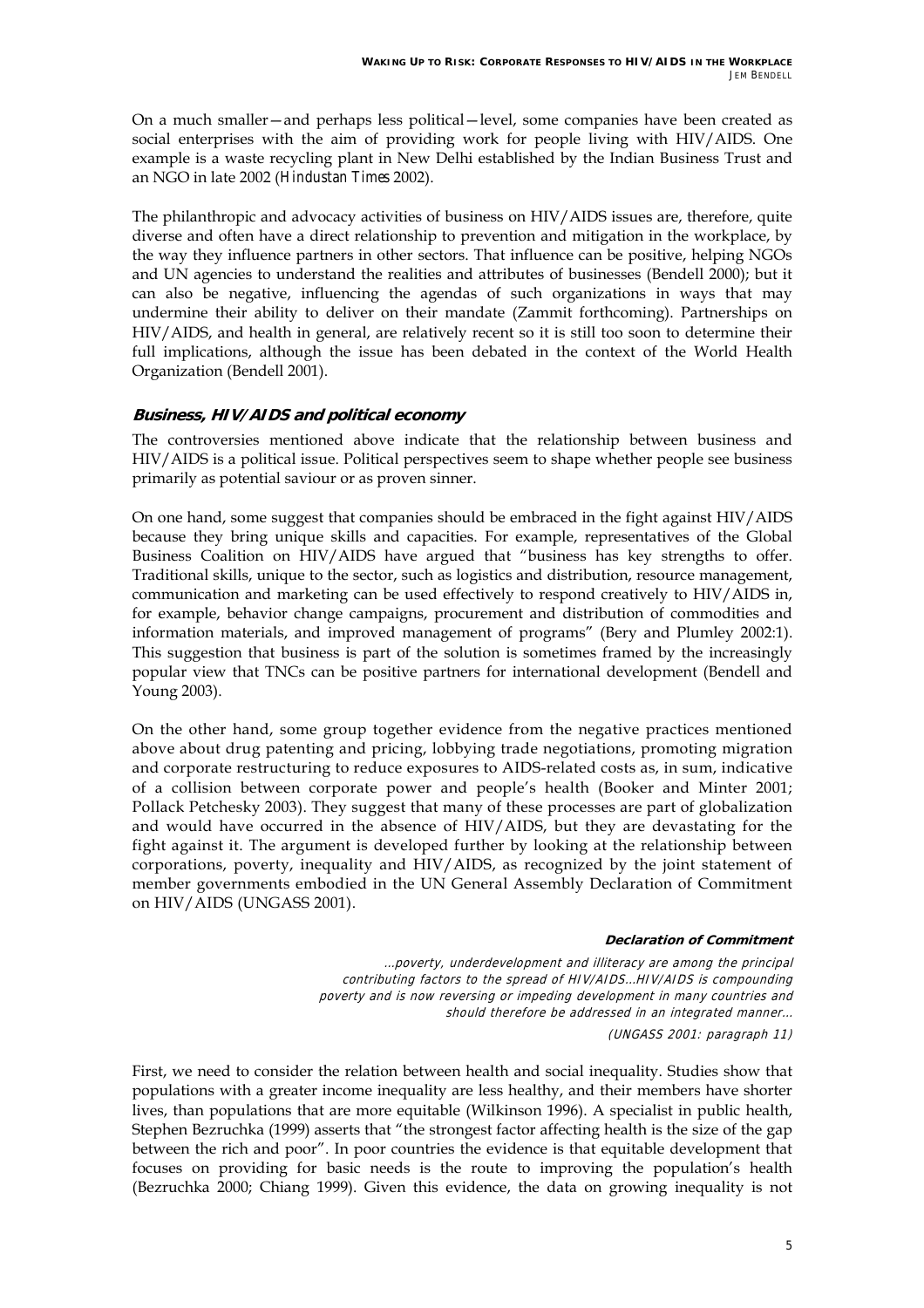encouraging. Among countries, the gap between the richest and the poorest fifth was 3 to 1 in 1827, rising to 30 to 1 in 1960, to 60 to 1 in 1990, and to 76 to 1 in 1997 (UNDP 1999).

What might be the relationship between TNCs and this growth in inequality? Despite some highly disputed research by the World Bank of a positive relationship between the opening up of economies and economic growth (Dollar and Kraay 2001), a variety of studies have suggested that where there is increased penetration of foreign investment in poor countries greater inequality is often the result, and economic growth has not increased (Braun 1997; Shen and Williamson 1997; Harrison and Hanson 1999; Beyer et al. 1999). Research by UNRISD suggests that active government intervention in shaping the nature of trade and investment is important to reduce poverty, so we can question the social development implications of pressure from TNCs on governments to adopt a liberalizing and privatizing agenda (Mkandawire and Rodríguez 2000; Singh 2000).

Poverty has been identified as a key factor increasing exposure and susceptibility to HIV/AIDS, as well as increasing the likelihood of falling ill due to opportunistic infections (Collins and Rau 2000; UNAIDS/WHO 2002). Increasing inequality, as described above, does not necessarily imply an overall increase in poverty (indicators of which are disputed). The debt crisis has, however, increased the experience of poverty for many people in the South, and in turn increased their susceptibility to HIV/AIDS. One aspect of this is the decline in state capacity to provide health and education. This is enforced by the policies promoted by international financial institutions. Even after debt restructuring, "repayments are 'crowding out' vital public investments in health, education, and other areas. Thirteen of the 26 countries receiving debt relief are still spending more on debt than on public health" (Oxfam 2002:1). Zambia and Malawi have among the highest HIV/AIDS prevalence rates in the world, but Zambia is spending 30 per cent more on debt than on health, and Malawi is spending as much on debt servicing as on health (Oxfam 2002). The real significance of this in the spread of AIDS, rather than just its treatment, is only recently becoming known: poorly resourced health care systems may have been responsible for the rapid spread of HIV/AIDS, via the re-use of needles (Gisselquist et al. 2002). Debt is also important: the type of export-led development pursued in order to generate foreign currency has driven rapid ruralurban migration (Andes 1992). Such disruption to family life is a key risk factor for HIV/AIDS (Munthali 2002; UNAIDS/WHO 2002).

#### **Declaration of Commitment**

…external debt and debt-servicing problems have substantially constrained the capacity of many developing countries, as well as countries with economies in transition, to finance the fight against HIV/AIDS… (UNGASS 2001: paragraph 30)

How does this relate to corporations? In three ways: debt, trade relations and government relations. First, initially a large portion of the debt of developing countries was owed to private banks, who then sold this to the International Monetary Fund (IMF), but not before the banks had received \$178 billion out of the global South between 1984 and 1990. Private institutions still own and trade some of this debt, with interest in "emerging market bonds" rebounding somewhat in 2003 (Rehak 2003). Second, one reason why governments have been unable to pay their debts is because of falling prices for key exports (George 1988). This is partly due to overproduction. Governmental efforts to control production during the 1970s were heavily lobbied against by many corporations (Madeley 1999). Another reason is the increasingly monopolistic control of access to markets by corporations, which drive down prices to producers. Market monopolization and overproduction still create problems today, with the International Labour Organization (ILO 2000) calculating that deteriorating terms of trade cost developing countries \$2.5 billion a year. Coffee prices fell by 60 per cent during 2000-2001 (Oxfam 2002). Besides the effects on debt servicing, such processes reduce incomes for producers in the global South and thus do not help alleviate poverty, a key factor in HIV/AIDS. The third relationship is more debatable, but arises from the fact that TNCs are the beneficiaries of the privatizing and liberalizing economic policies imposed on Southern governments as part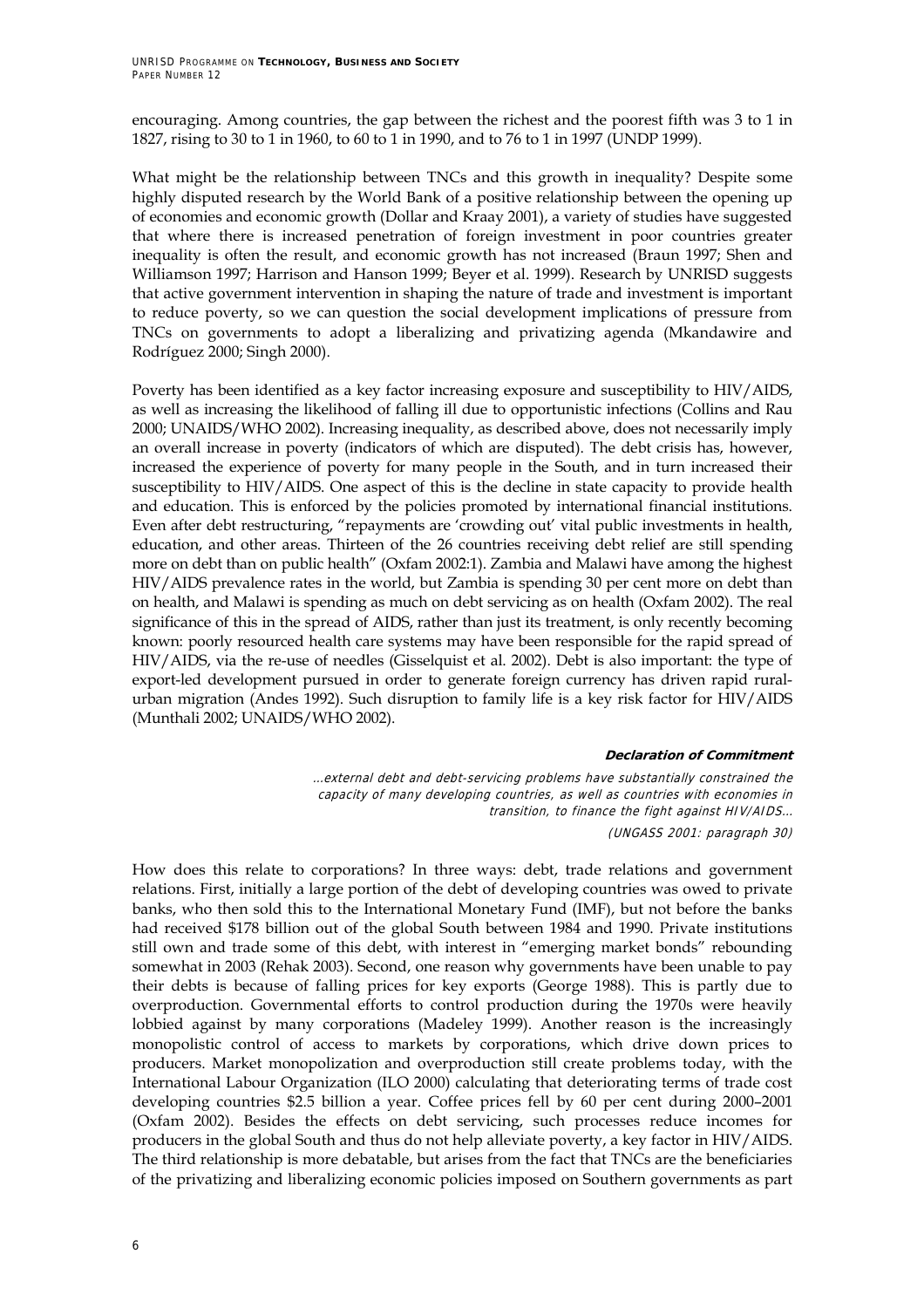of debt restructuring programmes – economic policies that have failed to deliver the countries out of debt and often increased poverty. The influence of corporations and their financiers over the political and ideological forces behind the work of the IMF and other financial institutions is seen as a key factor by some (George 1988).

The discussion so far suggests that the relationship between corporations and HIV/AIDS, via their major role in shaping political economy, is not insignificant. That relationship is made even more important as people are caught in a vicious circle: AIDS depresses the productive ability of many societies in Africa, which then impacts on HIV/AIDS.

> The food crisis also threatens to intensify and prolong the epidemic $-$ by reinforcing some of the conditions in which the odds of HIV transmission increase. Bereft of food, people are compelled to adopt survival strategies that might further endanger their lives. Some migrate, often to urban slums where they are likely to live in marginalized circumstances and lack access to education and health facilities (including HIV prevention and care services). Women and children are being forced, as a last resort, to barter sex for jobs, food and other basic essentials. Large numbers of children are leaving school to find work or forage for food. Communities and social networks are breaking down. HIV/AIDS thrives amid such social displacement and disintegration (UNAIDS/WHO 2002:29).

Given the complex interaction of poverty and HIV/AIDS in the context of globalization, some commentators have suggested that, for many people with HIV/AIDS, their suffering is the expression of structural violence (Pollack Petchesky 2003).

We can conclude, therefore, that the relationship between corporations and HIV/AIDS is wide and contested, perhaps more so than acknowledged by some policy makers in the international community. In accordance with the UN General Assembly Declaration of Commitment on HIV/AIDS, dialogue and action on the interface between business and HIV/AIDS needs to be broadened beyond the response of business to HIV/AIDS to also consider the response of HIV/AIDS to business (UNGASS 2001). The international policy community on HIV/AIDS must act to ensure more companies are not only "waking up to risk" but also "awakening to responsibility" for current socioeconomic conditions that influence people at risk from, or living with, the virus.

#### **Business initiatives on HIV/AIDS, and the need for research**

Recent years have seen elements of the business community mobilize to address issues relating to HIV/AIDS. The leading business initiative is the Global Business Coalition on HIV/AIDS (GBC). Founded in 1997 and expanded significantly after the UN General Assembly Declaration of Commitment on HIV/AIDS in June 2001, the GBC aims to "increase significantly the number of companies committed to tackling AIDS, and to mak[e] business a valued partner in the global efforts against the epidemic<sup>"</sup>.<sup>1</sup> By early 2003 it had over 100 international corporate members, and the GBC's executive director was on secondment from UNAIDS. Since 2002 the GBC has been formalizing ties with national-level business coalitions on HIV/AIDS, of which there are an increasing number. One example of this is the South African Business Coalition on HIV/AIDS (SABCOHA). Across Africa, such coalitions have begun to receive significant government recognition and support (*This Day* 2003b).

Another initiative has been launched by the World Economic Forum (WEF). By early 2003 their Global Health Initiative (GHI) involved over 50 active member companies. The aim of the GHI is to "foster greater private sector engagement in the global battle against HIV/AIDS, tuberculosis (TB) and malariaî.2 An example of their work was the profiling of member

ī

<sup>&</sup>lt;sup>1</sup> See http://www.businessfightsaids.org/about\_what.asp.

<sup>&</sup>lt;sup>2</sup> See http://www2.weforum.org/site/homepublic.nsf/Content/Global+Health+Initiative/About+the+Global+Health+Initiative.html.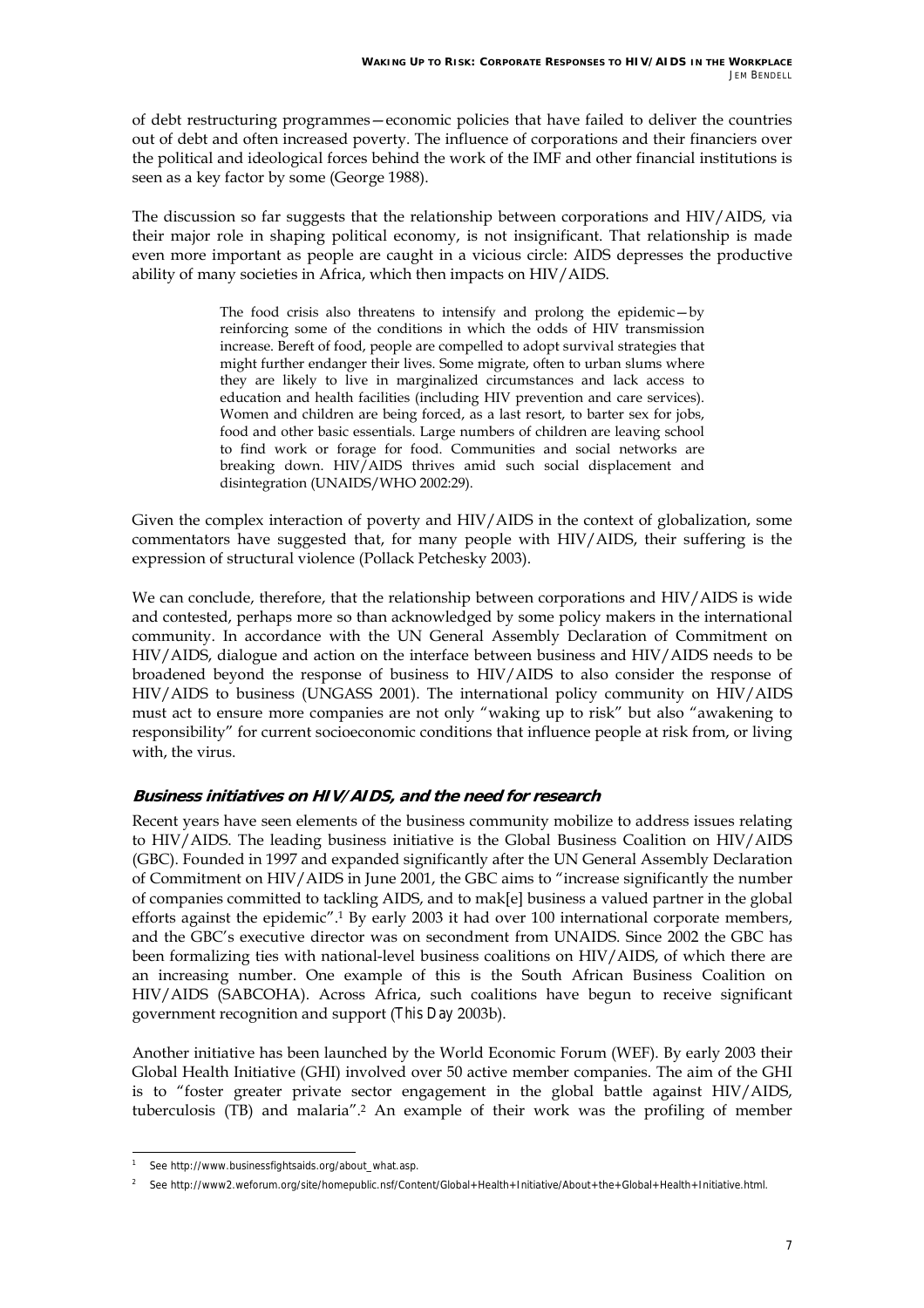companies' workplace or community projects that target children infected or affected by HIV/AIDS, tuberculosis or malaria, to coincide with World Health Day on 7 April 2003.

Such business-led initiatives are key in promoting private sector awareness of HIV/AIDS. In addition, they have helped to identify and disseminate certain best practices in the corporate sector, and case studies of voluntary responses to HIV/AIDS prepared by corporations are a key output from both the GBC and GHI.

However, given the complex issues described above, what the international community requires is baseline information on the practices of the private sector that relate to HIV/AIDS. While case studies can provide examples of the *sense* (or rationale) for corporate action, other forms of research are required to suggest the *scale* (number and size of companies acting) and *scope* (the types of action) of the corporate response. The need for generating consistent information on company practices has been recognized by the Global Reporting Initiative (GRI), which from 2002 and with almost a million dollars from the Gates Foundation, was developing a reporting protocol to help guide corporate disclosure on matters related to HIV/AIDS. The resulting guidelines were scheduled to be finalized at the end of 2003, but would be voluntary, like other GRI guidelines. Therefore, surveys of corporate practices have been necessary to generate information on the general level and type of response. Previous to this study, various surveys were conducted in different countries, such as Thailand and South Africa (Deloitte and Touche 2003). More than 700 firms based in China took part in a survey, conducted by the Futures Group (funded by the United Kingdom's Department for International Development -DFID) and UNAIDS. The study had an educative function also, urging companies to target HIV prevention and treatment for staff, through role-play activities, free condoms and workplace advisors (*South China Morning Post* 2002).

What was still required was a global baseline survey of the response of TNCs. This paper focuses on the results from that survey, with highlights from Internet research (annex 3), three national surveys and additional case studies.

### **The Surveys**

As described above, reporting on corporate HIV/AIDS policies and programmes is a new phenomenon, as are such policies and programmes themselves (as discussed below). This situation constrained the development of the UNAIDS/UNRISD survey. Existing surveys from Thailand, South Africa and China were reviewed, as was relevant documentation from the ILO and initial outputs from the GRI. Drafts were shared with members of UNAIDS, ILO, GHI, GBC and co-ordinators of the previous surveys. The timeframe for this process was limited, given the need to report to UNGASS, although deadlines were extended to give companies more time to respond.

UNGASS specified that the largest 100 transnational corporations be surveyed. Studying TNCs in particular is relevant because their size, power and presence in developing countries means they are increasingly recognized as having an influence on the development of those countries. A number of particularly large TNCs have also been active in pursuing policies of "corporate social responsibility" (Utting 2002). The sample, however, represents only a small percentage of the total number of TNCs worldwide, estimated at around 64,000 (UNCTAD 2003). In addition, the sample does not provide information on the wider private sector, including domestic industries, small and medium sized enterprises, and the informal sector.

The TNCs were identified from the 2000 UNCTAD list of the world's top 100 non-financial TNCs, ranked by foreign assets (see table IV.1 in UNCTAD 2002). Other indicators of size could have been used, such as number of employees or market capitalization, although the decision was made to use a United Nations list that is updated regularly and is an indicator of the "internationality" of corporate operations (which was deemed important as this study is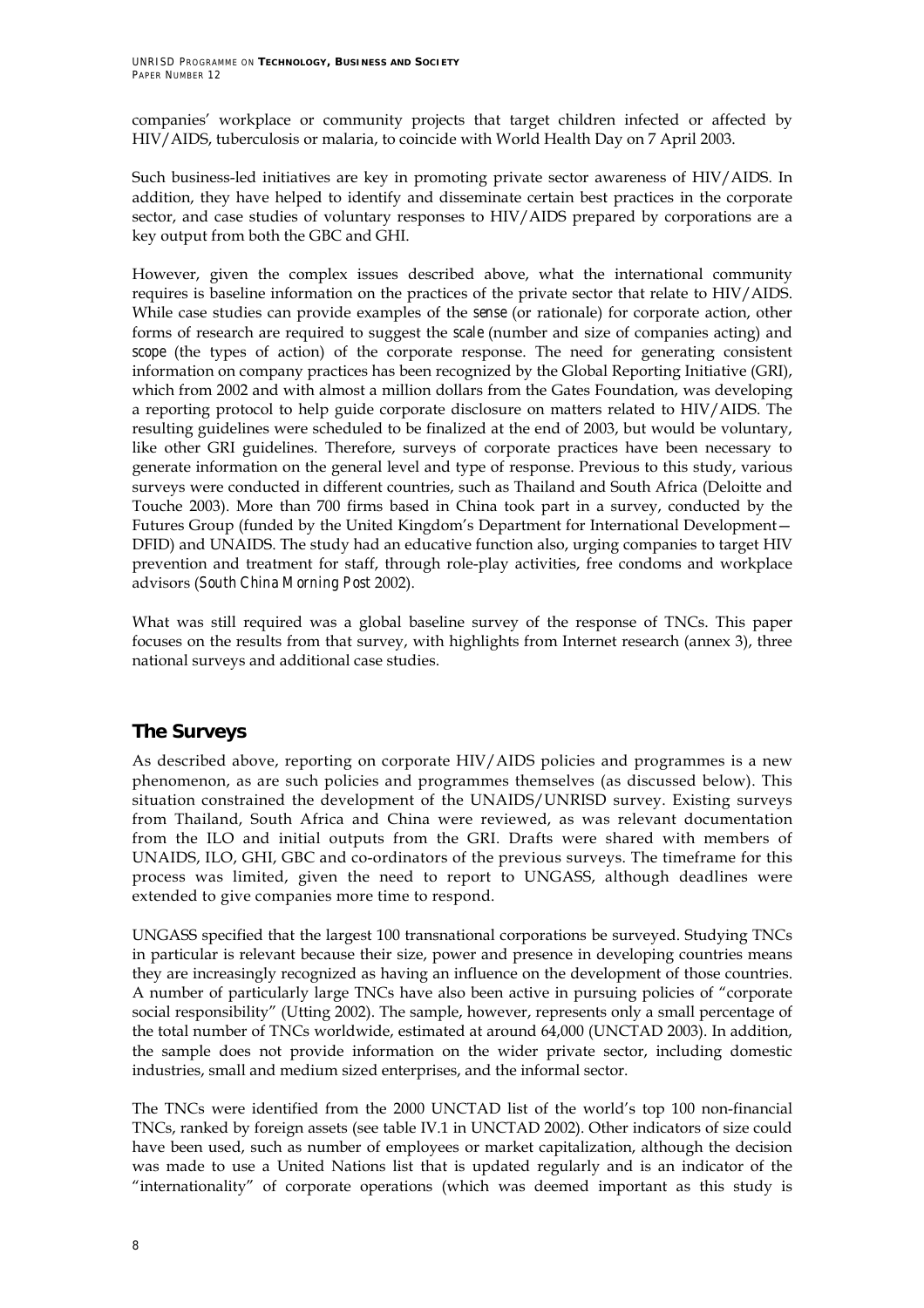focused on impacts in developing countries). Nevertheless, it was not certain that all TNCs surveyed have operations or locations that directly involve them in the HIV/AIDS problem.

Given the high-level nature of the request from UNGASS, the directors of UNRISD and UNAIDS sent the request to participate in this survey to the CEOs of the relevant companies, allowing three months for the completion and return of questionnaires. Companies were promised that the data they might provide would be treated confidentially, but that we would indicate which companies were surveyed and whether they responded positively (see annex 2). Thirty of the 100 transnational corporations replied positively to the survey. The timetable, the need for CEOs to locate the appropriate departments to complete the questionnaire, and the fact that the the questionnaire was available only in English, may have restricted the response rate. Telephone communications with non-respondents indicated that many of those not responding did not have policies or programmes to report.

The newness of this policy area for most TNCs was also indicated by the finding that only 19 per cent of those with policies or programmes had them in place before 1999. The questionnaire therefore played a role in encouraging debate and policy development within some corporations, as illustrated by the following quotes from completed questionnaires:

- "We think that this questionnaire was very useful for our company, and helped us to set up our policies, programs and actions."
- "The questionnaire reached us right in time. It is helpful for the further development of the policy as it raises awareness for certain areas which will have to be taken into consideration."
- "Well worth completing. Provides food for thought on this issue."
- "This survey has provided the opportunity to further discuss HIV/AIDS issues within our company."

All further quotes and statistics in this paper refer to transnational corporations, unless otherwise indicated. The national surveys of the 25 largest companies in Brazil, Philippines and South Africa received a higher response rate, with two-thirds of companies responding.

### **The Findings**

#### **Attitudes of companies to HIV/AIDS**

In general, managers of the majority of the 100 largest TNCs do not appear to regard HIV/AIDS as a serious problem for their companies. Figure 1 indicates the views of the boards of the 30 companies that replied to the survey, concerning the current and future threat of HIV/AIDS to their business.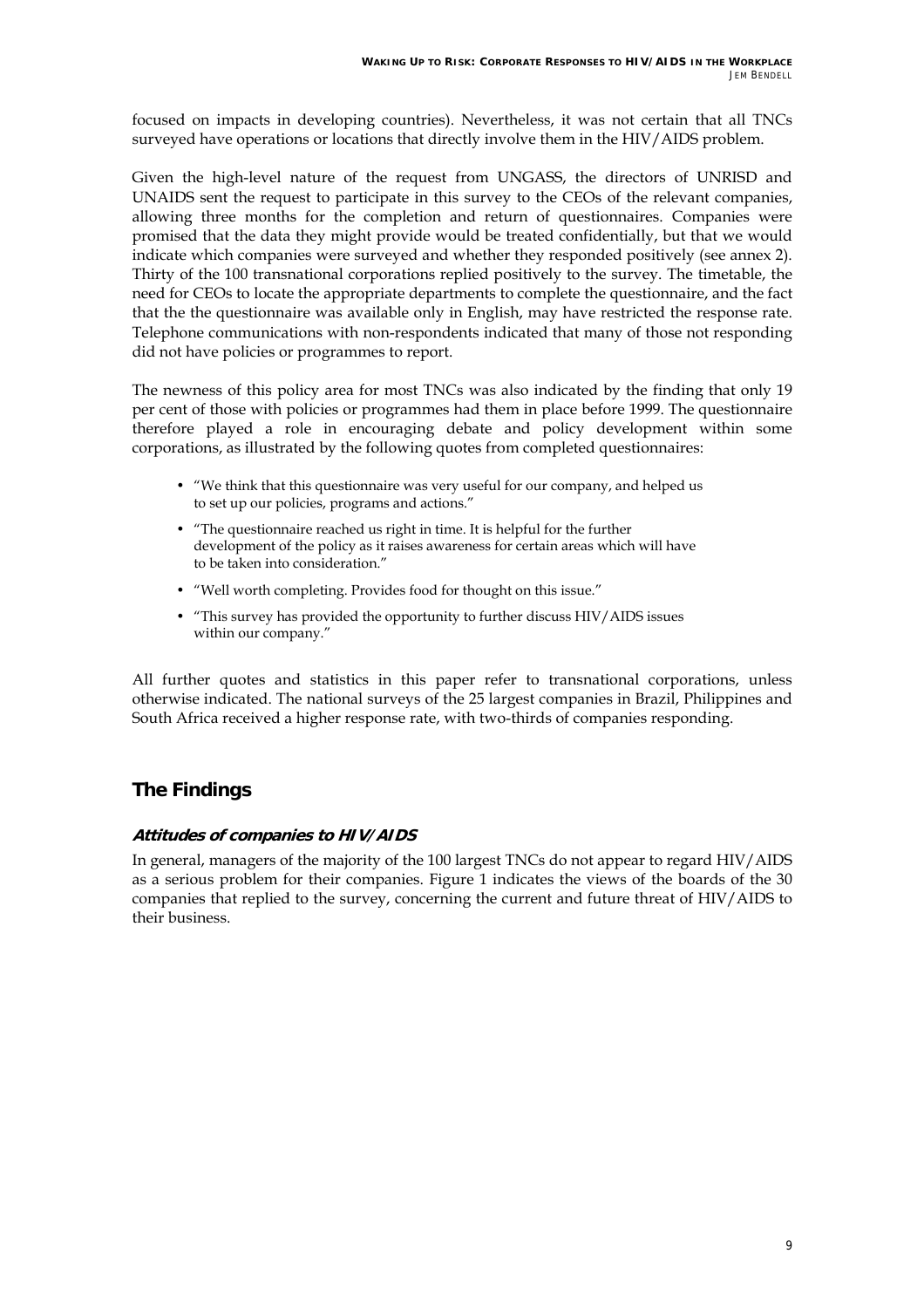

#### **Figure 1: Is HIV/AIDS a problem for your company?**

There was a wide range of opinion on this matter, which reflects the different types of companies surveyed, and the differential risks faced depending on what economic activities are involved, and in what regions. Sixty-three per cent of respondents identified regions in the global South where their operations are particularly affected. Of these, 84 per cent mentioned Africa, 36 per cent in Asia and 21 per cent Latin America.

For those that are acting to address the challenge of HIV/AIDS, they do so for a variety of reasons. Figure 2 shows the importance attached to different possible reasons for acting by managers of those companies that do have policies and programmes on HIV/AIDS in the workplace.



To manage costs or declining productivity

#### **Figure 2: Why are you acting on HIV/AIDS?**

To be a corporate citizen



Long-term threat to growth





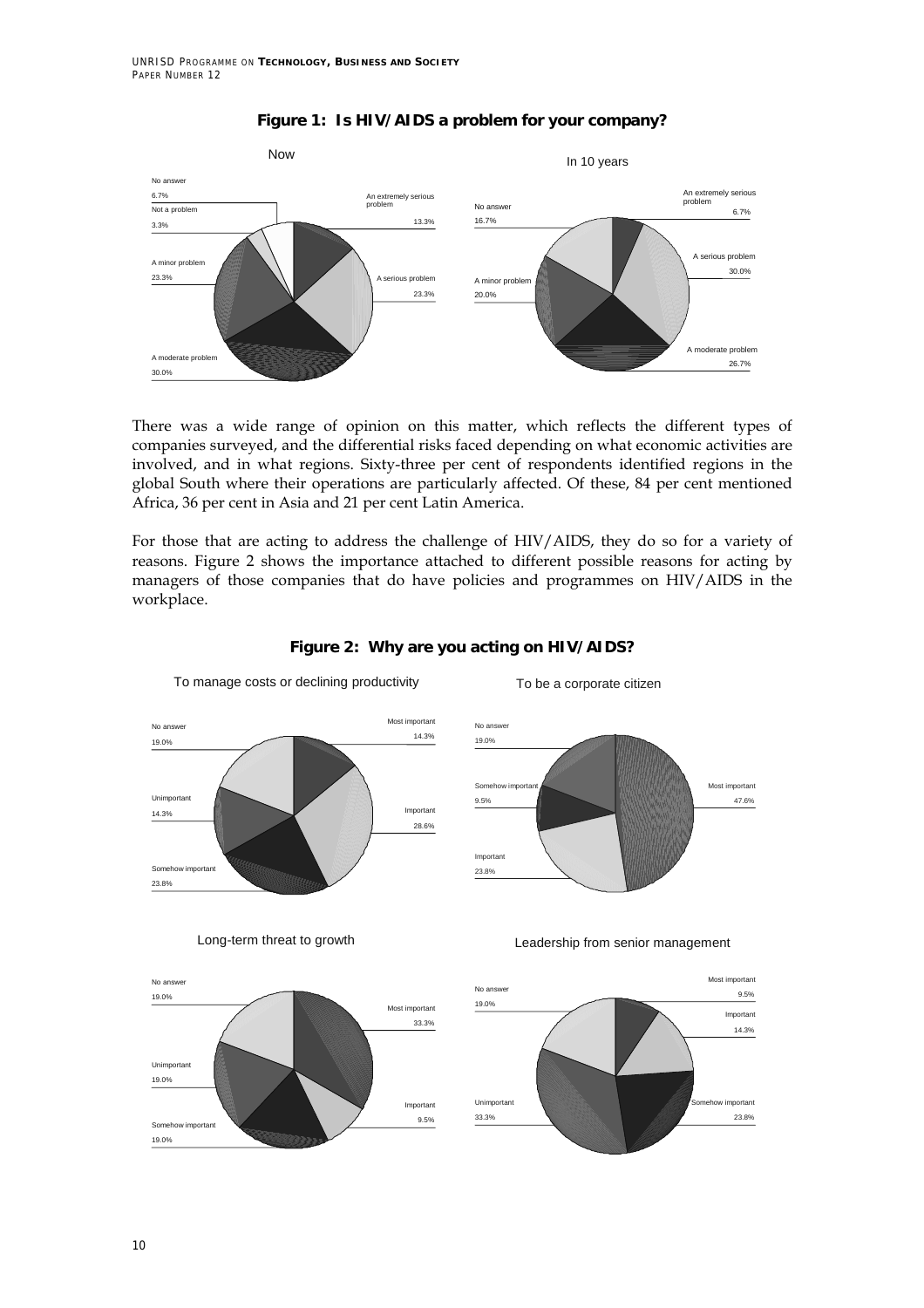We must be careful in interpreting the results, because of the contingency of language: in other words, the same phrase can convey a different meaning to different persons. Moreover, some phrases sound more or less aspirational than others, and this can influence responses. For those companies that are acting on HIV/AIDS, the most emphasized reason by managers is to demonstrate their corporationís social responsibility. The second most emphasized reason is managing effects on longer-term economic conditions. This indicates that for many companies the issue of HIV/AIDS is considered a strategic concern for the future, rather than a more immediate problem. However, for some companies the issue is more immediate. The challenge of managing costs and declining productivity was given more weight by those companies involved in labour-intensive heavy industry (including mining, oil and manufacturing), reflecting the particular impact on some companies in these sectors.

The emphasis on corporate citizenship as a rationale for action on HIV/AIDS does not correspond that well with evidence, presented later in this paper, suggesting that corporate action is limited to those prevention and mitigation issues with the most direct and immediate effect on a company's economic performance. The issue, then, is what "corporate citizenship" means to different managers, and whether it suggests acting beyond the management of immediate social and environmental risks and opportunities, to include the use of corporate power for wider and longer-term societal goals.

#### National studies

In South Africa, where 11.4 per cent of the country's population of two years and older is living with HIV/AIDS, management concern was found to be significantly higher. The boards of three-quarters of responding companies regard the threat to their company as either extremely serious (50 per cent) or serious (25 per cent). None of them consider that it is not a problem. Just under three-quarters consider it will be a similar threat in 10 years, suggesting that they believe it is manageable. Unlike in the transnational survey, the role of senior management was identified as important in leading action.

Brazil has the highest number of HIV/AIDS cases in Latin America. It is estimated that 597,443 individuals (ages 15-49, of both sexes) are infected with HIV, indicating a prevalence of 0.65 per cent. Only 5.9 per cent of the Brazilian respondents consider HIV/AIDS an extremely serious problem now, and 11.8 per cent consider that it will be an extremely serious problem 10 years from now. Thirty-five per cent of the respondents consider HIV/AIDS a serious problem now, and 17.6 per cent consider that it will be a serious problem 10 years from now. Over 23 per cent of respondents consider it a minor problem now, but only 11.8 per cent consider that it will be a minor problem in 2013. When asked to rank the reason for shaping the company's policy, the most highly ranked answer was to act as a responsible corporate citizen, and the second was recognition of the immediate and long-term danger to economic growth posed by HIV/AIDS. This indicates that more immediate impacts are not being felt at this stage.

In the Philippines, where prevalence is much lower than the other two countries, the majority of respondents do not consider HIV/AIDS to be a current problem for their company, nor that it will be in 10 years. For those few companies that are acting on this issue, most indicated that they are doing so in order to be a responsible corporate citizen, and that any actions are part of strategic plans rather than pressing concerns.

#### **Existence of policies and programmes on HIV/AIDS in the workplace**

Twenty-one per cent of the 100 largest TNCs reported that they have policies or programmes on HIV/AIDS in the workplace. That is 70 per cent of the respondents, although extrapolating this figure to include the non-respondents would be questionable, as companies without policies would be less likely to respond. Instead, these results were cross-referenced with a review of the companiesí websites. Thirty-nine per cent of corporate websites mentioned HIV/AIDS, but only 11 per cent had easily identifiable information specifically relating to workplace policies or programmes (see figure 3 and annex 3 for more information on this website review). It could be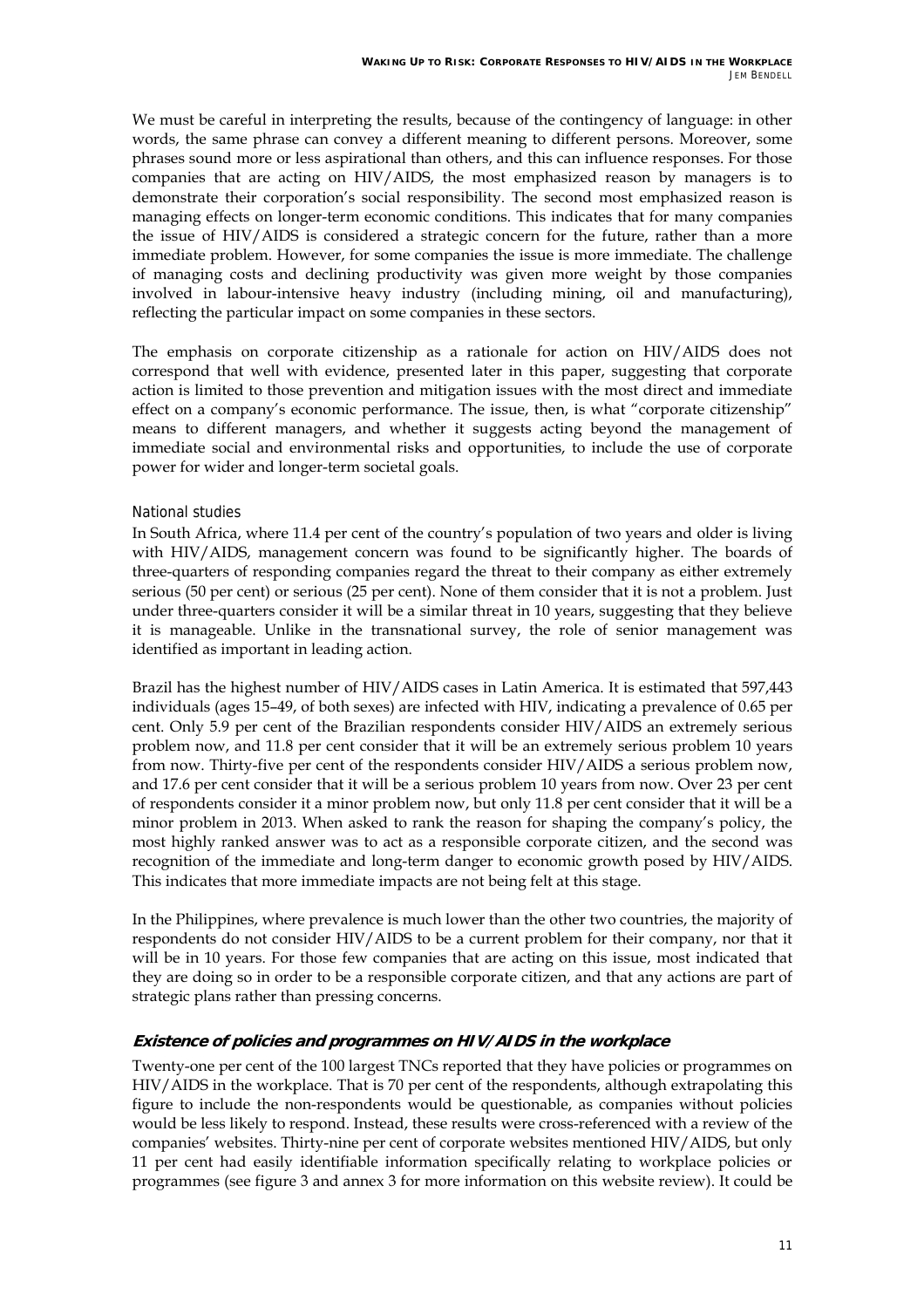estimated, therefore, that a little more than 21 per cent, but probably less than 39 per cent, of the world's largest TNCs have policies or programmes on HIV/AIDS in the workplace.

This statistic includes both group-wide and subsidiary-level policies and programmes. A problem arose in attempting to identify group-wide policies and programmes, due to the different meaning of that term to different companies. For example, some companies had a group-wide policy to focus on particular operations, such as those in sub-Saharan Africa, while others taking the same approach nevertheless considered this to be a subsidiary, not group, policy. For example, one company said that "programmes and policies are under development to target highest-risk sub-Saharan Africa operations but will have group-wide application when fully implemented", while another replied that "regional/local corporations are legal entities (groups) with their own subsidiaries, who are fully responsible for their respective (regional/local) businesses, including national health and safety programmes. [Because of] the different cultures and environments we are doing business in and due to national legal requirements, there is no common worldwide...policy on HIV/AIDS".



**Figure 3: TNC websites and HIV/AIDS policies** 

Some companies suggested that their existing policies were applicable and sufficient for HIV/AIDS, so that no specific policy on this matter was required. One company said that "so far HIV/AIDS simply did not emerge as a special issue". Another said that having a specific policy on this seemed discriminatory in itself: "we hesitate to identify employees actively, since so far we do not treat HIV-positives/AIDS patients differently from any other employees with an illness". One company explained their position and then questioned whether it was insufficient. "In our company we are not aware of employees suffering from AIDS or being HIV positive. Considering the number of employees there must be some HIV positive; but although we have an active occupational health management programme in place, HIV/AIDS did not become an issue (do we suffer from a 'blind spot?')."

Some companies that believed their existing policies were sufficient did nevertheless incorporate these into a common position on HIV/AIDS. "Our HIV/AIDS policy combines some elements specific to HIV/AIDS with re-enforcement of our Code of Business Principles. [Some] items...are already existent in our Code and not repeated in separate HIV/AIDS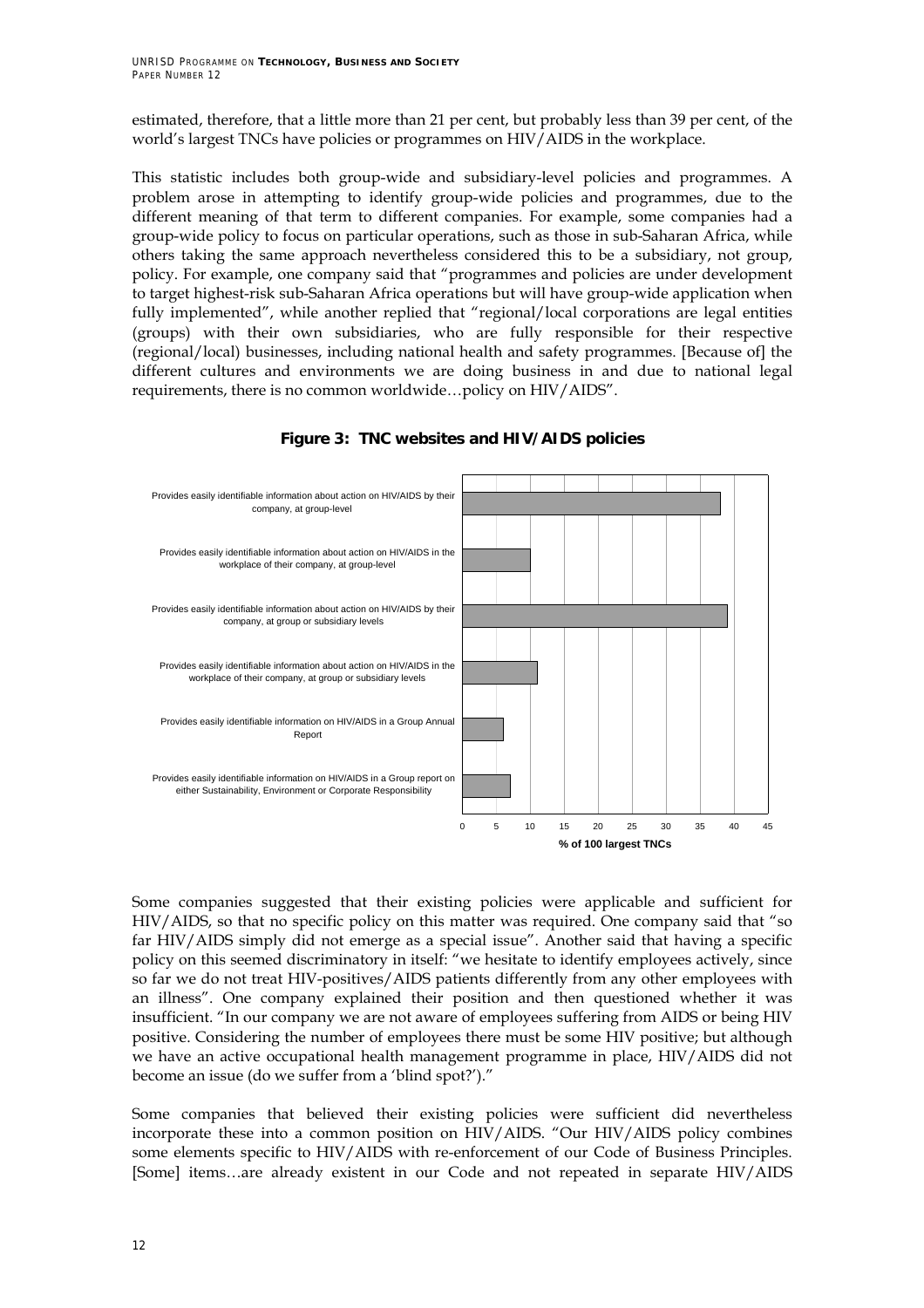documentation." One company explained the various areas of existing policy that are relevant to HIV/AIDS. "With respect to employment, our global integrity policy prohibits discrimination on the basis of disability, and the conditions associated with HIV/AIDS would be included under that policy. Similarly, our health benefits plans, where applicable, would cover necessary medical treatment for HIV/AIDS. There are no exclusions or limitations based on the affliction or resulting complications.<sup>"</sup>

To some companies, neither existing policies, nor the existence of various subsidiaries, are reasons for not making HIV/AIDS a specific priority at group-level. "Comprehensive efforts at the global business level could include analysis of the baseline situation, non-discriminatory policies, privacy and security protection, programmatic efforts addressing HIV/AIDS, prevention, education, and awareness, voluntary counselling and testing, support and treatment of employees with AIDS, and monitoring and evaluating interventions over time.<sup>"</sup> However, the fact that companies are dealing with this issue in different ways does suggest that future analysis of the corporate response to HIV/AIDS could involve the analysis of corporate responses to critical illness in general, through various policies and programmes, not necessarily those identified as specific to HIV/AIDS.

Clearly the companies surveyed are involved in quite different sectors and regions, and are thus faced with different levels of exposure to the pandemic. This helps explain some of the diversity of views and actions, although it does not explain it entirely. It seems that a key factor making corporate responses so diverse is the newness of this topic on the agendas of senior management. As mentioned above, only 4 of the 21 respondents with policies or programmes had adopted them before 1999.

The website review also indicates that although a number of companies are doing something on HIV/AIDS (whether this relates to product pricing issues for pharmaceutical companies, or advocacy or philanthropy), the issue of how companies are managing HIV/AIDS in their workplaces is not as high on the agenda. Some managers displayed a lack of knowledge about related issues, one example being a manager of a company with mining operations who did not know what a migrant worker is.

The newness of this issue is also reflected in the answers provided on key aspects of the development of policies and programmes, such as having the policy endorsed by the board, making it publicly available, appointing a committee to oversee its implementation, and involving other stakeholders (figure 4). That the majority of companies with policies sought external consultation in developing them will encourage those who advocate stakeholder consultation in the development of social and environmental policies (Bendell 2000). One company emphasized the importance of this. "Relations with...professional organizations, UNDP, UNAIDS, WHO, ILO and NGOs have been very useful in order to define our policy." External relations are discussed further below.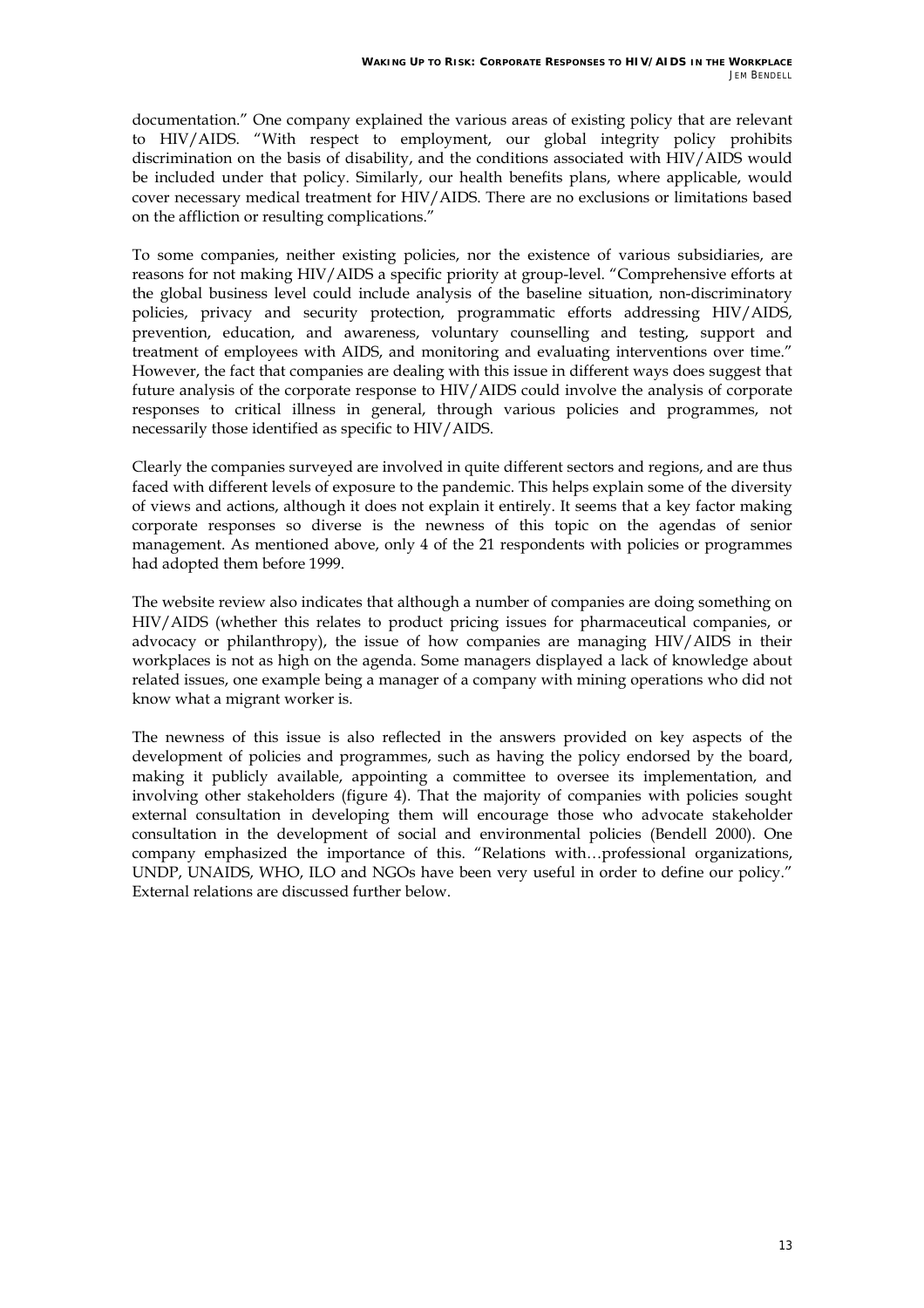

#### **Figure 4: Policy development stages**

Commentators within the business community have argued that "companies can successfully implement comprehensive Voluntary and Confidential Testing...prevention and care programs" (Plumley and Mistry 2002:1). Therefore, the fact that just 21 per cent of the world's 100 largest TNCs reported to a United Nations study the existence of workplace policies or programmes on HIV/AIDS will disappoint some who work on this issue. It raises three questions. First, if HIV/AIDS does pose financial downside risk to companies in various sectors and regions, then sound management should involve some assessment of the risk to their own company, and subsequent action to address any downside risk then identified. Therefore, shareholding institutions may question whether the radars of corporate boards to societal trends are working properly. Second, those who suggest that the private sector is an essential partner in the fight against HIV/AIDS will have to balance the enthusiasm that arises from examples of positive engagement and action with the general level of non-engagement and nonaction on this issue suggested by this study. In considering this, a third question arises. How does the nature of the company, particularly its activities and its geographical location, determine its exposure to risks arising from HIV/AIDS and the appropriateness of general analyses of the private sector as a whole?

#### National studies

A SABCOHA survey of business response found that only 22 per cent of companies with over 500 employees had conducted anonymous HIV testing—the only sure way of understanding direct risk from HIV (Deloitte and Touche Human Capital Corporation 2002). And a September 2002 survey undertaken by Sanlam, among a different group of respondents, showed that 46 per cent of the companies had no AIDS policy (Rusconi 2002). According to yet another survey, half of the companies reported a formal HIV/AIDS policy (Deloitte and Touche 2003).

The results from this research in South Africa are more encouraging. Over four-fifths of the respondents (81.25 per cent) have HIV/AIDS policies and programmes in their companies at both group and subsidiary level. This is 60 per cent of the 25 largest corporations that were surveyed. Two companies (12.5 per cent of respondents) are in the process of taking such policies and programmes from their subsidiaries to group level, and 6.25 per cent (one company) is developing policies and programmes in certain of its subsidiaries. None of the respondents indicated that there was no reason to establish any specific HIV/AIDS policies or programmes in their companies. All of the companies with policies (100 per cent of the total) indicated that they have a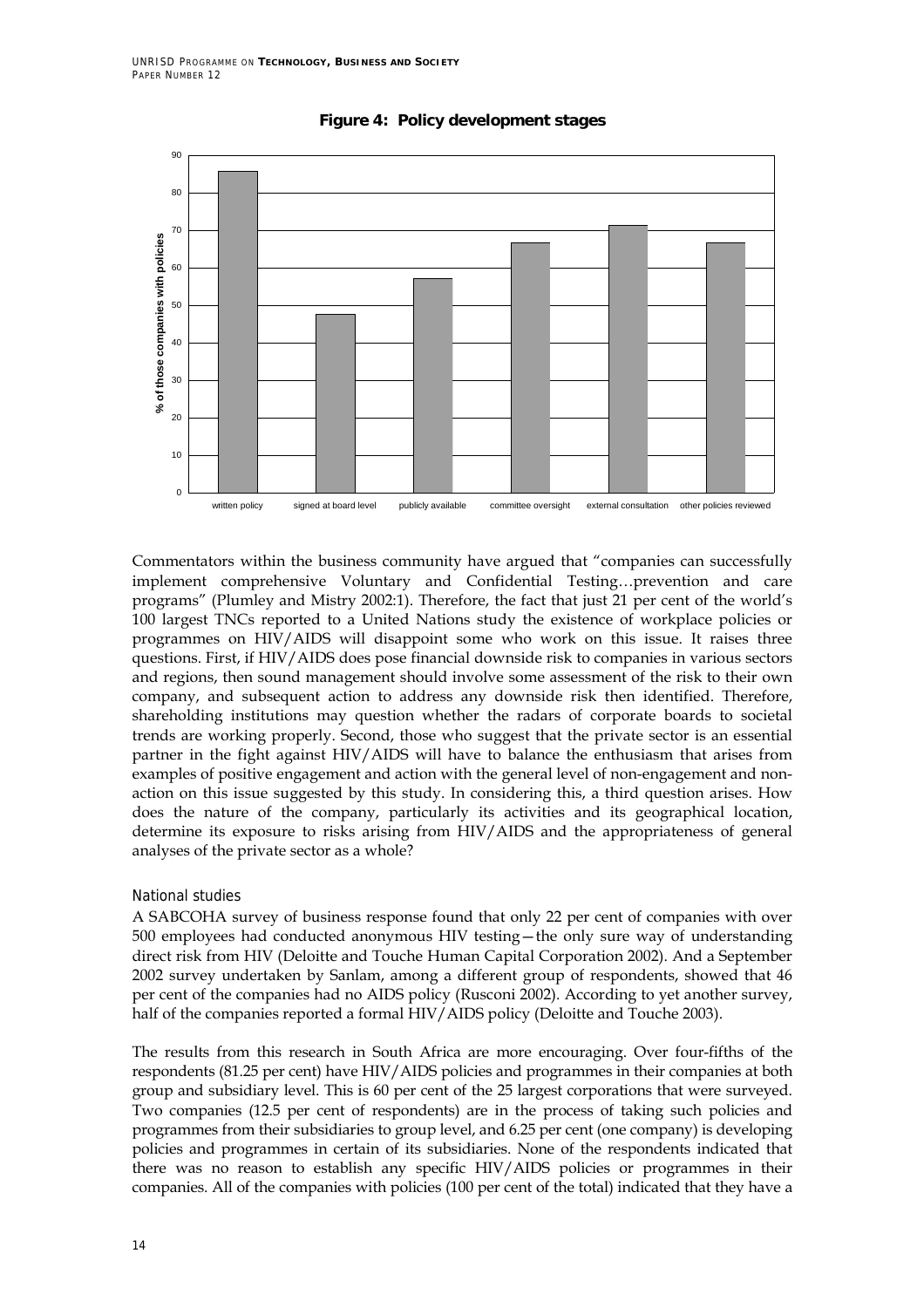*written* AIDS policy. Fourteen of the 15 respondents (93.3 per cent of the total) have had their policies signed by the board. One company did not answer this question (6.7 per cent). Ten of the 15 respondents (66.7 per cent of the total) make their policies publicly available. Although only one company indicated that it did not make its policy publicly available (6.7 per cent), four other companies did not answer this question (26.7 per cent).

In Brazil, where the impacts of HIV/AIDS are less than South Africa, we find that fewer companies are acting on this. Fifty-two per cent of the 25 largest companies reported having a workplace policy or programme on HIV/AIDS at both group level and in subsidiaries. This is 76 per cent of the responding companies. Two more companies (11.8 per cent) reported that they are in the process of developing official policies, even though they have some level of prevention and support activities occurring in the work setting. Another 11.8 per cent said that they do not believe they currently have reason to establish any specific HIV/AIDS policy or programme.

As mentioned earlier, the results of this survey indicate that the majority of the business community in the Philippines is not concerned about HIV/AIDS; very few companies with policies on this matter were found. Only 16 per cent of the largest 25 corporations (25 per cent of responding companies) have a workplace policy or programme on HIV/AIDS, and the majority stated they have no reason to have any policies or programmes. One company suggested that "there is no need to create a specific policy unless the law... requires [compliance]", and another said they had never heard of an HIV/AIDS policy. One manager wrote that HIV/AIDS was a sickness that "arises from vices". Despite low prevalence levels at the moment, such apathy and prejudice towards the disease will concern some, as UNAIDS has stated that "the window of opportunity for bringing the HIV/AIDS epidemic under control is narrowing rapidly in Asiaî (UNAIDS/WHO 2002:9). On the positive side, a number of companies found the questionnaire useful, and were embarking on this issue.

#### **Content of policies and programmes on HIV/AIDS in the workplace**

The data requested by UNGASS about the nature of responses from companies was expanded by the research team and organized into two key categories: HIV/AIDS prevention; and HIV/AIDS mitigation. In addition, the content of corporate policies was investigated in light of the code developed by the UN agency responsible for labour standards - the ILO.

#### Coverage of provisions in the ILO code

The ILO's Global Programme on HIV/AIDS was launched in November 2000. Part of its work has been to develop a code to help secure conditions of decent work and social protection in the face of the pandemic. The code contains fundamental principles for policy development and practical guidelines from which concrete responses can be developed in the following areas:

- prevention of HIV/AIDS;
- management and mitigation of the impact of HIV/AIDS on the world of work;
- care and support of workers infected and affected by HIV/AIDS; and
- elimination of stigma and discrimination on the basis of real or perceived HIV status.

The code is becoming recognized in various countries, as indicated by a discussion of its usefulness in the Nigerian media, in early 2003 (*This Day* 2003a).

The majority of companies with HIV/AIDS policies or programmes did indicate that they address the provisions outlined by the ILO code (figure 5).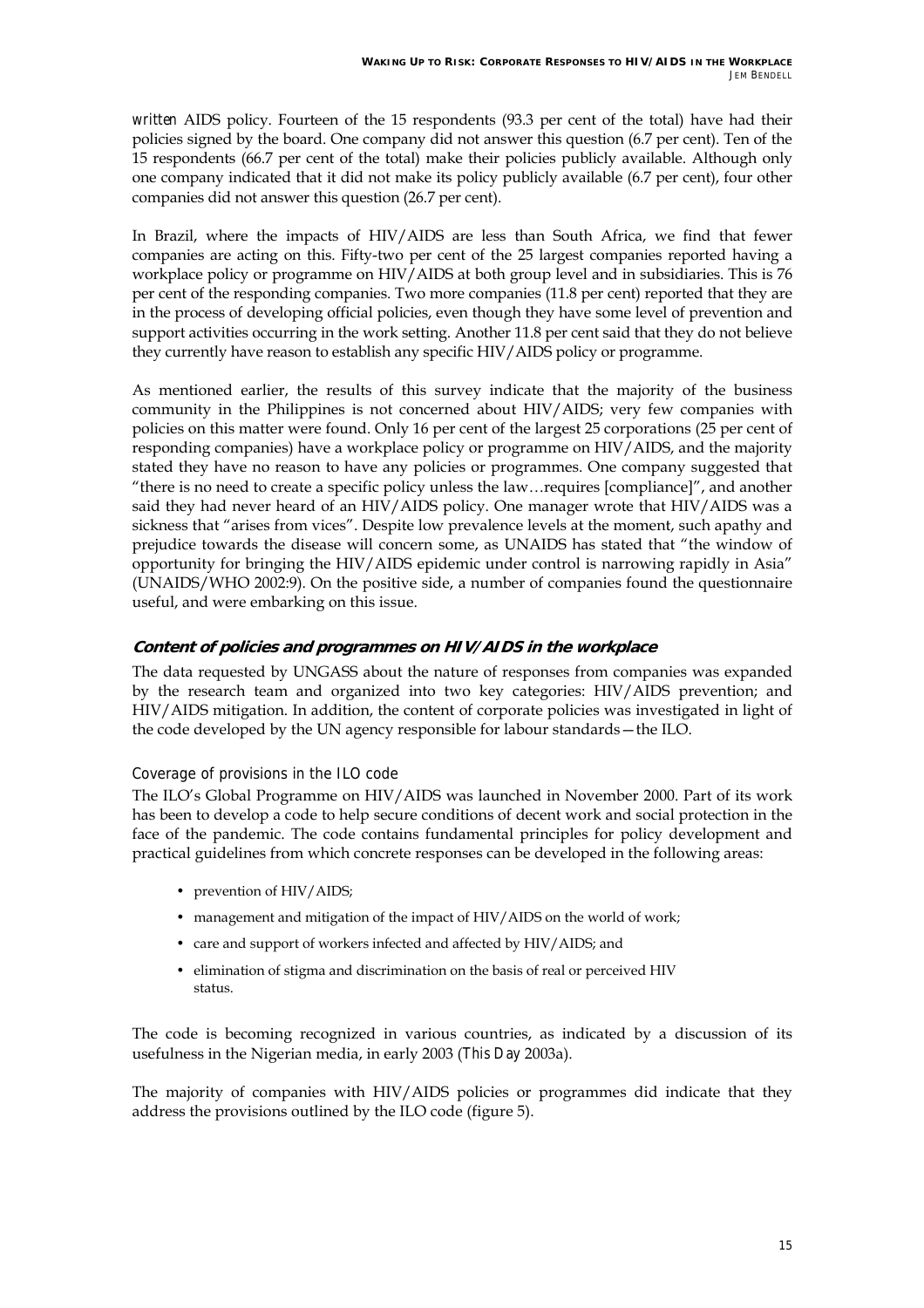

#### **Figure 5: Companies addressing provisions of the ILO Code of Practice on HIV/AIDS and the World of Work**

#### **Declaration of Commitment**

…gender equality and the empowerment of women are fundamental elements in the reduction of the vulnerability of women and girls to HIV/AIDS… (UNGASS 2001: paragraph 14)

The issue of gender equality was not seen to be as important as other issues, which may be cause for further study and action, and in retrospect is an area that the survey could have investigated further. The provision of the code on screening procedures was also not addressed as much as other provisions. However, given the answers to subsequent questions relating to discrimination and mitigation, we could assume that some managers misunderstood this provision and did not consult the code before answering. This may apply to the answers to other provisions, as prior knowledge or studying of the code (which was provided) would have been required to answer this question appropriately. This possibility is supported by the discrepancy between 90 per cent scores for many issues in the ILO code, and lower percentages for more specific questions on mitigation and prevention that are covered by the same provisions in the ILO code. Therefore further research on the integration of the ILO code into corporate responses to HIV/AIDS is required before making any conclusion on this.

Thirty-eight per cent of companies with policies have integrated codes other than (additionally to, or instead of) the ILO code. These include regional codes developed by business, government and civil society, particularly in sub-Saharan Africa. This is an indicator of the comprehensiveness of the policies and programmes adopted, although study of the codes would be required.

#### National studies

In South Africa, all respondents bar one address all the policy areas specified in the ILO code with the exception of one issue, this being "screening to exclude from work processes": 60 per cent of respondents (nine out of 15) responded in the affirmative. As discussed above, it is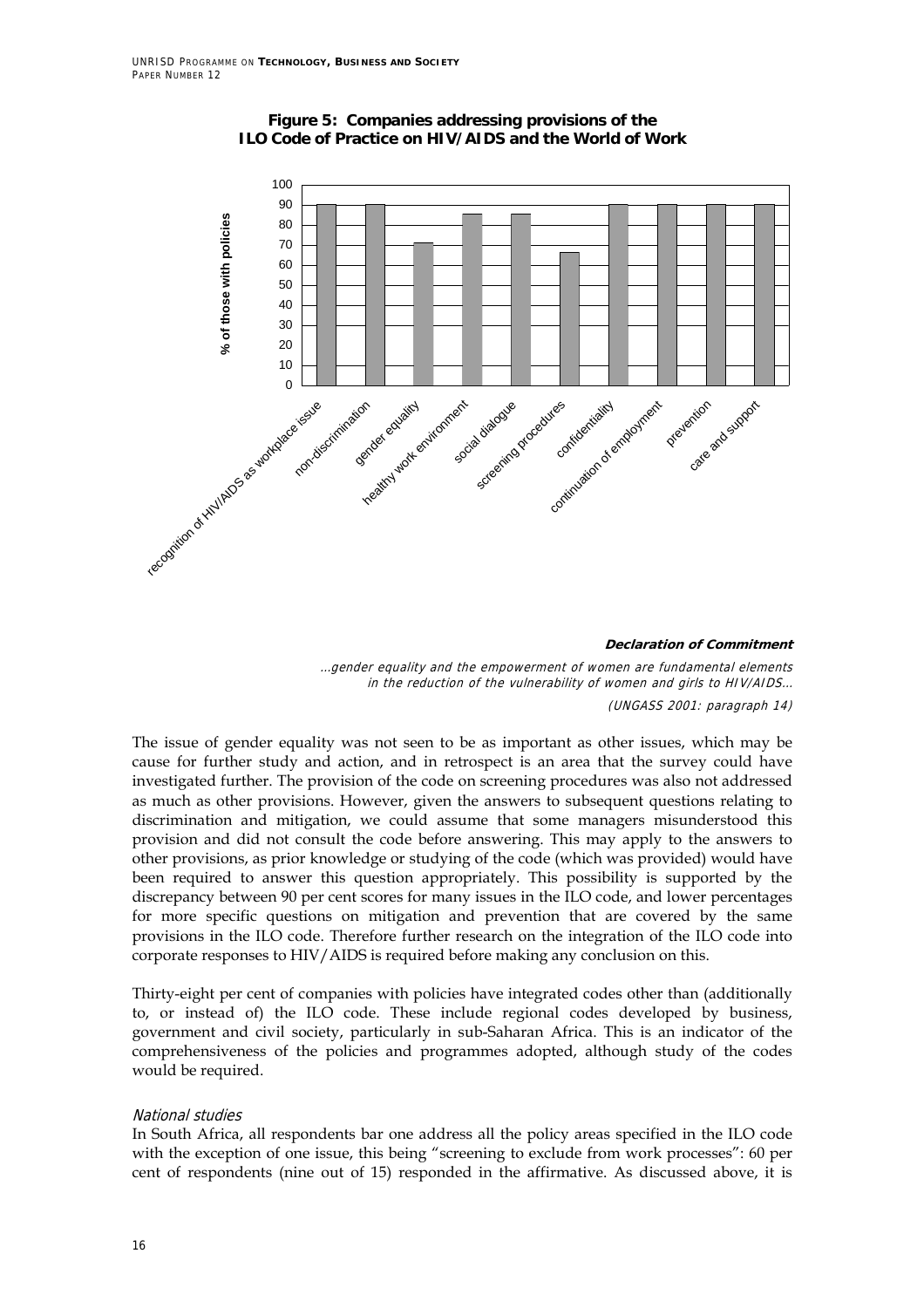uncertain whether this issue was understood by respondents, and further research on how companies integrate the ILO code is required. Of the six companies that mentioned integrating other codes into their policies, five companies cited integration of their policies with South African legal codes and guidelines, especially the Nedlac/Department of Labour's Code of Good Practice.

In Brazil, each provision of the ILO code is covered by over 70 per cent of the companies who have policies or programmes. The same problem was found with the principle on screening. Those companies with policies in the Philippines also covered most aspects of the code, with social dialogue and screening not as well covered. However, with only four companies having policies, it is not appropriate to draw conclusions.

Prevention measures covered by policies and programmes

There are a variety of prevention measures that companies can use, which are detailed in annex 1. Their use by those companies with policies and programmes is indicated in figure 6.

Educational activities score most highly, with over 90 per cent of those companies with policies undertaking such activity. One company explained:

> We have also begun to investigate educational efforts and programmes designed to counsel employees as well as their families on matters that affect their health. Specifically, we are considering an outreach effort for our employees in the areas of concern, with HIV/AIDS awareness as a component. While we have no evidence of significant numbers of HIV/AIDS cases among our workers, we think HIV/AIDS education is of great value to our employees and their families.

Peer education has been identified as a particularly effective awareness-raising technique, with Eskom being identified in South Africa as a pioneer of this (Bennett 2002). Such forms of education were mentioned by a number of companies.

The discrepancy between the educational activity of condom promotion and the actual provision of condoms can be understood in two ways. First, provision is more costly. Second, provision is not something that is necessarily appropriate as a global or even national policy for a company. Instead, ensuring they are available and affordable, or determining whether cost is in any way a barrier to their usage-and if it is, providing them for free-would be one appropriate approach to this issue at the group level.

This is why other questions in this section of the survey used the language "ensure availability" of free or affordable..." before inquiring about facilities - for voluntary counselling and testing (VCT), for example. However, the exact understanding of this use of language will have differed from company to company, so further dialogue with respondents and subsequent definition of terms, perhaps as a guide to any further surveys, will be helpful.

#### **Declaration of Commitment**

…stigma, silence, discrimination and denial, as well as a lack of confidentiality, undermine prevention, care and treatment efforts and increase the impact of the epidemic on individuals, families, communities and nations and must also be addressed. (UNGASS 2001: paragraph 13)

Nevertheless, the fact that basic issues such as condom promotion and VCT are not included in all corporate policies and programmes will surprise some. Some companies do take this seriously, though, with one Ghanaian mining company reported as including condoms in payslips (Safo 2003).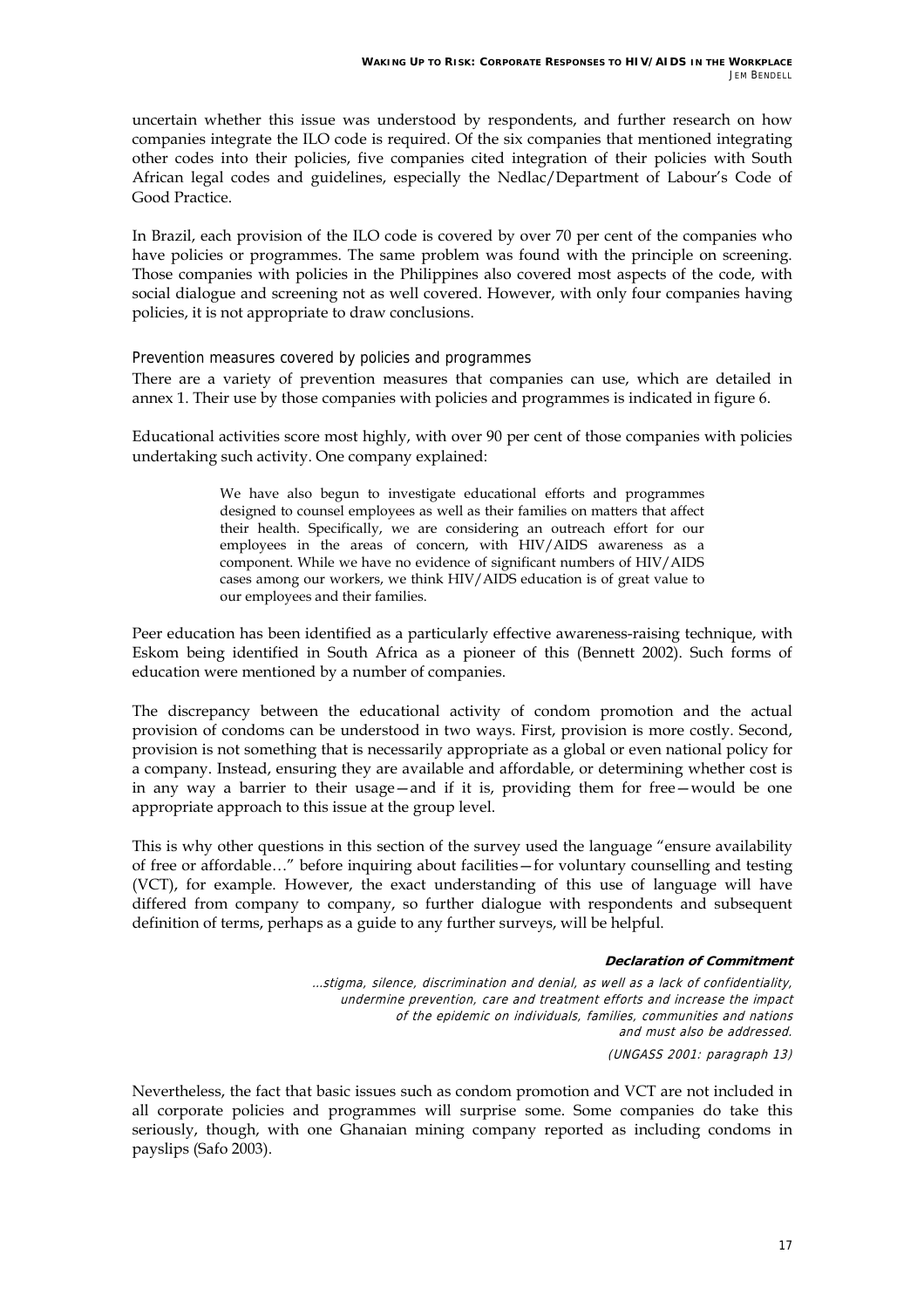

#### **Figure 6: Prevention measures included in policies**

The lowest-scoring preventative measure was the provision of housing to the partners and families of employees. This is not a relevant concern for many companies, but should be for those involved in heavy industries that utilize significant migrant labour. Previous research suggests that there are few intervention programmes, even on a small scale, which specifically attempt to reduce transmission among migrants and their rural or urban partners (Williams et al. 2002). Our case studies indicate that some companies have adopted a housing policy that is supportive of safer sexual contact. That a number of companies involved in mining and oil industries in developing countries do not address this issue will disappoint some who consider this an important yet costly preventative measure.

Although the majority of respondents do not extend their preventative measures fully to partners, families and local communities, the fact that some do will encourage many who have been highlighting the importance of business moving beyond the workplace in tackling the pandemic. That almost 70 per cent of company policies do extend, in some way, preventative measures to partners and families, when not so long ago few companies did so, may add to this encouragement.

Over half the companies with policies said they employ other measures of prevention. Awareness raising was mentioned by nine companies and additional health care measures by eight companies. One company mentioned intervention to stop mother-to-child transmission, and another mentioned activities to reduce exposure to risks outside the workplace. Another company focused on creating capacity for preventative actions, including "identification and training of local AIDS committees, identification and training of AIDS peer counselors, and access to community based support groups".

#### National studies

The companies in South Africa cover these provisions more comprehensively than the TNCs. However, there are some parallels in relative emphasis on different measures. While the vast majority of the respondents comply with the *internal* or *workplace-oriented* AIDS policy requirements of condom promotion and provision, VCT, diagnosis and treatment of STIs, education and work-related safety, when it comes to the *external* policy issues (such as extending the policies to include partners, families and local communities, as well as housing for migrant workers' families) the level of compliance is drastically reduced. For instance, while all respondents (barring the one that did not answer the question) provide AIDS education to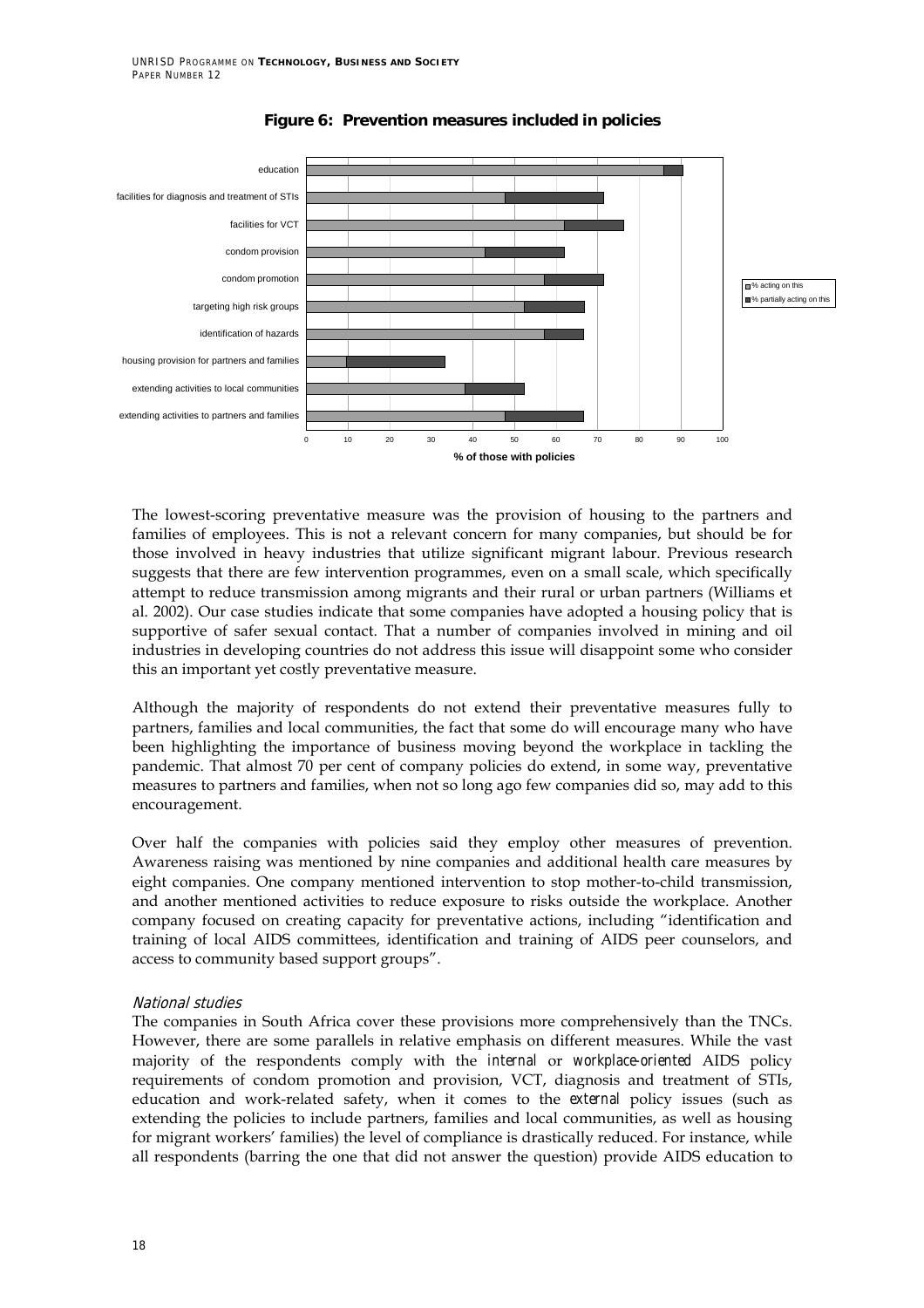employees, none provide housing for migrant workers' partners and families and only a minority (40 per cent) *partially* meet this provision.

In Brazil, less than half of those companies with policies or programmes promote or provide condoms, or target high-risk groups. Education features strongly, as it does in South Africa and the Philippines. Although 75 per cent of those companies with policies in the Philippines provide education on HIV/AIDS issues, the other prevention measures are not well covered, which also casts doubt on the reported integration of the ILO code, mentioned above.

#### Mitigation measures covered by policies and programmes

There are a variety of mitigation measures that companies can use, which are detailed in annex 1. Their actual use by those companies with policies and programmes is indicated in figure 7.

Measures to prohibit discrimination were most common, along with measures to help those with HIV/AIDS continue employment. As in the previous section, companies were asked whether they "ensure availability of free or affordable" mitigation services. The exact understanding of this use of language will have differed from company to company. Some companies said that they "facilitate" access to services but could "not ensure availability where such services do not exist". Facilitating access to mitigation services such as home care, counselling and HIV/AIDS-related drugs is important, although ensuring that facilities exist is a more comprehensive approach. A number of those companies that indicated that their policies or programmes partially cover different mitigation measures were facilitating rather than ensuring access.

What is surprising is that over 60 per cent of those companies with policies do cover the provision of ART, at least partially. It was only in August 2002 that the first company announced it would offer free ART to thousands of HIV-positive workers, so there seems to have been movement on this issue (Finch 2002). The actual delivery of these ART programmes is still only beginning, even for the companies that adopted the policy in 2002. Moreover, many companies are looking to the Global Fund to co-sponsor the roll-out of such programmes, especially to the dependents and communities of employees.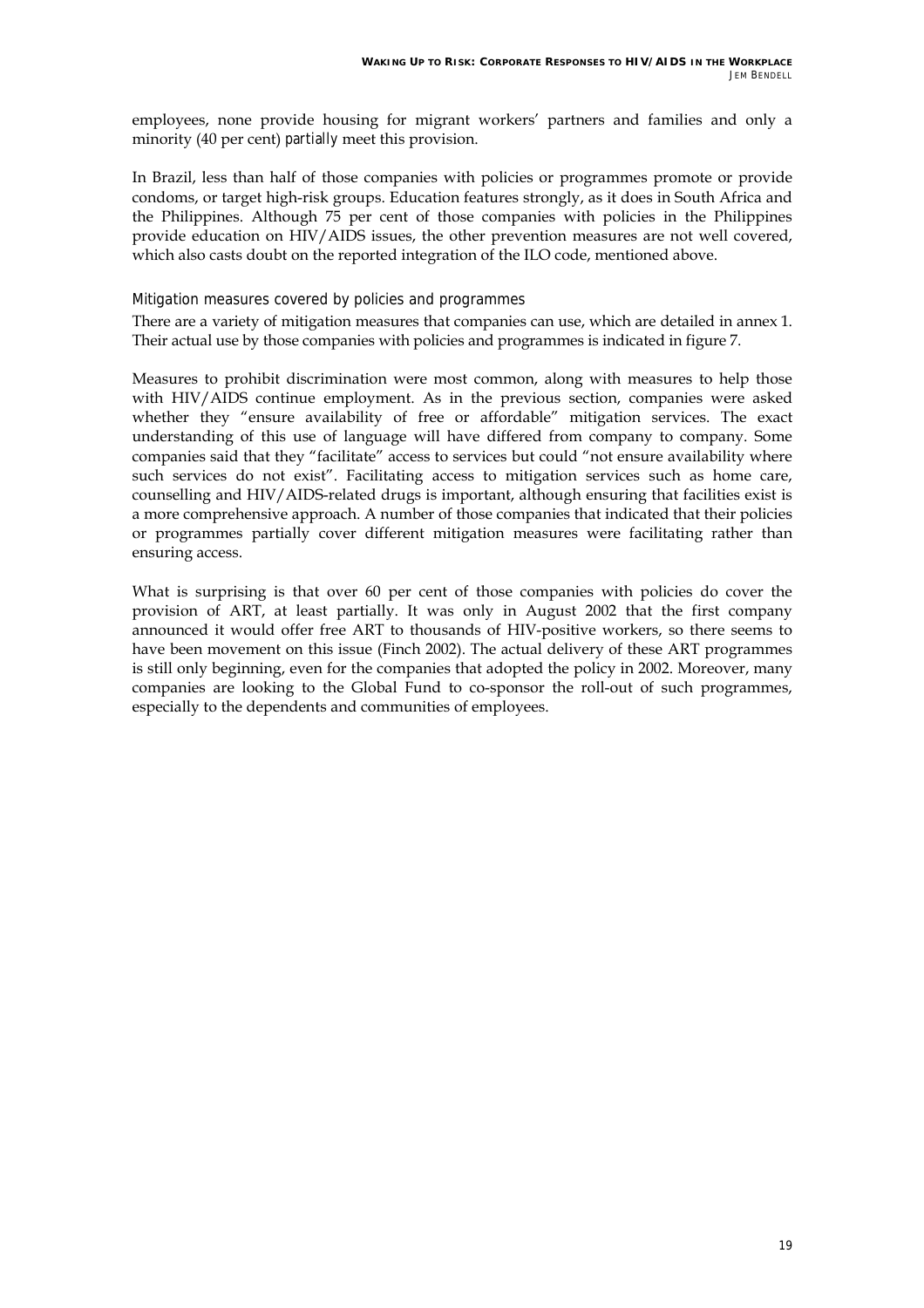

#### **Figure 7: Mitigation measures included in policies**

This reflects how the extension of mitigation measures to families and retirees is still limited, even among those companies with policies or programmes on HIV/AIDS. A number of companies indicated that this depends on the situation in different countries, where the health insurance they purchase for their employees differs in its coverage of family members. Moreover, "some medical plans exclude coverage for HIV/AIDS based local insurance company practices".

A very low percentage of corporate HIV/AIDS policies extend to subcontractors and suppliers. It is understandable that companies focus on their own operations before engaging suppliers and subcontractors. However, given criticisms that companies are reducing their exposure to HIV/AIDS-related financial risks by increasing subcontracting, there will be calls for more action in this area, particularly where companies are the sole client of certain subcontractors and suppliers. Seven companies said they take other mitigation measures, although these were variants on the ones already covered in the survey.

#### National studies

In South Africa, respondentsí HIV/AIDS policies are generally very strong on prohibiting discrimination against employees who may be HIV positive, as well as in the provision of free counselling and treatment of STIs. Helping people to stay in work if ill is required by law, and so all companies include this provision. However, respondents' policies are not as forthcoming when it comes to the provision of more complex and perhaps more costly treatments for employees. Furthermore, in general most respondents do not provide support to HIV/AIDS employees in retirement or to their families or partners, and only one respondent extends its policies fully to subcontractors and suppliers. Therefore there are strong parallels with the results of the global survey and the results from the Brazilian study. In the Philippines even those companies with policies do not all prevent discrimination, nor a number of other key mitigation measures, indicating the limited response in that country at present.

#### Attitudes on how to tackle HIV/AIDS

The limited extension of both prevention and mitigation measures to families, communities, subcontractors and suppliers will disappoint some, both within and outside the private sector.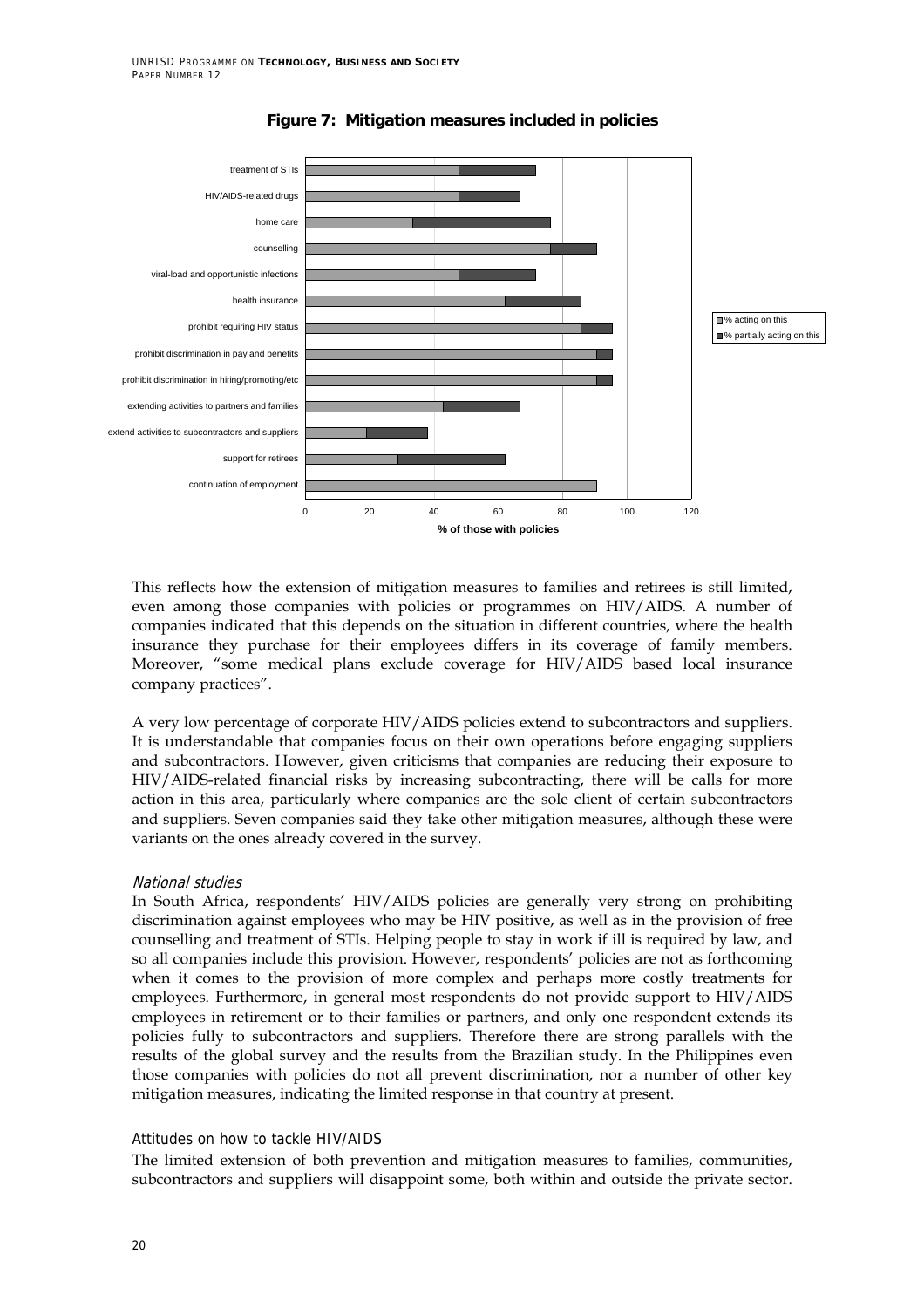The GBC has argued that "the business response to AIDS cannot be limited to the workplace" (Plumley et al. 2002:3). They say that "with AIDS threatening the future economic prosperity of a nation, it is...in businesses own interests that the societies in which they operate are also successfully reversing the spread and impact of AIDS" (Plumley et al. 2002:3). Despite the limited action on this issue, the GBC's analysis is shared by many managers. One wrote:

> Our internal programs cannot be effective in isolation and there is a critical need for further support to programs in adjacent local communities. Our business populations are dynamic, both in terms of daily people movement (work/home) and also in employees joining and leaving the business. Working with governments and major donors to ensure delivery of parallel programs to the community (both educational and for treatment) we consider critical to our making real progress.

Figure 8 indicates that the majority of those with policies do share this belief that HIV/AIDS must be tackled beyond the workplace. There is a fall in agreement as the catchment increases from families to communities to subcontractors. Comparing these results with actual extension of policies and programmes beyond the workplace indicates the difference between understanding of the problem and action. This is illustrated by the fact that more respondents indicated that "all of society" must be included in their approach, than indicated that (the much smaller part of society made up of) subcontractors and suppliers must be included. In reality only 19 per cent said they work with subcontractors or suppliers on these issues. It is also shown by the fact that some companies who suggested that HIV/AIDS must be tackled beyond the workplace also indicated that it was impractical for them to extend their measures beyond the workplace. This disjuncture illustrates the dilemma facing companies, as on their own, their efforts will not address either the problem they face, or that faced by wider society.





The extent of corporate engagement with these broader issues is currently limited: most are still asleep to their wider responsibilities. Only 24 per cent of company policies recognize poverty as a causal factor in HIV/AIDS. Moreover, less than 10 per cent assess how their policies and practices affect poverty issues. Given the impact of poverty on HIV prevalence and AIDS mortality, and the influence of corporations on this situation as discussed in the section on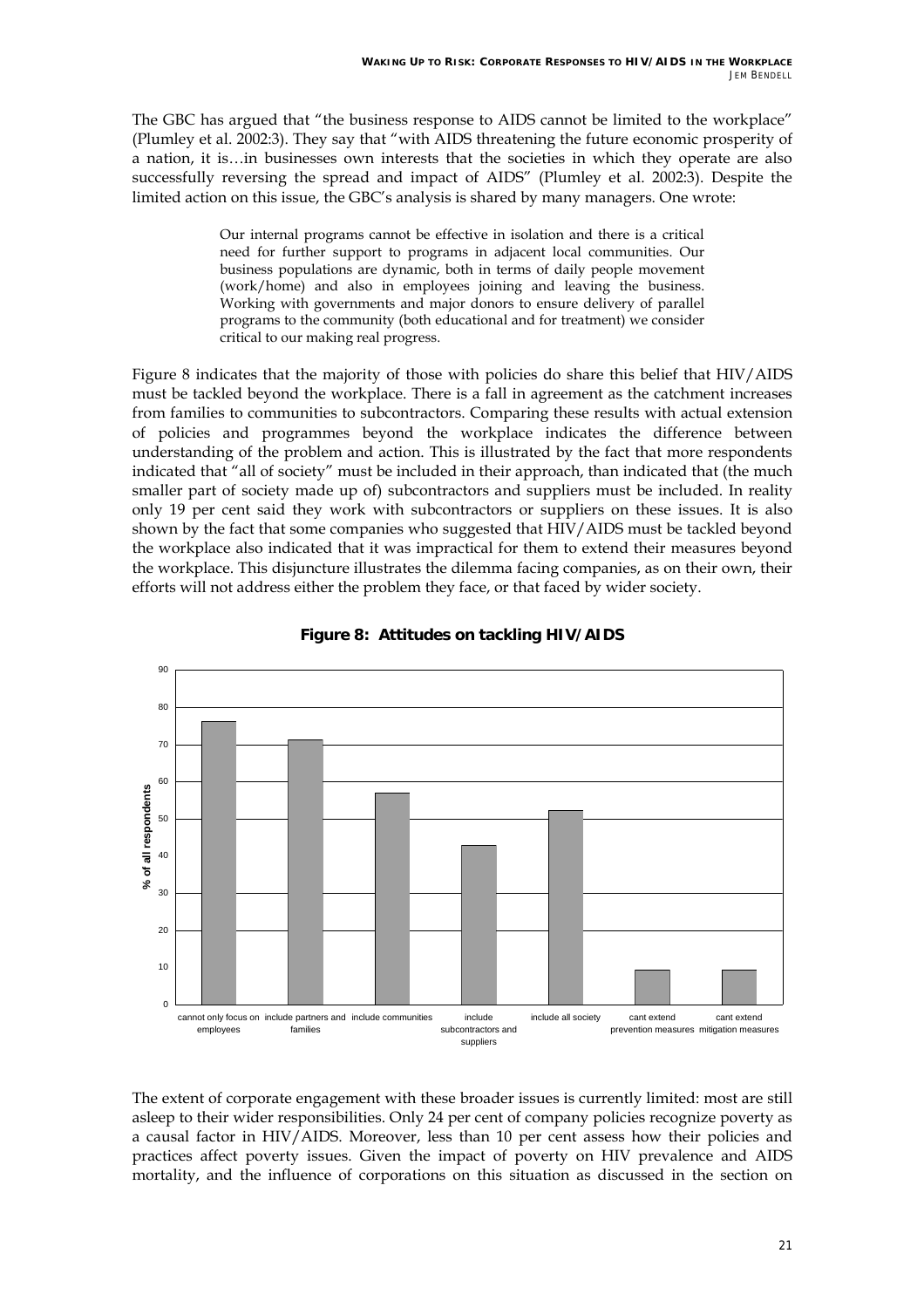UNRISD PROGRAMME ON **TECHNOLOGY, BUSINESS AND SOCIETY** PAPER NUMBER 12

political economy, the lack of engagement by corporations on this issue is not encouraging. Various core corporate functions, such as marketing, procurement, tax management and political lobbying, do influence the political economy environment that helps determine levels of illiteracy, migration, malnutrition, womenís economic insecurity, and poor educational and health facilities. Therefore more action on this area should be expected and encouraged.

#### National studies

Responses from South African companies paralleled those of the TNCS, as indicated in figure 9. The responses of Brazilian companies had a similar emphasis on extending coverage to partners and families, and the aspiration of addressing the whole of society, but with some considering it impractical for companies to extend their coverage beyond the workplace. Most companies in the Philippines did not provide answers on this issue, indicating their lack of action.



**Figure 9: Attitudes of South African companies on tackling HIV/AIDS** 

Total Numbers of companies who felt that statement reflected company policy

Cannot address the costs & risk to business from HIV/AIDS in the workplace by focusing only on employees

- **II**... partners & / families of employees must also be considered
- **■**... communities of employees must also be considered
- **Ⅲ**... employees of subcontractors & suppliers must also be considered
- **...** whole of society must be considered
- It is impractical for a company to extend HIV/AIDS prevention measures beyond its own employees
- **Bill** tis impractical for a company to extend HIV/AIDS health care & support beyond its own employees

#### Policy implementation activity

The human resources (HR), and health and safety departments of the TNCs are most involved in the implementation of policies and programmes on HIV/AIDS in the workplace. This is encouraging to the extent that these departments are focused on internal delivery, rather than external appearance. Corporate social responsibility, public relations and external affairs departments are also involved in policy implementation. The fact that less than 100 per cent of HR departments are involved may surprise some, however, as will the fact that some companies indicated that none of the departments mentioned were tasked with policy implementation (figure 10).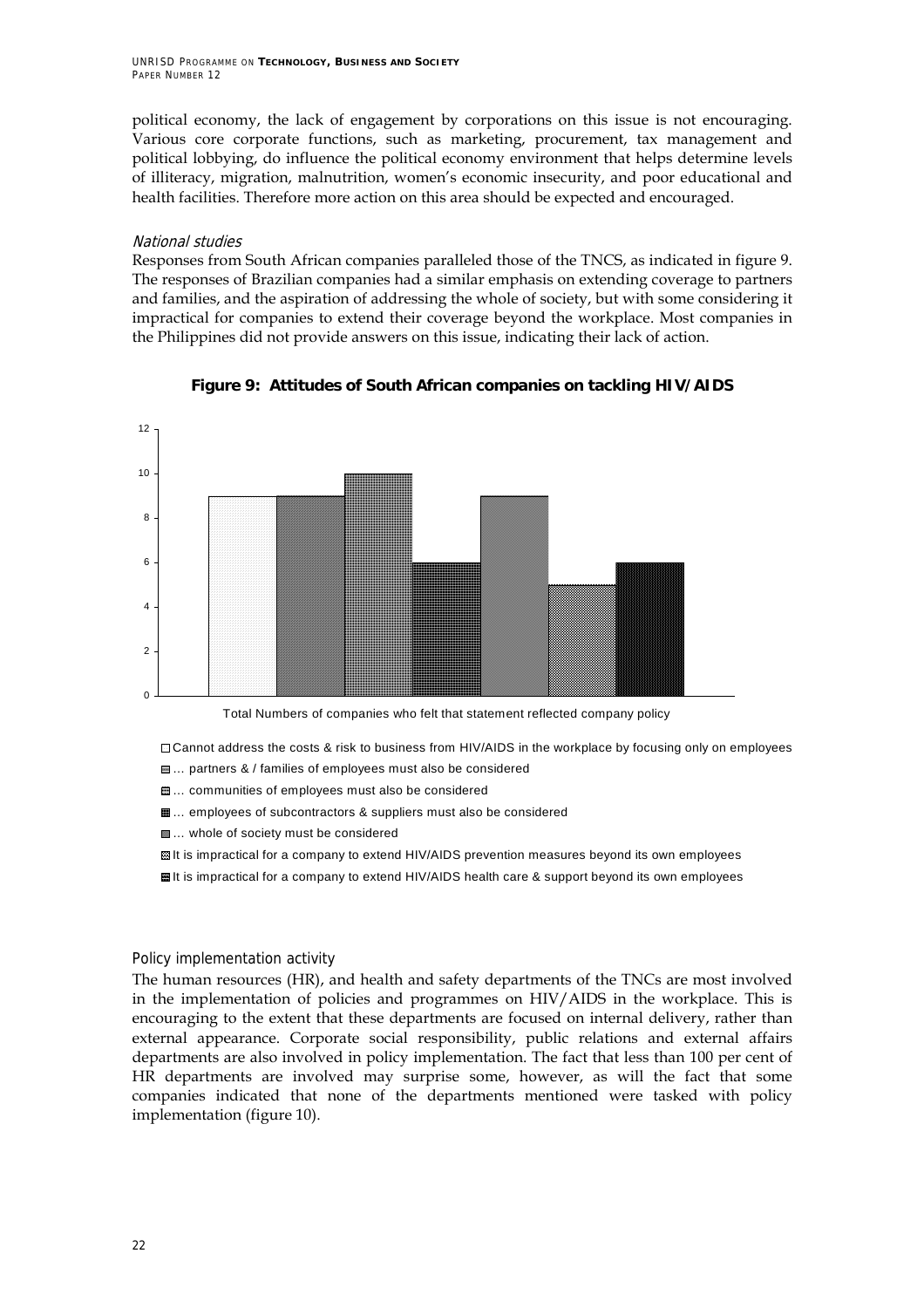

**Figure 10: Departments working on HIV/AIDS-related issues** 

The implementation activities employed by these departments are indicated in figure 11. The percentages are quite low, which again illustrates the newness of this policy area, as companies work out how to implement their new commitments. One company said "we are currently reviewing all the [policy implementation] issues [you mention] – it is likely that our efforts will increase". The fact that only one-third of companies have allocated specific budgets for work on HIV/AIDS does, however, raise questions about the substantiveness of corporate commitments.



**Figure 11: Policy implementation activities** 

The majority of companies with policies have undertaken various activities to raise awareness about their policies (figure 12).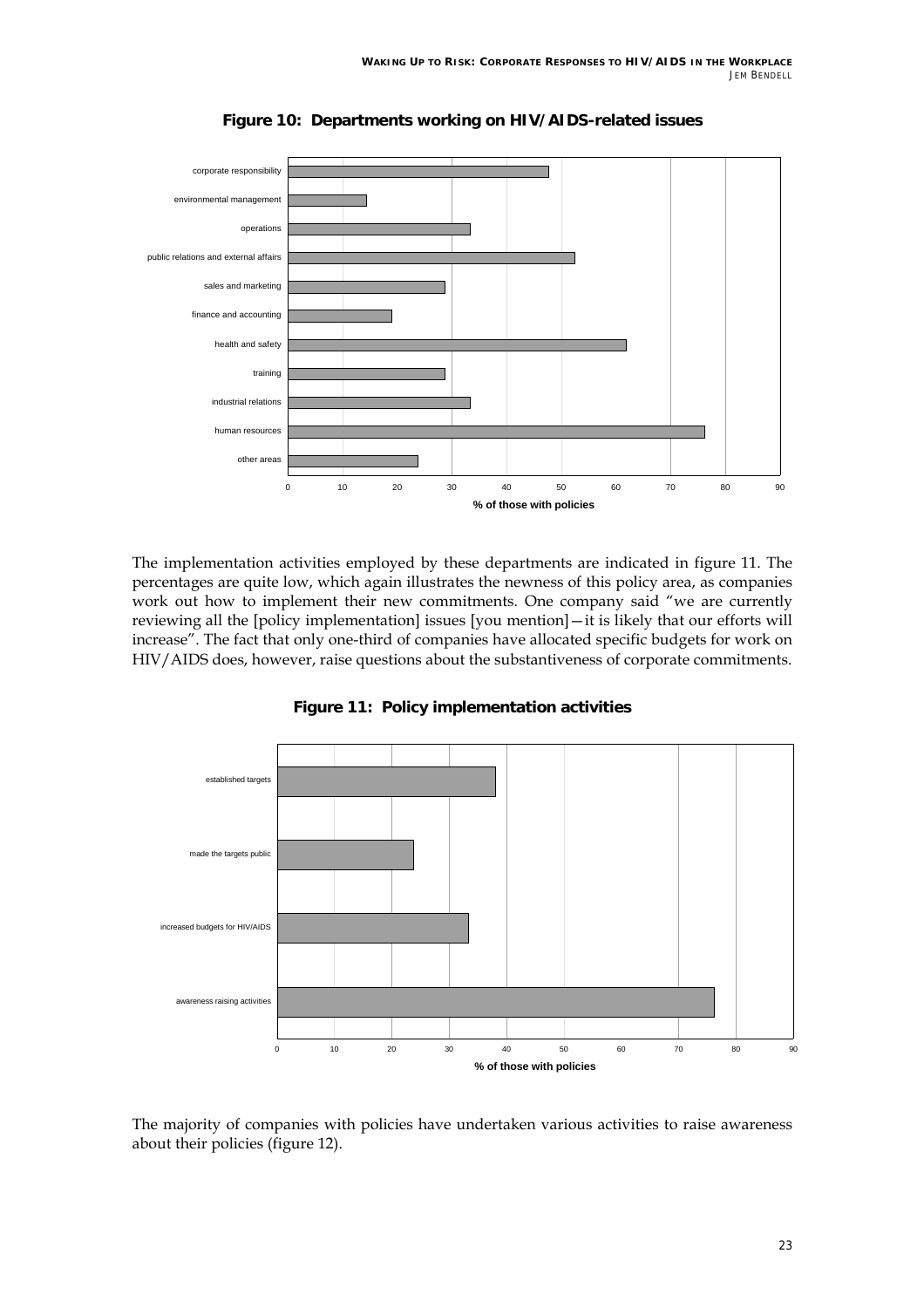

#### **Figure 12: Types of awareness-raising activities**

#### National studies

In South Africa, 80 per cent of respondents (12 out of 15 companies) issue internal circulars. The same amount use internal publications, professional training programmes, and peer education programmes. Fifty-three per cent have established targets relating to HIV/AIDS prevention and mitigation, yet of these companies that do set targets, only 22.2 per cent make them public.

A key difference with the TNC survey, and the other country surveys, is that a substantial 73.3 per cent of respondents (11 companies) in South Africa have introduced significant increases in budgets specifically to support HIV/AIDS prevention. For example, in Brazil, only 12 per cent of the 17 responding companies had made increased budget allocations to deal with HIV/AIDS. Companies in the Philippines reported less activity on implementation in general, although two of the four companies with policies have made budget allocations.

#### Monitoring and reporting

As would be expected for newly adopted policies and programmes, the monitoring and reporting activities on HIV/AIDS are, for most companies that responded, still being developed. Despite this, two-thirds of companies with policies and programmes are already monitoring their work (figure 13). One company explained their approach as follows. "Each CEO of [our group] companies will report on the status and impact of implementation of the Group Guideline as part of their summary reports to the apex of our organization. Overall compliance will be verified by independent auditors commissioned at Group level."

Using independent auditors remains unusual, as is the publication of reports on performance (figure 13). Just under half of those TNCs with policies or programmes support the development of a common reporting framework for HIV/AIDS, and over half do so in South Africa. This will provide moderate encouragement for the GRI HIV/AIDS reporting initiative, which is currently focusing on South Africa. One TNC explained in more detail that they support "efforts to improve the understanding and treatment of HIV/AIDS. If a reasonable international framework for reporting on HIV/AIDS policies and programmes would assist in that effort, then [we] would be supportive".

One important aspect of policy monitoring is benchmarking progress against othersí experiences. A number of companies mentioned seeking advice in this matter from various organizations. One company explained: "we have developed a comprehensive programme that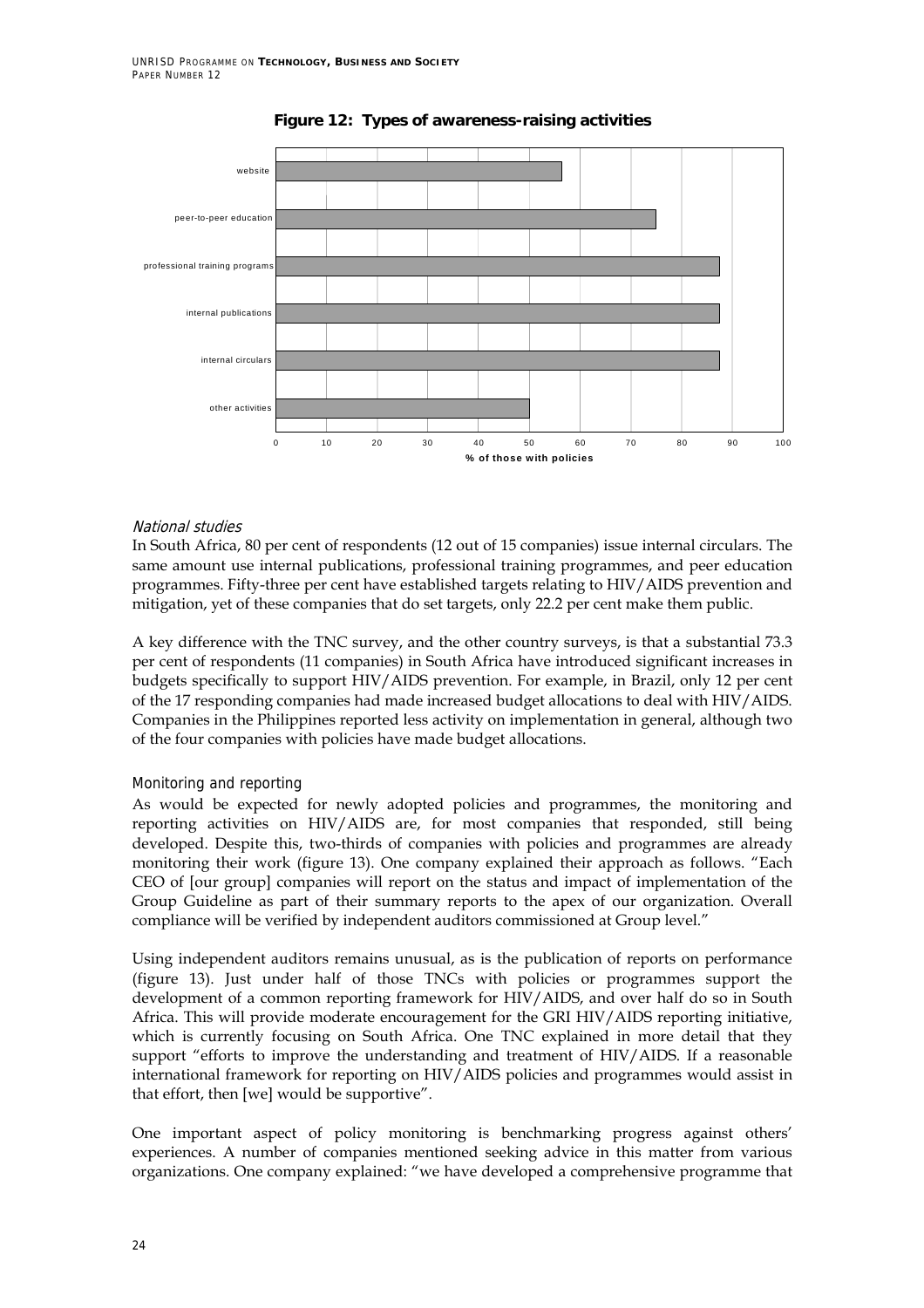we have had reviewed independently by others in the field of HIV/AIDS. These include international NGOs, Centers for Disease Control and Prevention, the Global Business Council on HIV and AIDS, as well as UNAIDS".

Despite the current emphasis on risk management, the number of companies "doing the math" is currently low. This includes generating statistics on prevalence of HIV/AIDS in the workforce, the cost of HIV/AIDS for the business and the cost of current and planned interventions, and research on the impact of policies and programmes on these figures. Less than a third of companies are acting on all these areas.



**Figure 13: Policy monitoring and reporting activities** 

Companies have different views on the question of prevalence measurement. One company said that "over half our South African workforce has been tested for HIV via the full spectrum blood test method. Also, almost two-thirds of our workforce has received one-on-one counselling on the issue. Based on current statistics, HIV infection rate is below 6 per cent". Another indicated that their workforce prevalence rate in 2002 was 8.4 per cent for all locations in South Africa and 1.2 per cent for Botswana. However, other companies said they did not think it appropriate to seek such data. "Since the company's employees are not obliged to inform us if they are infected with HIV, we cannot provide any information on whether, and if so how many, employees...are HIV-positive or suffering from AIDS."

Some companies intend to check prevalence rates every year as a means of measuring the impact of their activities. However, for most companies it will be a few years before they can determine how their policies and programmes are affecting HIV/AIDS. One company explained that "at this stage it is too early to discern any material impact on our business in South Africa. We continue to monitor both through our own resources and industry wide organizations [and] programmes".

One other area of corporate research covered by the survey was "social impact assessment", where companies would attempt to ascertain the impact of opening or expanding a particular operation on HIV/AIDS prevalence in the area. This is important if companies are to ensure that HIV/AIDS policies and programmes are not add-ons to business-as-usual, but effective in eliminating any possible negative impact from very the existence of their operations $-$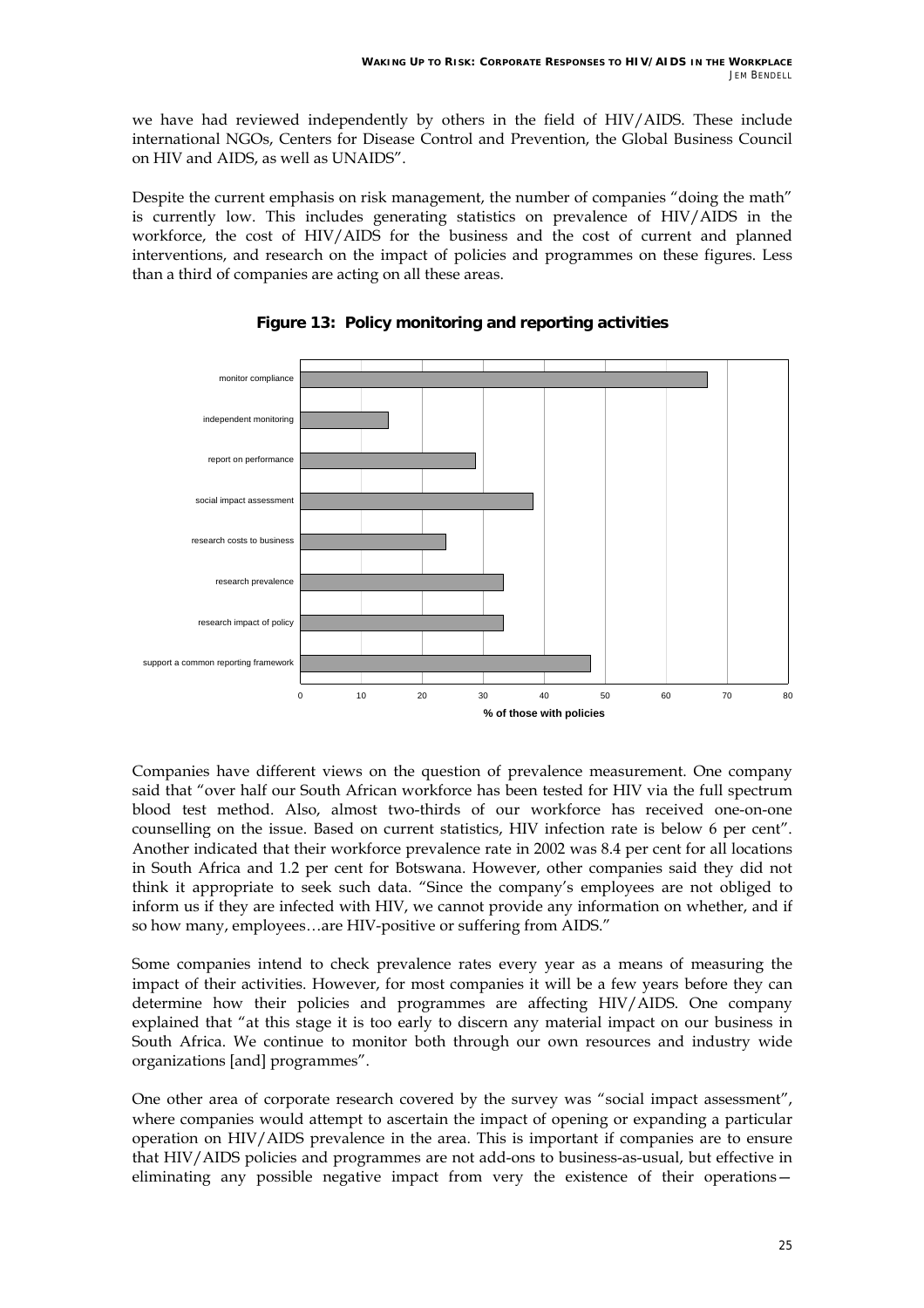something of particular significance to heavy industries. Almost 40 per cent indicated that they acted on this, although the nature of this activity needs further investigation. One company said "societal impacts are considered, but our facilities impact on HIV is generally negligible, in fact new facilities would likely increase wealth and improve ability to for individuals to access health care".

#### National studies

Given the longer involvement by South African business in HIV/AIDS issues than in many other parts of the world, companies reported doing more on monitoring and reporting their activities in this area. Of those that do monitor their compliance, half report publicly. However, only slightly more than a quarter of respondents use *independent* monitors, which suggests that many companies may be sensitive to having their progress evaluated by independent parties.

They are also more advanced in putting costs on the impact of HIV/AIDS. Almost threequarters of the 15 companies (73.3 per cent, or 11 companies) have conducted studies regarding the cost impact of HIV/AIDS on their business, while 20 per cent (three companies) have not.

In Brazil, although half the companies said they conducted internal monitoring, all other key monitoring and reporting provisions described above were implemented by less than half of those with policies. Only one company had requested independent monitoring. Only one company in the Philippines that has a policy on HIV/AIDS acted on any of the monitoring and reporting steps described in this section.

#### **External relations**

If business cannot tackle its HIV/AIDS-related risks by focusing only on employees, then relations with other groups in society  $-$  in the delivery of workplace programmes as well as wider activities–are important. Various commentators have emphasized the importance of collaboration. The role of employers' organizations has been discussed in the African media (Ligomeka 2003), while the GBC has emphasized that "partnerships with government and civil society have enhanced the effectiveness of company programs. The involvement of employees early in the process is crucial" (Plumley and Mistry 2002:1).

There is, however, limited information on collaborative programmes as "this is a relatively new and undocumented field" (Plumley et al. 2002:9). Figure 14 indicates something of the level and type of collaboration between business and other organizations.

Of those companies with HIV/AIDS policies or programmes, 52.4 per cent support partner organizations for the delivery of these. This is important, due to the attitude of some employees to their place of work. Research has found that access to HIV/AIDS services in the workplace is often hampered by the fear of stigma and discrimination. Therefore working with NGOs to provide services to employees and their family members has been advised (Esu-Willams et al. 2002). That over half of all respondents work with governments on HIV/AIDS issues will encourage those concerned about a lack of commitment from the public sector on HIV/AIDS. The fact that very few companies work with international trade unions on this issue may disappoint those, such as the ILO, who advocate the importance of social dialogue.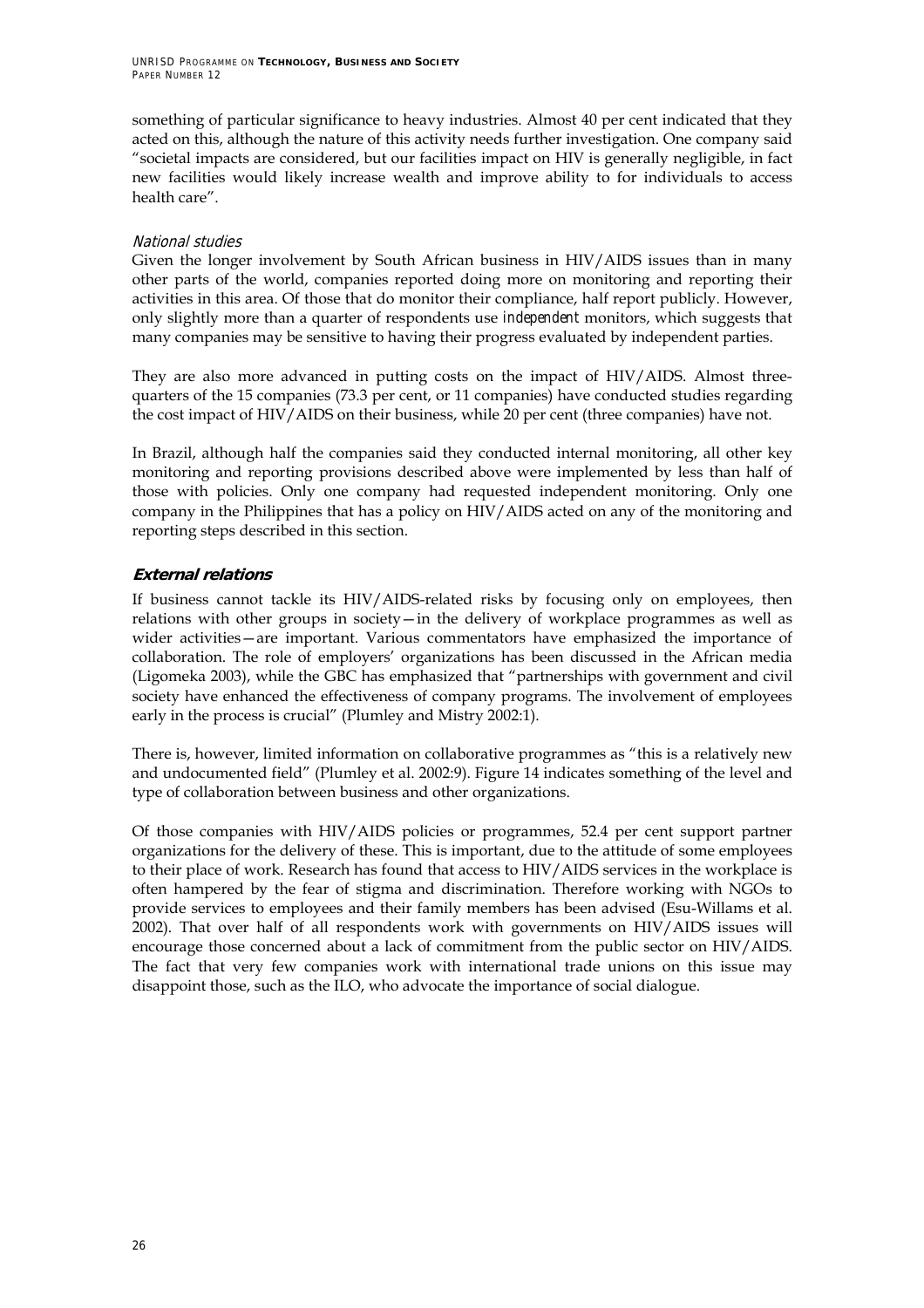

**Figure 14: Organizations that companies collaborate with on HIV/AIDS** 

Some commentators are sceptical of the increasing emphasis on partnerships, as this may detract from the need to devise (inter-)governmental policy agendas with the sole purpose of social development, rather than private profit (Zammit forthcoming). The GBC explains that "business motivations for collaboration are complex, including corporate reputation, riskmanagement and a longer-term commitment to the establishment of prosperous markets-as well as short term commercial goals" (Plumley et al. 2002:9). The appropriate role for partnerships in the tackling of HIV/AIDS therefore requires further consideration.

#### Advocacy and advertising

Forty per cent of all respondents, not just those with policies, say they have engaged in advocacy or advertising on HIV/AIDS issues. "Our businesses will contribute to campaigns in the communities in a variety of ways, principally in raising awareness, including sponsorship of radio programmes", said one. Companies are engaging in advocacy at all levels (figure 15), suggesting that HIV/AIDS is no longer an issue that companies feel uncomfortable about including in their public relations.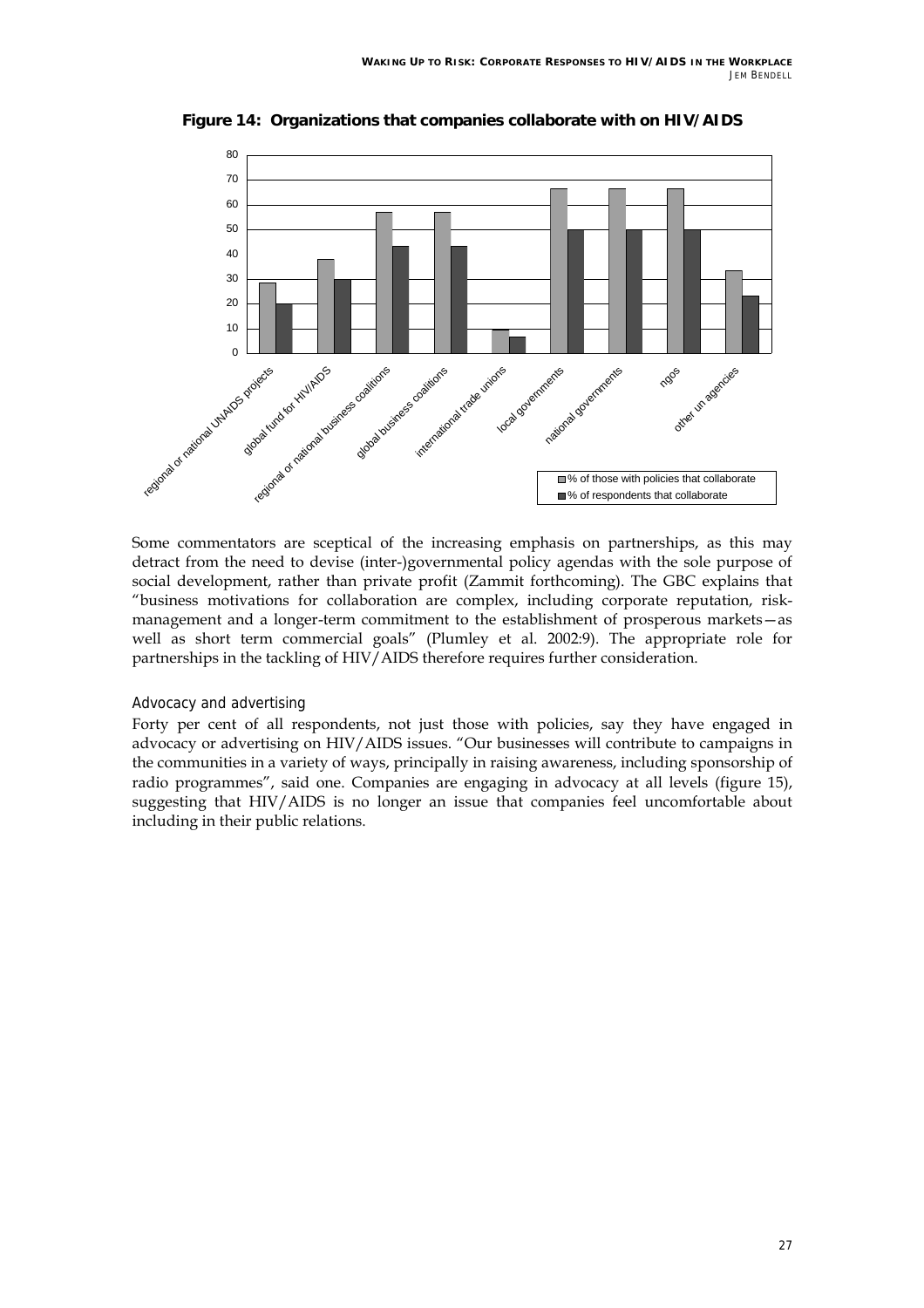



#### AIDS-related causes supported

Sixty-seven per cent of all respondents said they had donated money to AIDS-related causes. As discussed in the introduction, this philanthropy is varied. One company described "the donation of home care kits in Zimbabwe, an awareness and treatment campaign in poor areas of Nairobi, [and] the establishment of homes for orphans in South Africa", while another indicated large donations to global initiatives to accelerate access to AIDS-related drugs, or advocacy projects. Some of the types of activities supported are shown in figure 16.



**Figure 16: AIDS-related causes supported financially**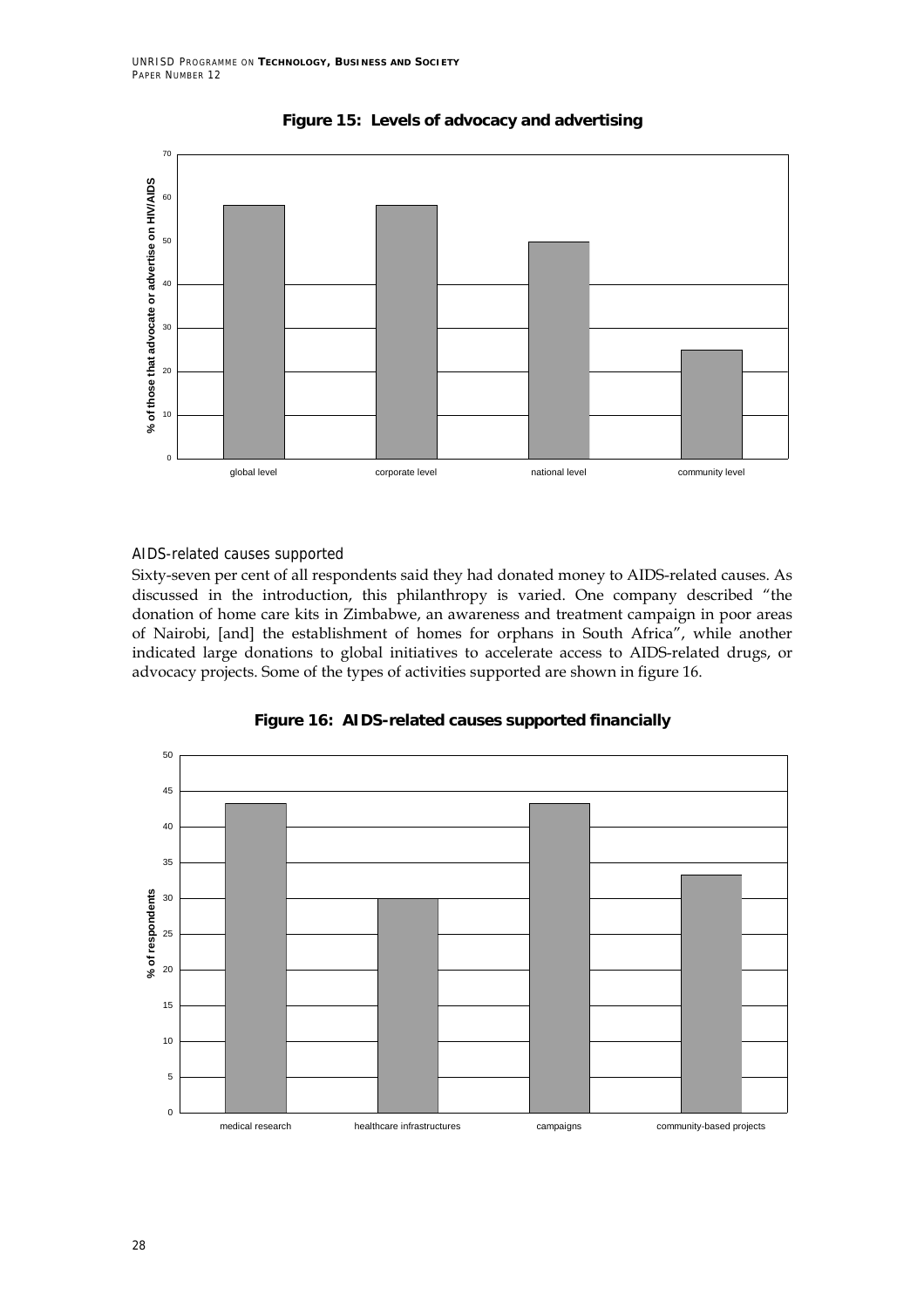#### **Challenges and opportunities**

Over half of the respondents identified barriers to acting on HIV/AIDS in the workplace. A number of companies mentioned "health infrastructure challenges across Africa", problems with "access to and availability of drugs" and two cited "import regulations" for various medical products as being problems. A few companies mentioned the lack of political will from certain governments as having been a key barrier. "The HIV/AIDS debate, particularly in South Africa, has been somewhat fraught with political agendas leading to a difficult environment within which to create and maintain an awareness and prevention campaign. In some respects this environment has now eased." Figure 17 summarizes the responses.



#### **Figure 17: Key barriers faced**

Companies were also asked to comment on how other stakeholders have helped, or could help, them in responding to HIV/AIDS. Half of the respondents shared their opinions. Various comments were made about NGOs. One said that "NGOs have made a vital contribution, both in stimulating progress and providing training, for example in peer group education and counselling". Others stressed their advocacy role. "Stakeholders can help by advocating for relaxed regulations on importing AIDS drugs, encouraging public-private sector partnerships on building a health infrastructure and training of personnel." Another argued that "NGOs and stakeholders can play a role in communicating the lack of health care infrastructure in developing countries, the requirement for engagement in diseases of the developing world (not solely focus on HIV/AIDS), the unwillingness or inability of governments to implement HIV/AIDS education, prevention and treatment initiatives".

There was some concern that NGOs were often critical rather than supportive of corporate responses. One company wrote that "the pharmaceutical industry is frequently positioned as the source of the problem for lack of policy and treatment implementation at national/country level. ... Key stakeholders [could]...convey [our] considerable response to HIV/AIDS, including our commitment to R&D, preferential pricing and community partnerships and address the many misconceptions of minimal support and commitment". However, others indicated that their experience of NGOs had changed in a positive way. "We believe the recent spirit of multi-sector collaboration and partnership with well-defined roles and responsibilities is essential to achieve a sustained impact on the HIV/AIDS crisis. $''$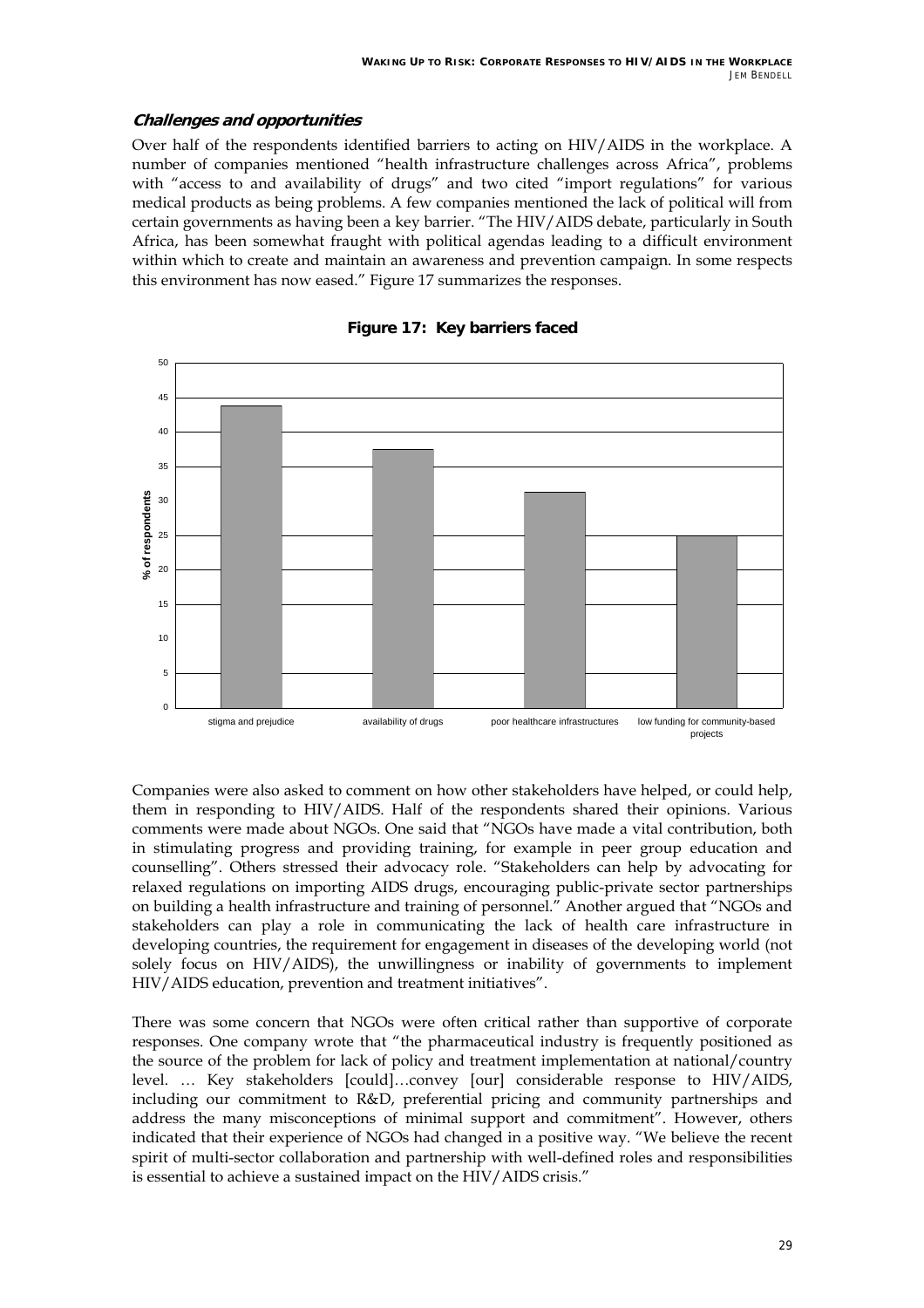Companies had some comments on governments, also. "Leadership is critical in addressing HIV/AIDS, and where there is national leadership on the issue it is very supportive of internal programmes and our community work." Another said that governments should "assist by applying for reduced drug costs through the Accelerated Access Initiative". One company emphasized the importance of ensuring that their efforts to help people in developing countries would not adversely affect their profit margins in developed country markets. "Acceptance and agreement by developed country governments that match the commitment by the United Kingdom government to not use lower prices in developing countries as benchmarks for prices in developed countries would be another step forward."

#### National studies

Even the global TNC study indicated that the role of government in South Africa has been particularly controversial. Despite many South African companies listing helpful measures taken by their government, 57 per cent (eight out of 14 companies) cited government or political leadership as a barrier to acting effectively against HIV/AIDS. These results seem to suggest that governmentís role in acting against the epidemic is perceived as somewhat ambivalent: in some cases, it is perceived to be helpful; in others, it becomes a barrier. Forty-three per cent of respondents (six out of 14) cited secrecy, mistrust and/or an unwillingness to share information as a major barrier, while over one-quarter of respondents (28.5 per cent or four companies) cited "stigmatization" and a further 21 per cent (three companies) cited "ignorance" as barriers. Surveyed companies in Brazil did not provide useful information on challenges and opportunities. Meanwhile, the limited prevalence of HIV/AIDS and the very low level of response from the corporate sector in the Philippines means that there was little experience of the implementation of policies or programmes from which companies could share ideas on this topic.

### **Beyond Surveys: Policies in Practice**

The information obtained from surveys is limited in a number of ways. One limitation was described earlier as the contingency of language. The distance between surveyor and surveyed means that different understandings of issues and survey questions cannot be identified and unpacked. Surveys also reduce complex and interrelated phenomena into proscribed options, which can close down rather than open up issues. As corporate action and influence on HIV/AIDS in the workplace is still a recent subject of academic analysis, it is helpful to triangulate surveys with other forms of research that are more exploratory, and even more collaborative and transformative. A variety of organizations have conducted, facilitated or published case studies of corporate action on HIV/AIDS.3 For this research, UNRISD also conducted case studies of particular companies in each of the countries considered. They included Petrobras, Nestlé and Banco Itaú in Brazil, De Beers, Anglo American Corporation and Sasol in South Africa, and Pilipinas Shell Corporation, Philippine Airlines and Toyota Motor Philippines Corporation in the Philippines. In this section a few highlights from these studies are presented to illustrate the expanded view provided by additional methods to surveys.

The case studies illustrate that some companies have gone much further in their response to HIV/AIDS than indicated in the surveys, and started their work on HIV/AIDS before governments began acting. In Brazil, each of the companies studied began working on HIV/AIDS in the mid- to late-1980s. Even before the Brazilian Ministry of Health began to offer free access to ART, Petrobras was offering employees access to treatment through overseas purchase of medications (AZT at the time) and the provision of extra insurance plans to those who needed them. Moreover, given the lack of national drug capacity at the time, in 1989 the company signed an agreement with the Federal University of Rio de Janeiro, through the

 3 These are available from websites such as http://www.businessfightsaids.org, http://www.weforum.org and http://www.iblf.org.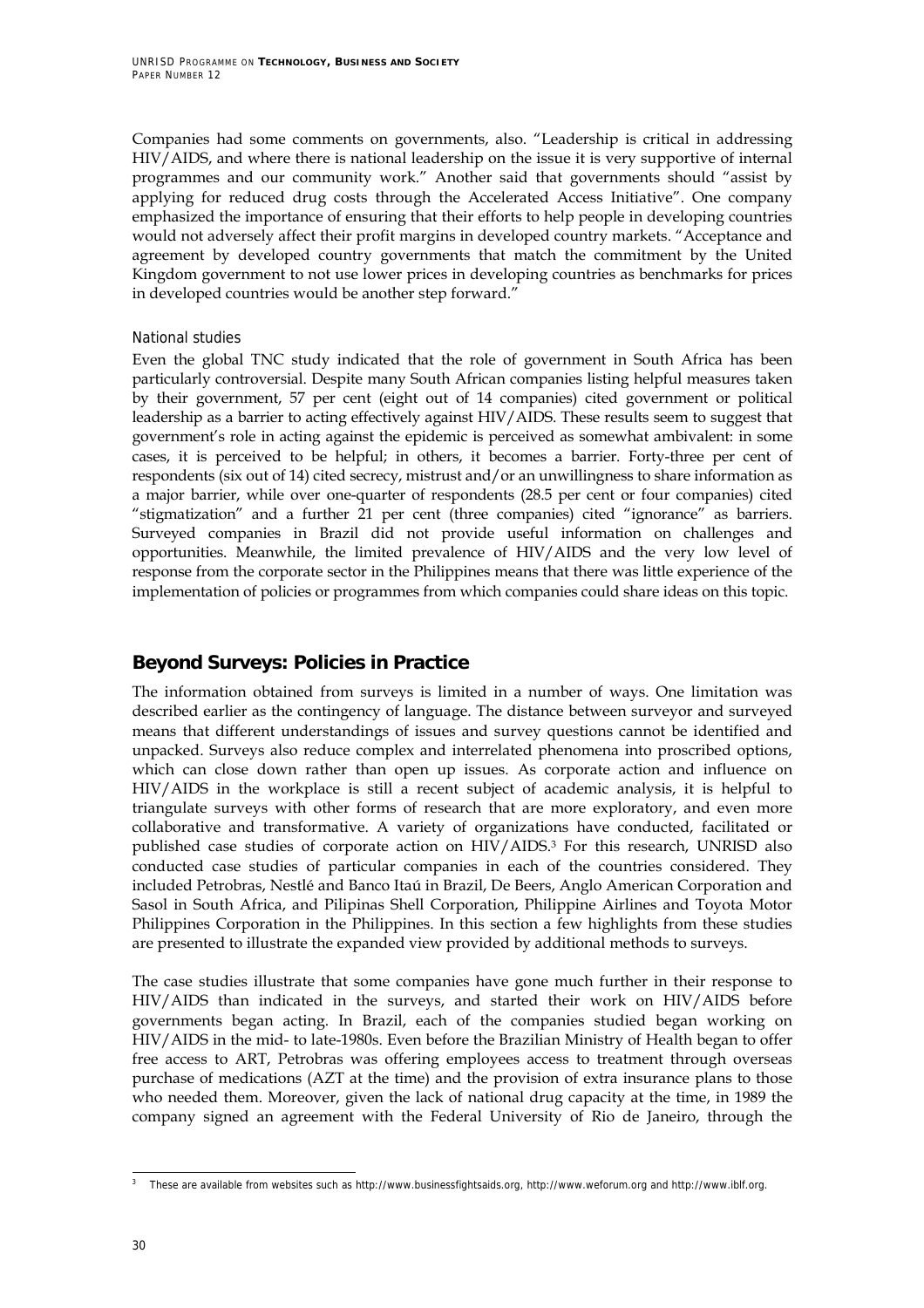University Foundation José Bonifácio, under which \$599,000 was used to set up laboratory facilities for HIV research and complementary HIV/AIDS services.

Petrobras has had reason to be particularly active, as the largest oil company in the country, with a staff in Brazil of 33,000 and an additional 60,000 subcontracted, 88.5 per cent of whom are male. A large percentage of this workforce lives at oil prospecting platforms and refineries, being away from their homes, families and communities of origin, so that they are particularly vulnerable to many health conditions including HIV/AIDS, and alcohol and drug abuse. In addition to treatment-related work, Petrobras has attempted to respond positively to the employee accommodation issue. Employees who wish to take their partner and family members with them are offered support for housing. Partners and other family members are not allowed to accompany employees that work at the platforms due to limited space and living quarters, but these employees are given special leaves to be with their family members.

The experience in Brazil suggests that companies can act in the absence of political action, when they realize the threats posed by the pandemic. This is confirmed by the case studies of South African companies. Business-government relations on HIV/AIDS issues in that country were particularly poor until very recently.

Case studies allow more information to be collected on the sense of corporate responses to HIV/AIDS, if not the scale and scope. Survey results from the Philippines, combined with its low HIV/AIDS prevalence rates, might suggest that corporate action or inaction in that country is not as important as in other parts of the world. However, from the case studies we see that strategic risk management considerations indicate a strong business case for pre-emptive action. Pilipinas Shell has estimated that the annual cost of one employee with HIV/AIDS who subsequently leaves company service ranges from \$16,000 (in the case of a support staff) to \$57,000 (in the case of a senior executive). In the case of medical retirement the one-time exit costs based on medical redundancy (or death) plus lost training and recruitment investments ranges from \$280,000 to \$390,000 in the case of a senior executive and from \$17,000 to \$31,000 in the case of a support staff. This compares with the management's estimated total cost of running the companyís critical illness programme: about \$5 per employee per year. This sum covers the costs of manpower, overheads, VCT, training and advocacy expense items of the programme, which suggests that the benefits of having a company HIV/AIDS programme more than offset the cost of investment, even in a low-prevalence country such as the Philippines. Combined with the survey data on the extremely limited response of the corporate sector in the Philippines, this suggests that many companies are not as proficient at risk management as they might be, which could interest the investment community.

One caveat to the data obtained from surveys is that they rely on self-reporting, and therefore convey the impression of reality understood by the person filling out the survey  $-$  or even the impression they wish to give the researcher. Similar problems arise for other research methods, such as interviews and focus groups. One way of managing this issue is to cross-reference data gained from self-reporting, with information from other people with an interest in the subject matter. In the case studies, the researchers approached trade union leaders, activists and people living with HIV/AIDS, to gain a greater insight into corporate practices. This identified a number of areas where reported practices might not correspond with reality. One example is from Brazil. Even though most of the companies that have an official HIV/AIDS policy reported that it is a written policy, and publicly known and disseminated, it was very difficult to obtain a copy of such a policy even when a request was made. Moreover, if it was not requested, it was never offered to outside visitors or consultants. The level of public availability can thus be questioned.

The case studies also helped confirm and expand on some of the issues arising from the surveys. One issue concerns the relevance of a specific HIV/AIDS policy as opposed to a broader policy on critical illness. Philippine Airlines places HIV/AIDS together with other "lifethreatening illnesses, such as cancer, heart disease". In Brazil, after years of acting on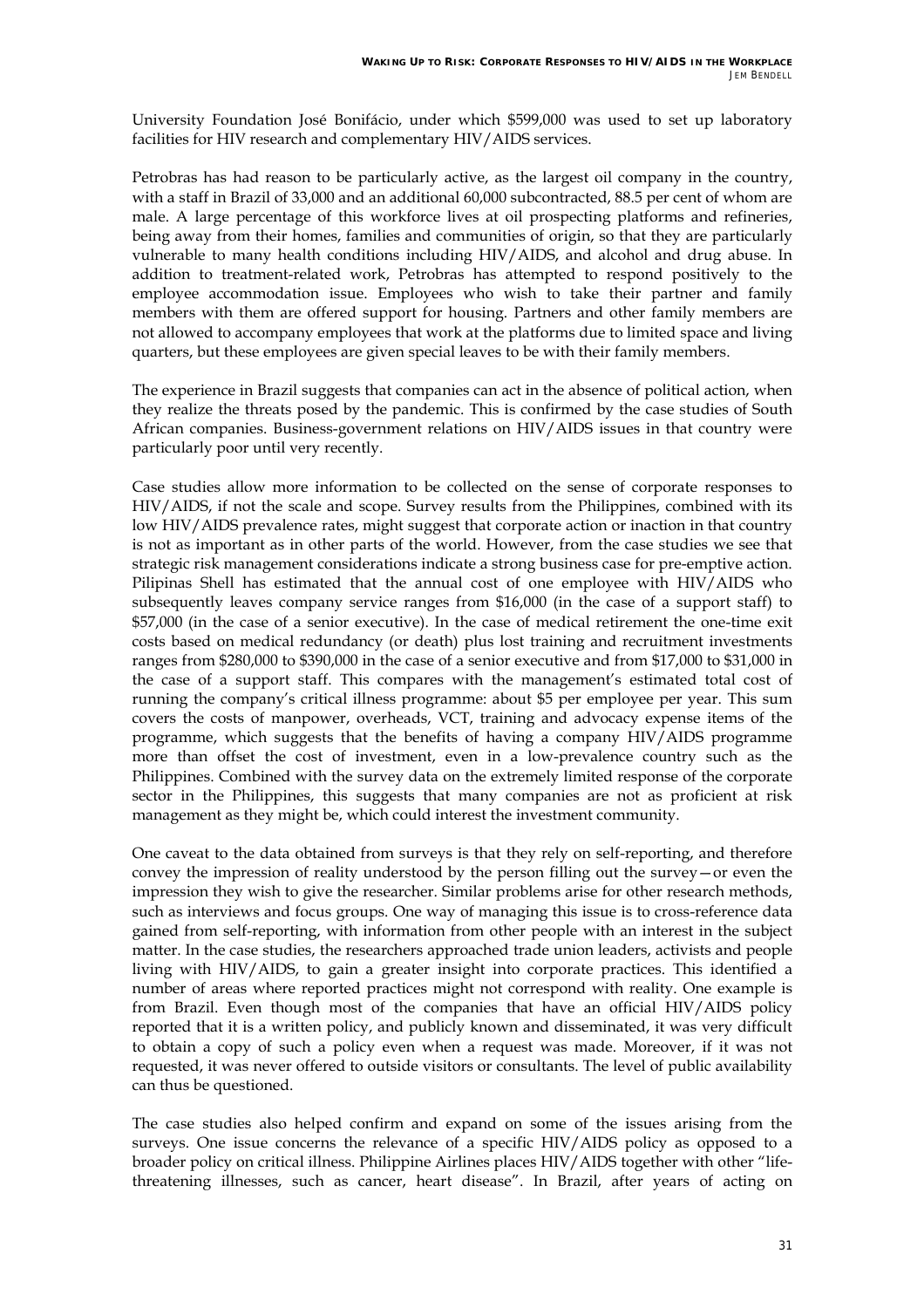HIV/AIDS issues, Petrobras has reframed its work as part of its overall health promotion policy which includes other health concerns that affect its employees, such as high blood pressure and diabetes, and social health conditions such as alcohol and drug abuse. Another issue relates to monitoring and evaluation. The surveys found little activity in this area, while case studies from Brazil showed that even those corporations that have been engaged in HIV/AIDS prevention and treatment for the past 20 years do not have a monitoring and evaluation system for this within the corporation, nor have they established minimum prevention targets or evaluated the impact of the programme.

Another finding from the survey was the often limited scope of corporate policies, in the sense that they do not all address suppliers, subcontractors and communities, nor their influence on society's ability to respond to the pandemic. Interviews with HIV/AIDS activists confirmed a concern about the limited scope. Daniel de Souza is an activist and HIV/AIDS consultant for mobilization of the private sector for national AIDS prevention campaigns in Brazil. He suggests that several enterprises and corporations only apply an HIV/AIDS prevention and care policy for workers when the non-application of the policy will bring about losses to the company. In his view, what's missing is a clear perception by businesspersons of their social responsibilities, ethics and citizenship obligations that the corporations have with the workers.4

The case studies from South Africa suggest that companies there are responding to the issues de Souza cited in the Brazilian context. They indicate that some companies have learned that they cannot tackle the risks to their business posed by HIV/AIDS by only focusing on the workplace. For example, the initial HIV prevention programmes within the Anglo American Corporation during the 1980s, along with most prevention initiatives in both the private and public sectors, were conducted according to a biomedical model, with efforts being focused on medical facilities within the workplace. HIV/AIDS is now seen as an issue requiring commitment from diverse stakeholders, and initiatives have to reach the communities from which workers originate. Thus HIV/AIDS prevention programmes have moved, first, from the clinic to workplace, with on-site education and training of all levels of personnel, and second, into the surrounding communities where youth in schools as well as high-risk populations, such as sex workers, have become a particular focus. Moreover, Anglo American now recognizes the broader socioeconomic context that must be tackled if HIV/AIDS risks are to be managed.

The company also now recognizes that widespread poverty, social mobility and unstable living conditions exacerbate the pandemic. It has moved to reduce its influence on creating migrant labour, and to examine its contribution to poverty alleviation and social development. In addition, the company now recognizes that a major challenge to HIV/AIDS prevention in Africa is the low status of women. Whereas Anglo American has previously engaged in philanthropic activities, now social development concerns have become more connected to its HIV/AIDS management.

In Brazil, Daniel de Souza suggests, this awakening to the broader social development context for HIV/AIDS is beginning to be understood by some companies.

> The growth of the private economic power and the weakening of the public power has made it clear that if the private sector (corporations) don't do their part, the state will not be able to attend to everything. What's the use for a corporation to produce if you won't have a market for consumption? More and more corporations are investing on the education and technical capacity building of lower-income segments of the population because they have realized that there is no way to pretend not to see this.5

The fact that companies are increasingly learning how to respond to HIV/AIDS suggests that researchers have a role to play in helping facilitate, document and disseminate that learning,

ī 4 Interview by Maria Cristina Pimenta, March 2003, Rio de Janiero.

<sup>5</sup> Interview by Maria Cristina Pimenta, March 2003, Rio de Janiero.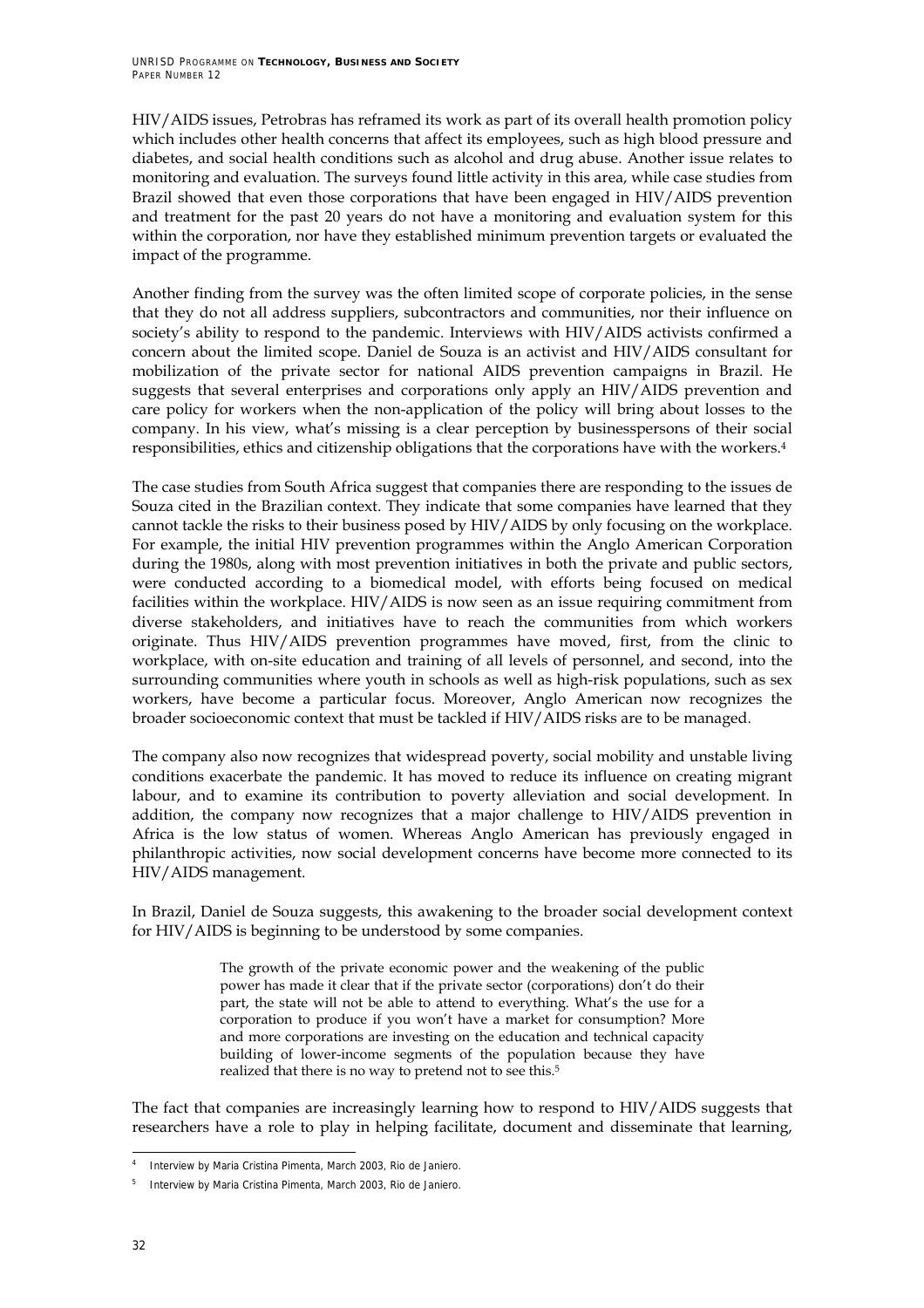through the use of collaborative action-research approaches. Such research will complement evaluations of the scale and scope of corporate action and influence on HIV/AIDS that are attempted through surveys.

This research will also help us to avoid the problem of self-reporting, where managers' perceptions of their actions might be more positive than those of other stakeholders. This is important as publicly expressed policies do not always correspond with the realities experienced by others involved in a company. The South African company, Sasol, for example, has been through an important learning process in this regard. The company is a diversified fuel, chemical and related manufacturing and marketing company with a total staff of 30,000 worldwide. Recently it has taken considerable strides to resource and co-ordinate its response to HIV/AIDS and to reduce the gap between stated policy and practice. Such efforts follow in the wake of research that raised questions about the level of response (Dickinson 2002). This inquiry suggested that Sasolís response had been under-resourced, unco-ordinated, and localized in nature. Implementation was uneven across business units within the company, and across different programme aspects. The report concluded that programme aspects were often implemented on the basis that they were relatively easy to undertake (for example, AIDS awareness programmes that could amount to promotion of World AIDS Day once a year) and because they enabled the business unit to report that "something was being done". More difficult programme aspects (such as STI treatment) were less likely to be implemented for a number of reasons, including the resources involved and the need for such programmes to be supported, and therefore co-ordinated, by a number of disciplines within the company if they were to be successful. The study also noted that there was little monitoring of programmes or strategies to respond to the impact of HIV/AIDS on the business. Despite assertion that an atmosphere of openness, disclosure, and acceptance had been created in many business units this was not, in fact, found to be the case. This was illustrated by the fact that only 5-10 per cent of infected people who were eligible for the companyís HIV/AIDS disease management programme had come forward and participated in it. This finding was valuable in highlighting what UNRISD's research colleagues in South Africa described as the "structures of discrimination" that operated below the company's public policy. These structures of discrimination included the overlooking of suspected HIV-positive employees by supervisors for training and promotion.

From 2002, the company launched a more integrated approach, called Sasol HIV/AIDS Response Programme or SHARP (an acronym which also forms a slang greeting commonly used by blacks in South Africa: *Sharp!*). This resulted from a number of factors that included internal pressure from the companyís AIDS Forum, the release of the critical research, and wider public pressures that senior management, in particular, understood required a response. The company hired a consulting firm to implement SHARP, providing it with significant funding. The new programme includes a number of resource-intensive measures. The company has committed itself to providing antiretroviral drugs to employees without medical aid, intends to investigate donor funding for the spouses of such employees, and beyond this to consider partnerships, possibly with government, donors and other employers, for provision beyond employees and spouses.

By contrast (and with some exceptions), the view of community representatives and of unions is that the company should be directly responsible for antiretroviral drugs (and other health concerns) for all its employees and their immediate families, and that the role of donors and other partnerships should start at this point, with a view to extending provision further into the community. The unions also emphasize that these problems arise from the absence of comprehensive medical insurance for employees and their spouses. While the unions will not oppose a benefit offered by management to its members, by homing in on one health issue that the company has come to regard as a priority and selectively dealing with this, in line with operational concerns, the company may well, as one union official put it, "be playing with fire". Therefore corporate responses to HIV/AIDS raise questions about industrial relations and the rights and welfare of employees more generally. These issues are not going to be resolved easily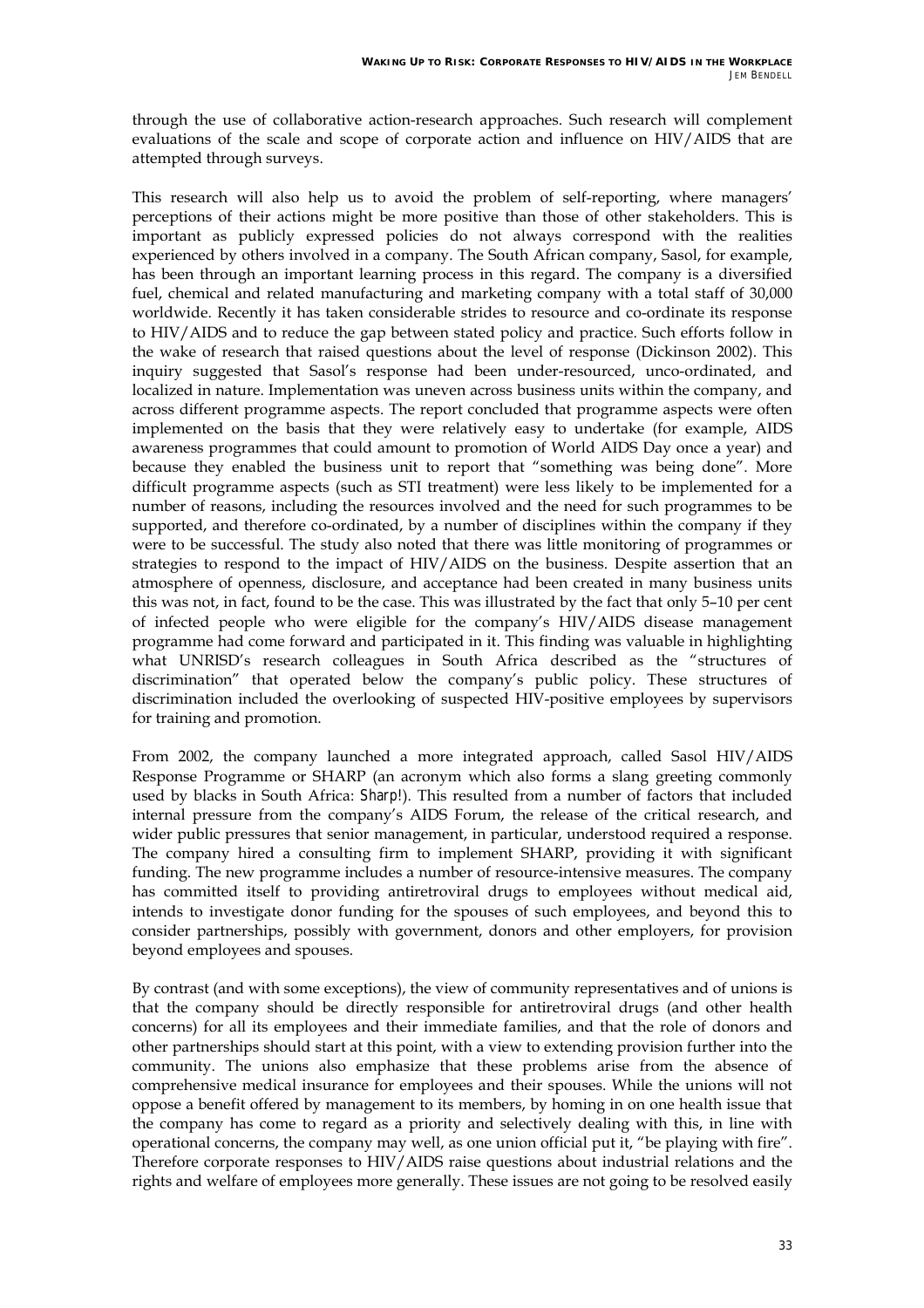and are part of a much wider problem and extensive debate as to where to draw the boundaries of responsibility between state and companies in responding to HIV/AIDS.

### **Conclusions: From "Waking up to Risk", to "Awakening to Responsibility"**

The GBC has claimed that "despite the leadership of a few visionary business people, the business sector has been extremely slow to respond to HIV/AIDS" but that "in the face of the unparalleled threat AIDS poses to economic prosperity, the attitudes and activities of the sector are now changing" (Plumley et al. 2002:2). Although there is evidence of swift movement in South Africa, the other national studies, and particularly the global survey, lend weight to the GBCís assertion, as only 21 per cent of the 100 largest TNCs were able to report to the United Nations that they had policies or programmes on HIV/AIDS in the workplace. The alarm bells are only just being heard, and the private sector only just beginning to wake up to the risks posed by HIV/AIDS. It is still early: whereas many companies, including a number who did not respond to this survey, have published case studies of projects on HIV/AIDS, this does not substitute for a comprehensive policy and programme co-ordinated at group level and incorporating all the key provisions identified by the world's authoritative body on labour practices - the ILO.

This raises two issues. The first relates to the financial management of corporations. Some companies have calculated the financial impact of HIV/AIDS on their business to be significant. Some companies have demonstrated the ability to implement policies and programmes on HIV/AIDS in response to this financial risk. Given these facts, even if many companies may not face such immediate financial risks, through not operating in seriously affected sectors or regions, it can be expected that all well-managed global corporations will have systems in place to judge their particular exposure to HIV/AIDS-related risks. Institutional shareholders and government industry departments may therefore consider asking more questions of corporate management on this issue. If this happens, then surely more companies will begin to wake up to the risks from HIV/AIDS.

The second issue relates to how the international community can and should respond to the challenge of HIV/AIDS. Enthusiasm within the United Nations system, bilateral and multilateral development organizations, and international NGOs, for the voluntary role that business is playing and can play in the fight against HIV/AIDS needs to be tempered with an awareness of the current lack of wholesale and comprehensive engagement by even the largest companies on this matter, and even in the most affected areas, such as South Africa. As the GBC suggests, "the attitudes and activities of the sector are now changing" (Plumley et al. 2002:2), but there is still a long way to go. What this research suggests is that not only do more companies need to wake up to the risks posed by HIV/AIDS, but they also need to be encouraged and perhaps even directed, to awaken to their responsibility for influencing the conditions within which governments, communities and households respond to HIV/AIDS. Therefore, approaches that go beyond voluntary initiatives for critical illnesses such as HIV/AIDS need to be considered by governments.

The urgency of these issues depends on which region of the global South we are considering. But if there is inaction, they may become more urgent in all regions.

This study raises other questions about how we should assess the corporate response to HIV/AIDS. Despite its clear importance, is it appropriate that HIV/AIDS be singled out as a specific corporate policy issue? To what extent does focusing on HIV/AIDS give a misleading impression of what companies are or are not doing on matters that relate to HIV/AIDS? Some companies and other organizations prefer to consider their policies and practices in relation to "critical illness" more generally, not HIV/AIDS specifically. Some companies may be acting on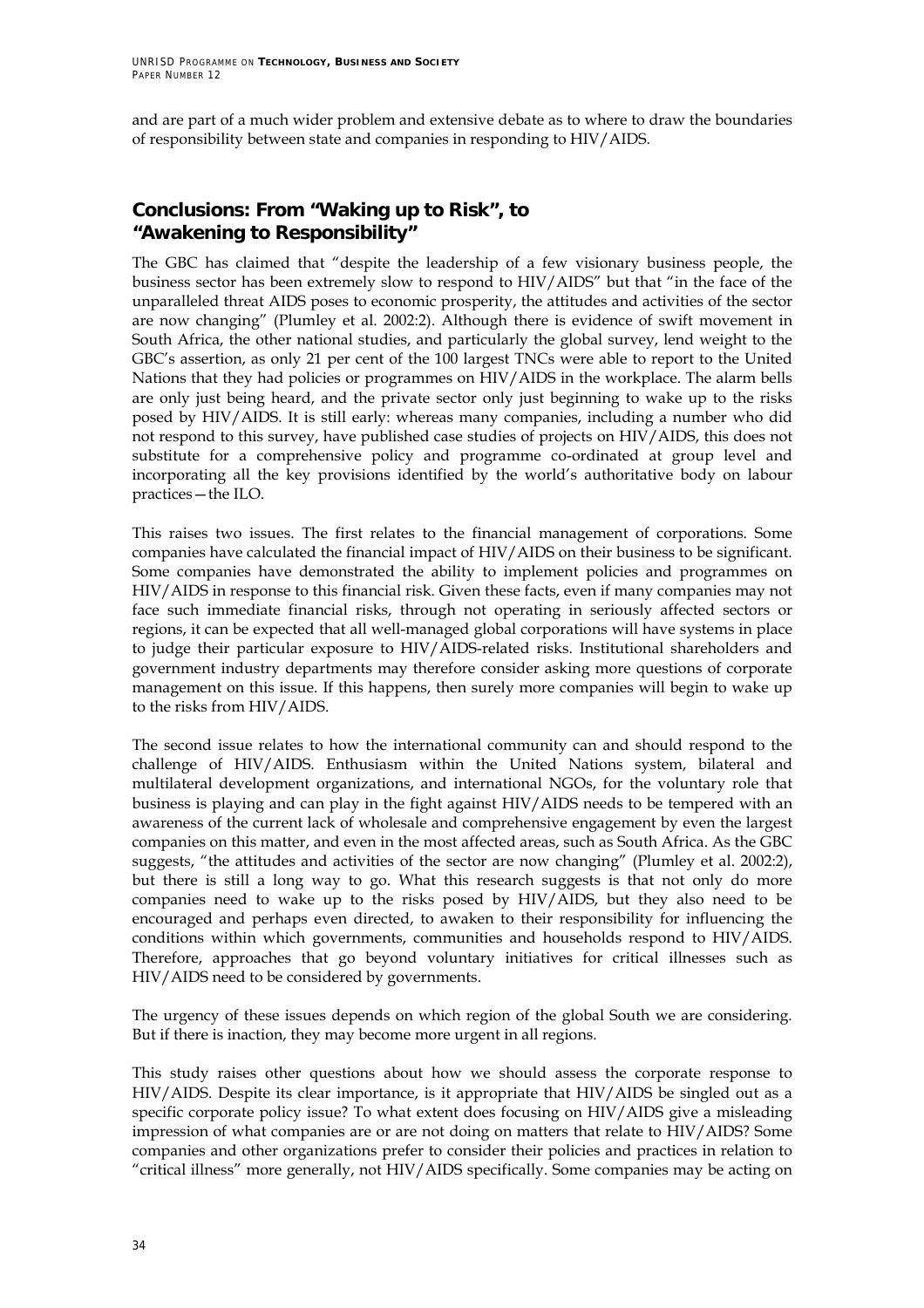various HIV/AIDS-related issues without having a specific HIV/AIDS policy. Various issues covered by this survey could and should apply not just to HIV/AIDS but to other diseases that affect as many people around the world, such as malaria, tuberculosis (of course linked to HIV/AIDS) and cancer. Even basic problems such as diarrhoea and hunger still cause high numbers of deaths in the global South–what are the implications of focusing on corporate responsibility for HIV/AIDS, rather than health in general?

The importance of the existence of a *group-wide* company policy also needs further consideration as a measure of corporate activity on HIV/AIDS, as well as what can be expected of such a policy. Although the prevalence and impact of HIV/AIDS differs regionally, this research has shown that you can inquire about the corporate response in different regions within a common format. In addition, this research demonstrates that it is possible to have a group-wide policy, yet different companies interpret this in different ways. For example, some focus on workplace issues, others on product and market issues; some have a group policy to deal with this only in specific regions, while others attempt a more global approach. Some suggestions on what a group-wide policy should include are discussed below.

The survey suggests that where corporations are responding to HIV/AIDS in a progressive manner, rather than merely reducing their exposure to the financial risks associated with it, their actions are limited in five key areas. First, only infrequently is the full range of issues specified by the ILO for incorporation in a workplace policy or programme actually properly integrated. More work on promoting awareness and understanding of the ILO's Code of Practice on HIV/AIDS and the World of Work would thus be useful, but this poses a number of capacity challenges.

The second limitation revealed by this research is that interventions aimed at combating HIV/AIDS in the workplace are often restricted to that workplace, rather than extended to communities, subcontractors and suppliers. Third, and related to this, broader impacts on political economy and their relationship to HIV/AIDS via impacts on poverty and inequality are rarely considered. Fourth, companies often focus on managing risk once risk has already been created. For example, few conduct social impact assessments before opening operations, or act to reduce or moderate any migration associated with their activities. These limitations to the corporate response suggest that most companies are not awake to their wider responsibilities, which arise from their influence over those conditions that encourage HIV/AIDS prevalence and undermine possibilities for mitigating its effects.

The relationship between business and HIV/AIDS should not only be understood as the response of business to HIV/AIDS, but also the response of HIV/AIDS to the activities of business. The importance of this broader view is emphasized by the UN General Assembly Declaration of Commitment on HIV/AIDS, which recognizes that all actors should consider the wider social and economic conditions influencing HIV/AIDS prevalence and impact (UNGASS 2001). Therefore the international policy community on HIV/AIDS must act to ensure that more companies are not only waking up to the risk posed by HIV/AIDS, but also awakening to their responsibility for the current socioeconomic conditions that influence people at risk from, or living with, the virus. Such an awakening could be achieved even within a risk management approach to corporate action, if both the corporate and financial sectors came to understand that the risks to business posed by HIV/AIDS cannot be addressed without broad-based action to promote sustainable development, and thus prioritize action accordingly (an issue discussed below).

#### **Declaration of Commitment**

…some negative economic, social, cultural, political, financial and legal factors are hampering awareness, education, prevention, care, treatment and support efforts…

(UNGASS 2001: paragraph 21)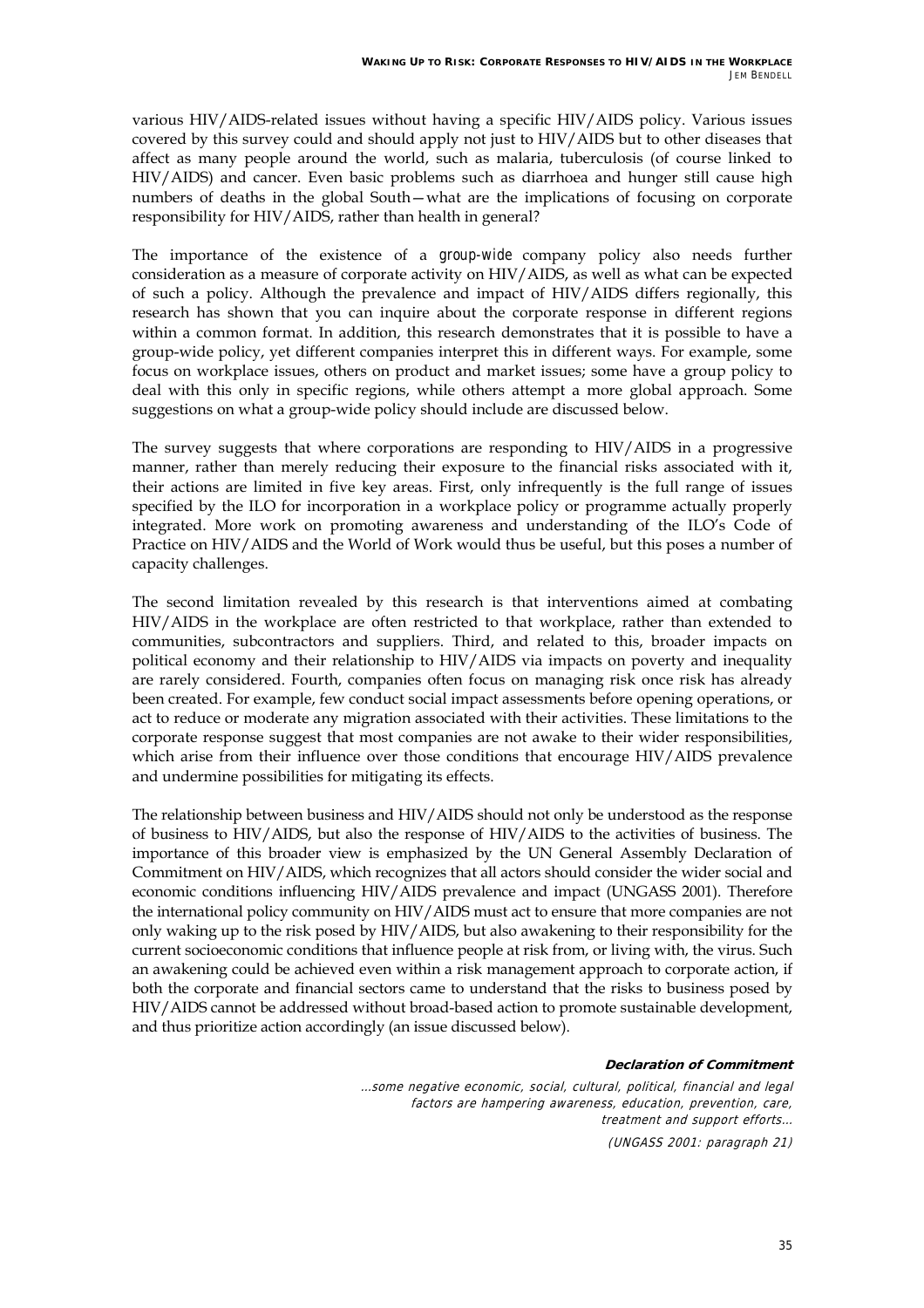This relates to a fifth limitation of current responses, which is that most companies do not yet report appropriate data for investors and regulators to make informed decisions about the impact of HIV/AIDS. This issue has been taken up by GRI. In response to the draft guidelines (GRI 2003), an accountancy body in South Africa noted that companies would not be willing to report on prevalence rates, as this might adversely impact their share price. This suggests that voluntary reporting will face obstacles, and that regulatory intervention may be needed. In 2003 the Johannesburg Securities Exchange (JSE) moved to adopt a listing requirement for companies to report on HIV/AIDS, although debates remained over whether this should be limited to a broad discussion in the "financial review" rather than the reporting of figures on prevalence and costs (Temkin 2003). Perhaps the UN Global Compact, which began engaging with HIV/AIDS during 2003, could help support a global reporting framework on these issues.

The JSE and GRI approaches are founded on the understanding that HIV/AIDS poses a significant threat to financial performance, and that managing it well will be good for business. However, from a social development perspective, this approach may be limited, as financial costs can–and are–being managed in ways that externalize them onto society. Other commentators have noted that transferring costs to governments, to households and, to a lesser extent, to other companies is a rational response by profit-maximizing businesses, and it should be expected (Simon et al. 2000). The companies that are acting on HIV/AIDS in socially beneficial ways face a prisonerís dilemma, a first-mover disadvantage. Whereas voluntary business-led initiatives such as the GBC, GHI and the GRI HIV/AIDS project are crucial in increasing private sector involvement and helping to define what is currently best practice by corporations, there are barriers to socially beneficial corporate responses to the pandemic. Therefore a dialogue is required about additional means of encouraging and enforcing socially beneficial positive responses from corporations.

Such a dialogue will need to consider the prisoner's dilemma that also faces the governments of countries particularly affected by HIV/AIDS. This arises from the problem that if a government regulates to ensure that businesses do not externalize the costs of HIV/AIDS, and adopt progressive policies, then these added costs may put some existing companies out of business and also reduce inward investment as foreign investors seek other countries to invest in (Simon et al. 2000). What is the answer? It appears that we need to address this problem multilaterally. We must address the issue of the lack of capacity of all governments in the global South to tackle public well-being issues such as  $HIV/ALDS$ . That problem is systemic, involving the power relations that Southern governments experience when facing global private finance, TNCs, international financial institutions, and Northern governments. WHO and UNAIDS have already called upon all actors to assess "the impact of policy adjustments—including agricultural, trade and macroeconomic interventions on food security prospects and communities' capacities to avoid or cope with crises such as the HIV/AIDS epidemic" (UNAIDS/WHO 2002:29). If "genuine, widespread improvements in health and quality of life will take structural changes in the distribution of income and wealth" (Bezruchka 1999), then we need to re-assess the role of public-private partnerships, and the implications for what we consider to be corporate responsibility. Not to do so would fail to deliver on the commitment made by governments at the United Nations to address the fundamental conditions for the spread and impact of HIV/AIDS (UNGASS 2001).

The GBC has argued that "AIDS is no longer just a niche issue for companies wishing to demonstrate corporate leadership to a particular group important to their business. It is one of the defining global issues that will affect market development and the performance of individual companies over the next half century" (Plumley et al. 2002:2). If this is so, corporations should demonstrate their responsibility by engaging in the wider context for HIV/AIDS, and supporting more systemic changes in the global economy that will enhance the ability of households, communities and governments not to succumb to the pandemic.

Unfortunately, raising such issues does not always help inspire voluntary action. Despite the UN General Assembly Declaration of Commitment (UNGASS 2001), by 2003 the debate about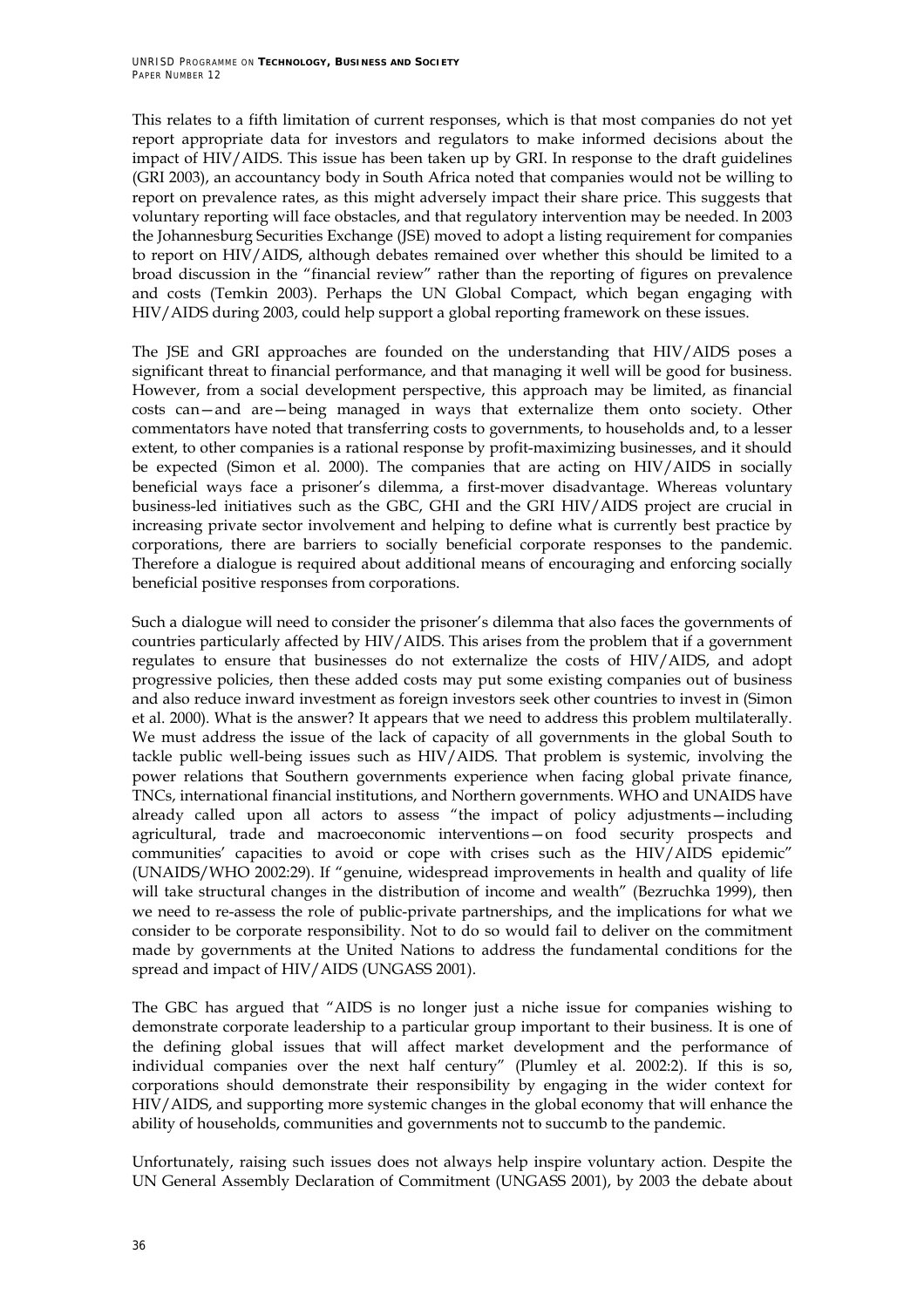business and HIV/AIDS in the international policy community was often limited to encouraging business to help in their workplaces, rather than looking at broader corporate practices and implications for the capacity of governments, households and civil society to protect themselves. Unfortunately some in the corporate sector do not understand or even reject the importance of asking such questions, so those organizations and individuals that raise critical and systemic issues may be marginalized in policy-making processes. There was an element of this in the response of some companies and some business-led initiatives to this survey, which may have adversely affected the level of response. The existence of an ideology that makes some people averse to considering systemic problems at the risk of alienating current or potential partners threatens to suffocate incisive analysis and effective action. This ideology masquerades as a form of professionalism, but needs to be identified and unpacked if the international community is to progress.

Nevertheless, this research has produced some data that support a preliminary assessment of what corporate policies on critical illnesses such as HIV/AIDS should cover. At a minimum, a group-level corporate policy should aim to ensure that all subsidiaries and group companies go through a process of assessing:

- the current and potential impact of critical illnesses such as HIV/AIDS on their workforce, customer base, and stakeholder relations, as well as their financial performance;
- whether their current policies, programmes and practices on various issues such as occupational health, human resources, industrial relations, marketing and external relations are compatible with best practice guidelines on critical illnesses such as HIV/AIDS and, therefore,
	- what additional prevention measures they can take to reduce exposure to critical illness vectors such as HIV infection-rather than just reducing their immediate exposure to additional costs;
	- what additional mitigation measures they can take to manage and reduce the impact of critical illnesses, such as AIDS-rather than just reducing their immediate exposure to additional costs;
- how their normal course of business, including all functions such as tax management, lobbying and strategy, affect critical illnesses such as HIV/AIDS through impacts on poverty and inequality, and the capacity of governments;
- how they might adjust their strategy, policy and practice to improve their contribution to poverty and inequality reduction and the capacity of governments;
- how they are supporting or undermining a sector-wide response to the direct and indirect causes of critical illnesses such as HIV/AIDS, particularly factors influencing the capacity of non-private actors to address this; and
- whether they have appropriate monitoring, evaluation and reporting processes in place for their policies, programmes and practices that may affect critical illnesses such as HIV/AIDS.

These are the first steps in a management systems approach, which does not specify exactly what remediating actions should be taken or the performance levels that should be achieved: these will need to be developed over time. It is even possible that a management standard on critical illness could be developed by a body such as the International Organization for Standardization (ISO), perhaps following in the footsteps of the AIDS Management Standard Initiative (AMSI) in South Africa. Nevertheless, this standard would need to incorporate specific provisions on the materiality of information and on reporting requirements, and would need to be backed by regulation if it was not to fall into the voluntarism trap described above. An initial aim could be for such a standard to be a requirement for listing on stock markets around the world. Even so, this would be just one of a number of activities that would need to be considered in order to establish and promote the sense, increase the scale and broaden the scope of positive corporate responses to the pandemic.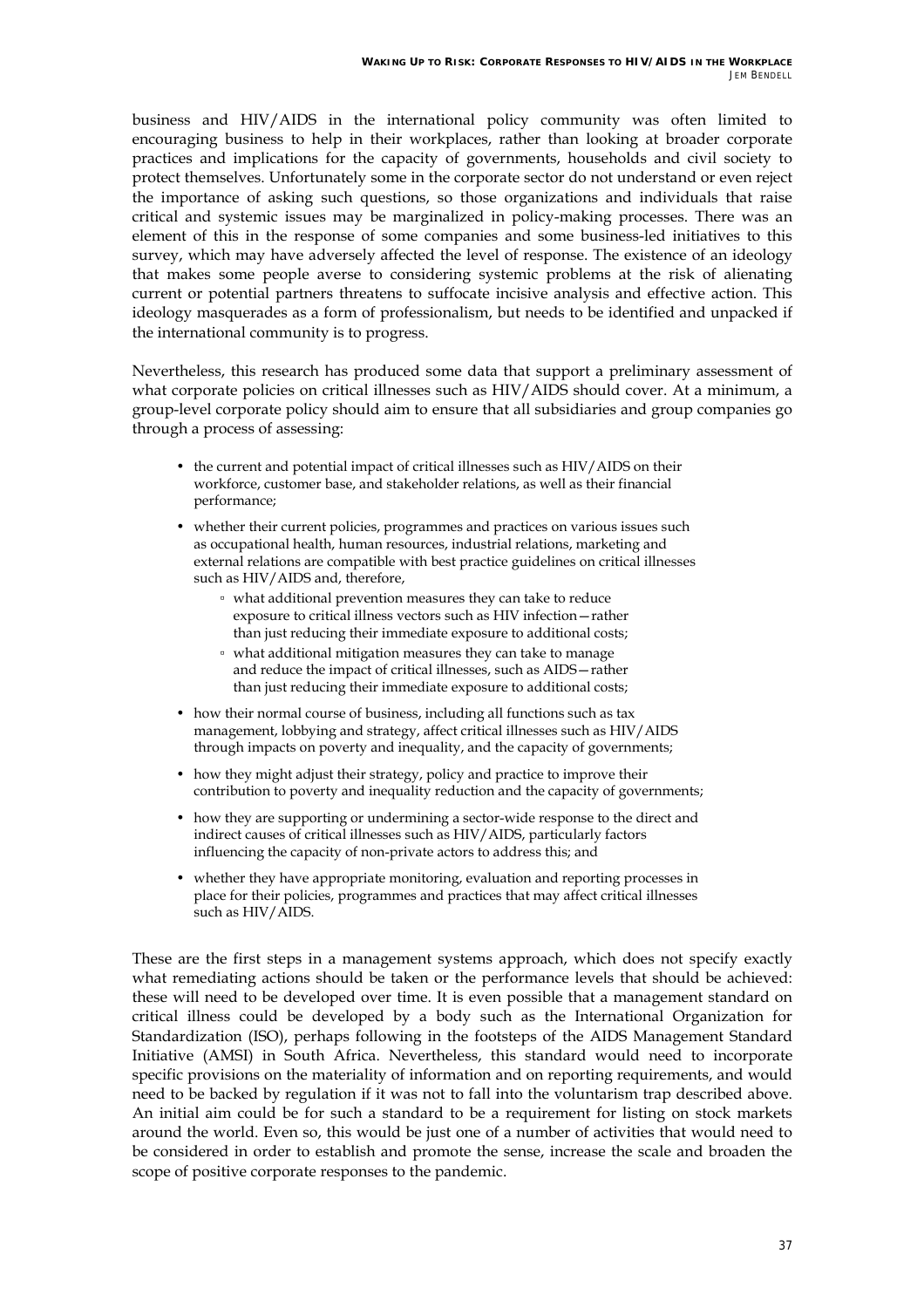The discussion here has parallels with recent developments in thinking on corporate social responsibility and corporate citizenship more generally. By 2003 over 10 years of experience with new forms of voluntary initiatives between business and NGOs aimed at improving corporate contributions to sustainable development were leading some participants and commentators to question their efficacy in the absence of more systemic change (Utting 2002; Bendell and Young 2003). Therefore new forms of corporate citizenship, involving support for a better regulatory environment that sustains human rights, development and the environment have been advocated (Bendell 2000; Zadek 2001), and by the end of 2002 think-tanks, NGOs and companies involved in corporate citizenship were therefore beginning to turn their attention to the political activities of companies (Bendell and Concannon 2002). The analysis in this paper may thus find some support among the leading figures in the corporate citizenship community.

### **Future Research and Action: Waking Up to Finance**

The findings presented in this paper suggest that there are a number of areas where more research is required. Questions of social dialogue and gender were not looked at closely in this research. Previous research by UNRISD has demonstrated that gender relations are a key cultural influence on risks of HIV/AIDS (Sisask 2003), an issue also recognized in the UN General Assembly Declaration of Commitment (UNGASS 2001). Therefore further investigation on the effect of corporate policy and practice on gender relations would be important (Shah et al. 2002). Moreover, both the ILO and the UN General Assembly Declaration of Commitment mention these issues as key to action on HIV/AIDS in the workplace (UNGASS 2001).

Continued use of surveys also needs to be located within the context of other research methods, such as interviews with key stakeholder groups. This is important, as commitment and action for engaging with HIV/AIDS in the workplace cannot be understood only through quantitative measures; they also require qualitative consideration of power, cultural patterns and processes of change.

In addition to this analysis of the broad scale and scope of the relationship between corporations and HIV/AIDS, there are areas where more targeted research is required. First, given their growing importance, the international community needs to research the various possible methodologies for the monitoring and evaluation of multi-sectoral partnerships on HIV/AIDS, and then begin employing such methods to guide future policy decisions on partnerships. Second, further investigation of the business case for HIV/AIDS management is required, so that companies can ascertain the business case for acting. Such research should not replicate the experience of previous research on the business case for corporate social responsibility, which has often been conducted by consultancies and other agencies with a vested interest in making a particular argument. Instead, this research needs to help inform all actors about the nature and extent of any business case, so that voluntary action can be promoted where logical, and regulatory innovations adopted when required. Third, this relates to the need to research the limits of voluntary corporate action on HIV/AIDS and possible regulatory innovations.

These research areas may help us to determine how to scale up the response of corporations in the face of the possible financial pitfalls of voluntary action and the limited will and capacity of governments to regulate. A key blind spot for the international community on HIV/AIDS has been the role of the financial sector. In South Africa, investors have been pushing for disclosure on this matter (Finch 2002). Meanwhile, financial institutions in the United Kingdom, and other countries, have combined to exert pressure on companies they invest in to take climate change more seriously. They realize that climate change issues must be tackled by all economic actors, not just the famous few with high-profile corporate brands. HIV/AIDS also poses a threat to entire economies in certain regions of the world, and like climate change, companies acting alone will not make a sufficient impact on the threat to those economies. Financial analysts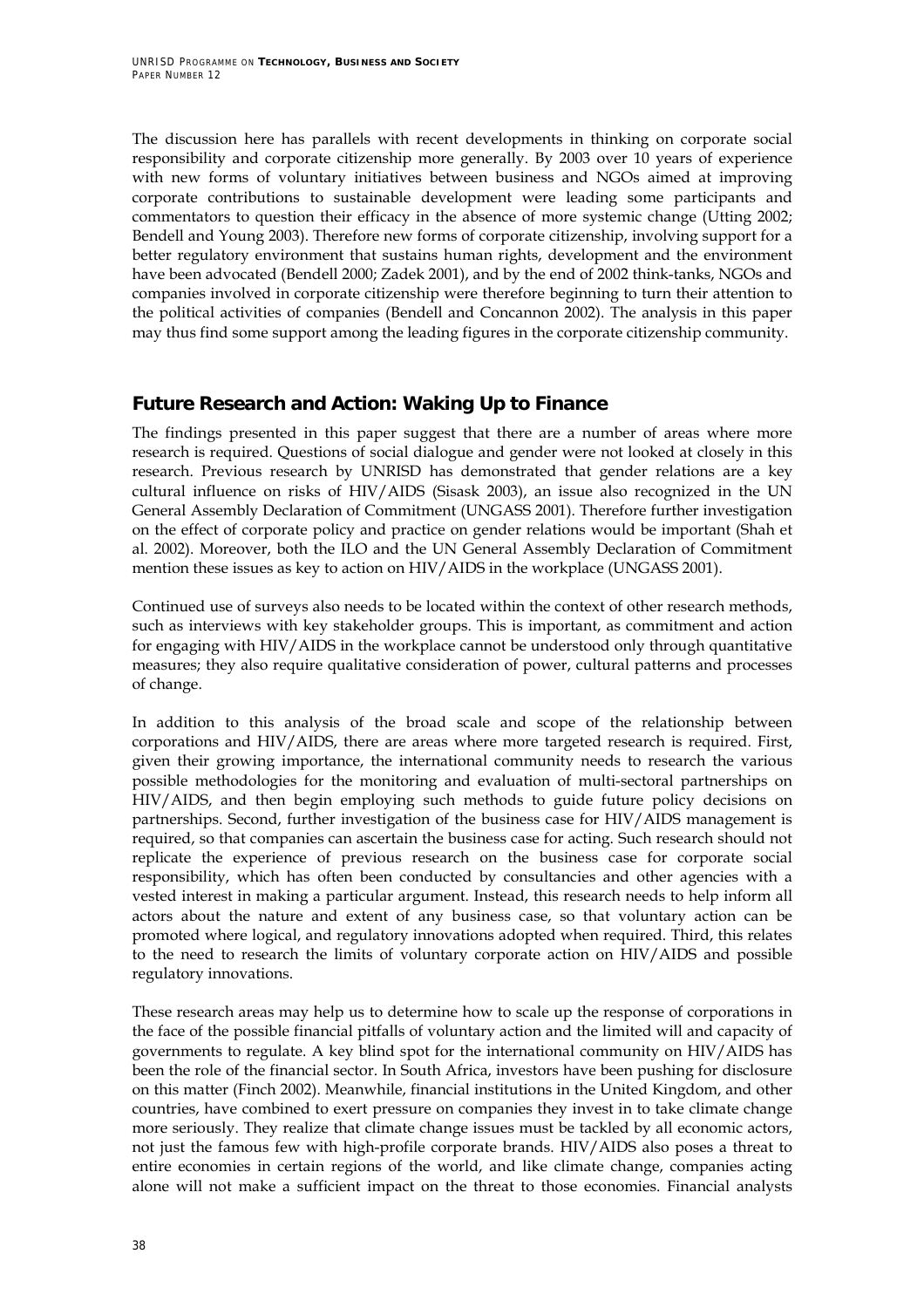require more information on the business case for HIV/AIDS management, and must develop their own policy toward the issues. This could lead to a common position statement, where they could require more action from companies on HIV/AIDS. It is this type of effort that is needed to institutionalize action on HIV/AIDS within the economy. Further research on the financial sector and HIV/AIDS is therefore required, which could help explore the potential for engaging the financial sector on the issue of HIV/AIDS and, possibly, institutionalizing action on HIV/AIDS across the economy. By bringing the financial sector into the international community working on HIV/AIDS, it may be possible to extend the scope of corporate risk management so that business activity becomes more supportive of addressing the political economy dimensions of the current health crisis facing humanity.

#### **Declaration of Commitment**

Foster stronger collaboration and the development of innovative partnerships between the public and private sectors, and by 2003 establish and strengthen mechanisms that involve the private sector and civil society partners and people living with HIV/AIDS and vulnerable groups in the fight against HIV/AIDS…

(UNGASS 2001: paragraph 46)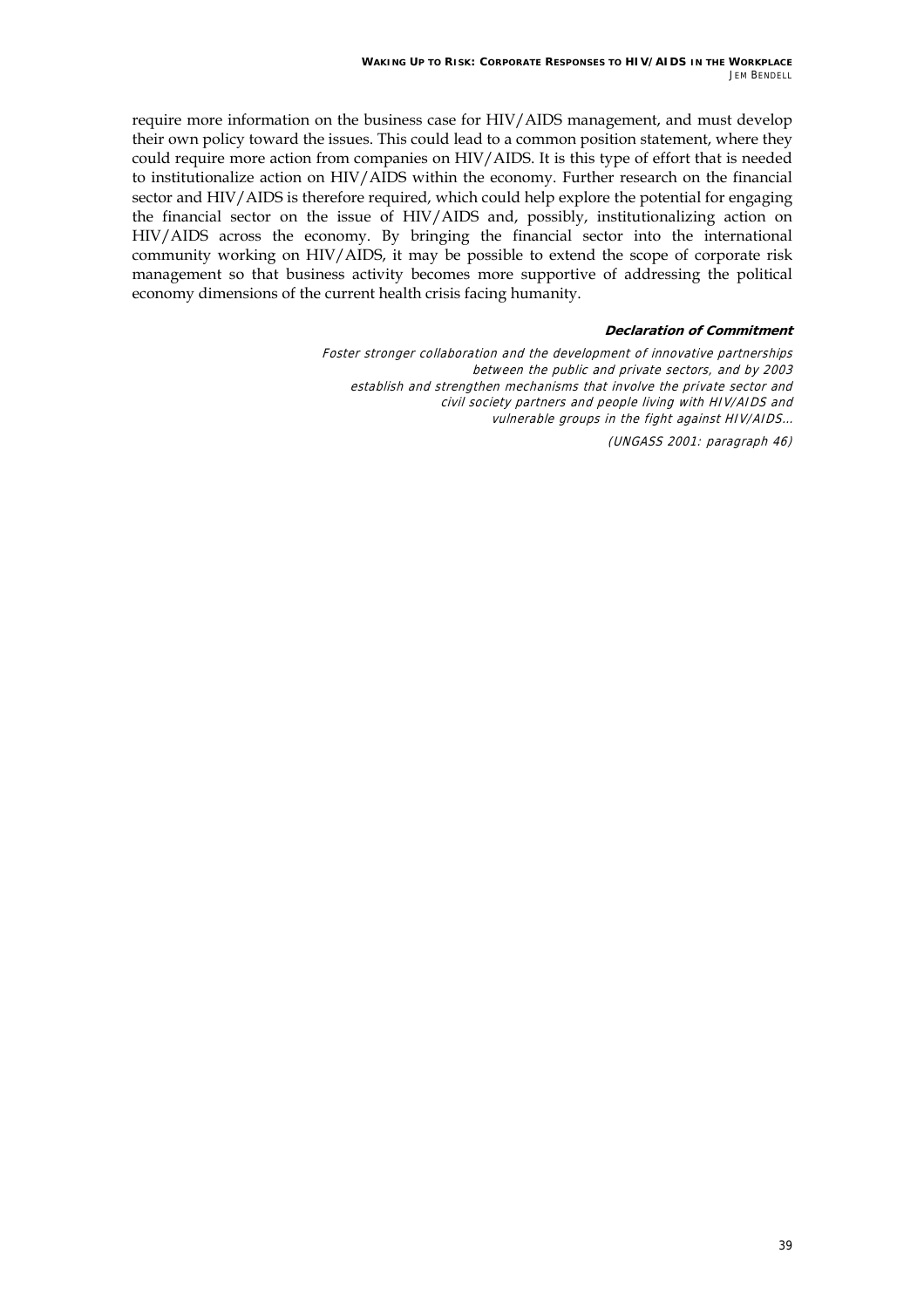### **Annex 1 — Categories and Data for Figures**

| Categories and data for figure 3 (policies mentioned on TNC websites)                                                        |            |
|------------------------------------------------------------------------------------------------------------------------------|------------|
| TNC website provides                                                                                                         | Percentage |
| Easily identifiable information about action on HIV/AIDS by their company,<br>at group-level                                 | 38         |
| Easily identifiable information about action on HIV/AIDS in the workplace<br>of their company, at group-level                | 10         |
| Easily identifiable information about action on HIV/AIDS by their company,<br>at group or subsidiary levels                  | 39         |
| Easily identifiable information about action on HIV/AIDS in the workplace<br>of their company, at group or subsidiary levels | 11         |
| Easily identifiable information on HIV/AIDS in a group annual report                                                         | 6          |
| Easily identifiable information on HIV/AIDS in a group report on sustainability,<br>environment or corporate responsibility  | 7          |

| Categories and data for figure 4 (policy development stages) |  |
|--------------------------------------------------------------|--|
| Percentage of<br>those with policies                         |  |
| 85.7                                                         |  |
| 47.6                                                         |  |
| 57.1                                                         |  |
| 66.7                                                         |  |
| 71.4                                                         |  |
| 66.7                                                         |  |
|                                                              |  |

#### **Categories and data for figure 4 (policy development stages)**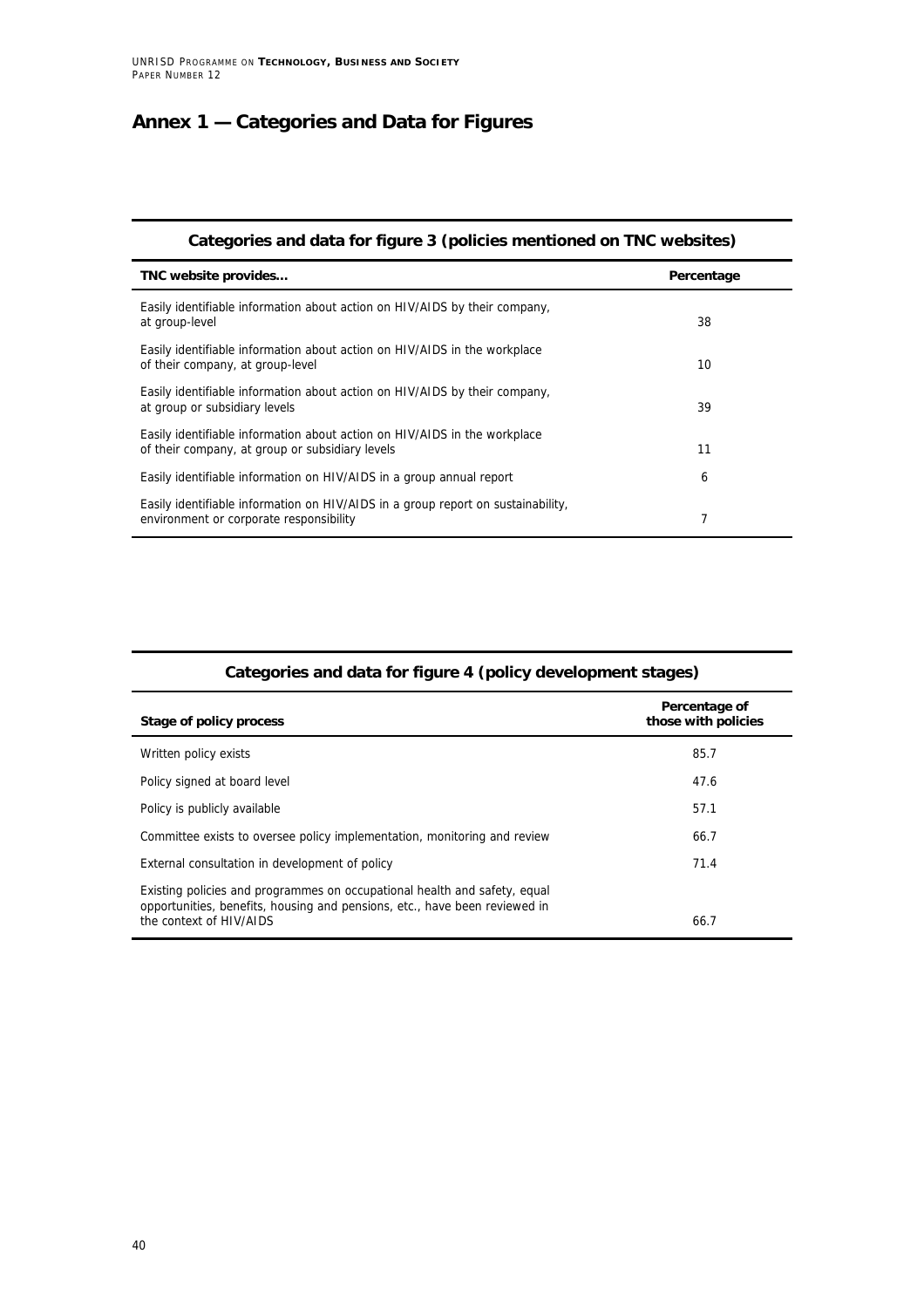| Provisions in the ILO Code of Practice on HIV/AIDS and the<br>World of Work addressed in company policies or programmes | Percentage of<br>those with policies |
|-------------------------------------------------------------------------------------------------------------------------|--------------------------------------|
| Recognition of HIV/AIDS as workplace issue                                                                              | 90.5                                 |
| Non-discrimination                                                                                                      | 90.5                                 |
| Gender equality                                                                                                         | 71.4                                 |
| Healthy work environment                                                                                                | 85.7                                 |
| Social dialogue                                                                                                         | 85.7                                 |
| Screening for purposes of exclusion from work or work processes                                                         | 66.7                                 |
| Confidentiality                                                                                                         | 90.5                                 |
| Continuation of employment relationship                                                                                 | 90.5                                 |
| Prevention                                                                                                              | 90.5                                 |
| Care and support                                                                                                        | 90.5                                 |

#### **Categories and data for figure 5 (companies addressing provisions of the ILO Code of Practice on HIV/AIDS and the World of Work)**

| $\frac{1}{2}$ and $\frac{1}{2}$ . $\frac{1}{2}$ . $\frac{1}{2}$ . $\frac{1}{2}$ . $\frac{1}{2}$ . $\frac{1}{2}$ . $\frac{1}{2}$ . $\frac{1}{2}$ . $\frac{1}{2}$ . $\frac{1}{2}$ . $\frac{1}{2}$ . $\frac{1}{2}$ . $\frac{1}{2}$ . $\frac{1}{2}$ . $\frac{1}{2}$ . $\frac{1}{2}$ . $\frac{1}{2}$ . $\frac{1}{2}$ . $\frac{1}{2}$ |                                      |                                    |
|---------------------------------------------------------------------------------------------------------------------------------------------------------------------------------------------------------------------------------------------------------------------------------------------------------------------------------|--------------------------------------|------------------------------------|
|                                                                                                                                                                                                                                                                                                                                 | Percentage of<br>those with policies |                                    |
| <b>Prevention measures</b>                                                                                                                                                                                                                                                                                                      | Acting<br>on this                    | <b>Partially</b><br>acting on this |
| Condom promotion                                                                                                                                                                                                                                                                                                                | 57.1                                 | 14.3                               |
| Condom provision                                                                                                                                                                                                                                                                                                                | 42.9                                 | 19                                 |
| Ensuring affordable or free facilities for voluntary, confidential, anonymous<br>HIV testing, with personal access to results and counseling                                                                                                                                                                                    | 61.9                                 | 14.3                               |
| Ensuring affordable or free facilities for diagnosis and treatment of STIs                                                                                                                                                                                                                                                      | 47.6                                 | 23.8                               |
| Education on HIV/AIDS issues                                                                                                                                                                                                                                                                                                    | 85.7                                 | 4.8                                |
| Identification of specific work-related transmission hazards and adoption<br>of safeguards                                                                                                                                                                                                                                      | 57.1                                 | 9.5                                |
| Targeting programmes at high-risk groups within company                                                                                                                                                                                                                                                                         | 52.4                                 | 14.3                               |
| Extending activities on all the issues above to include partners and families                                                                                                                                                                                                                                                   | 47.6                                 | 19                                 |
| Extending activities on all the issues above to include local communities                                                                                                                                                                                                                                                       | 38.1                                 | 14.3                               |
| Housing provision for the partners and families of itinerant or migrant workers                                                                                                                                                                                                                                                 | 9.5                                  | 23.8                               |

#### **Categories and data for figure 6 (prevention measures included in policies)**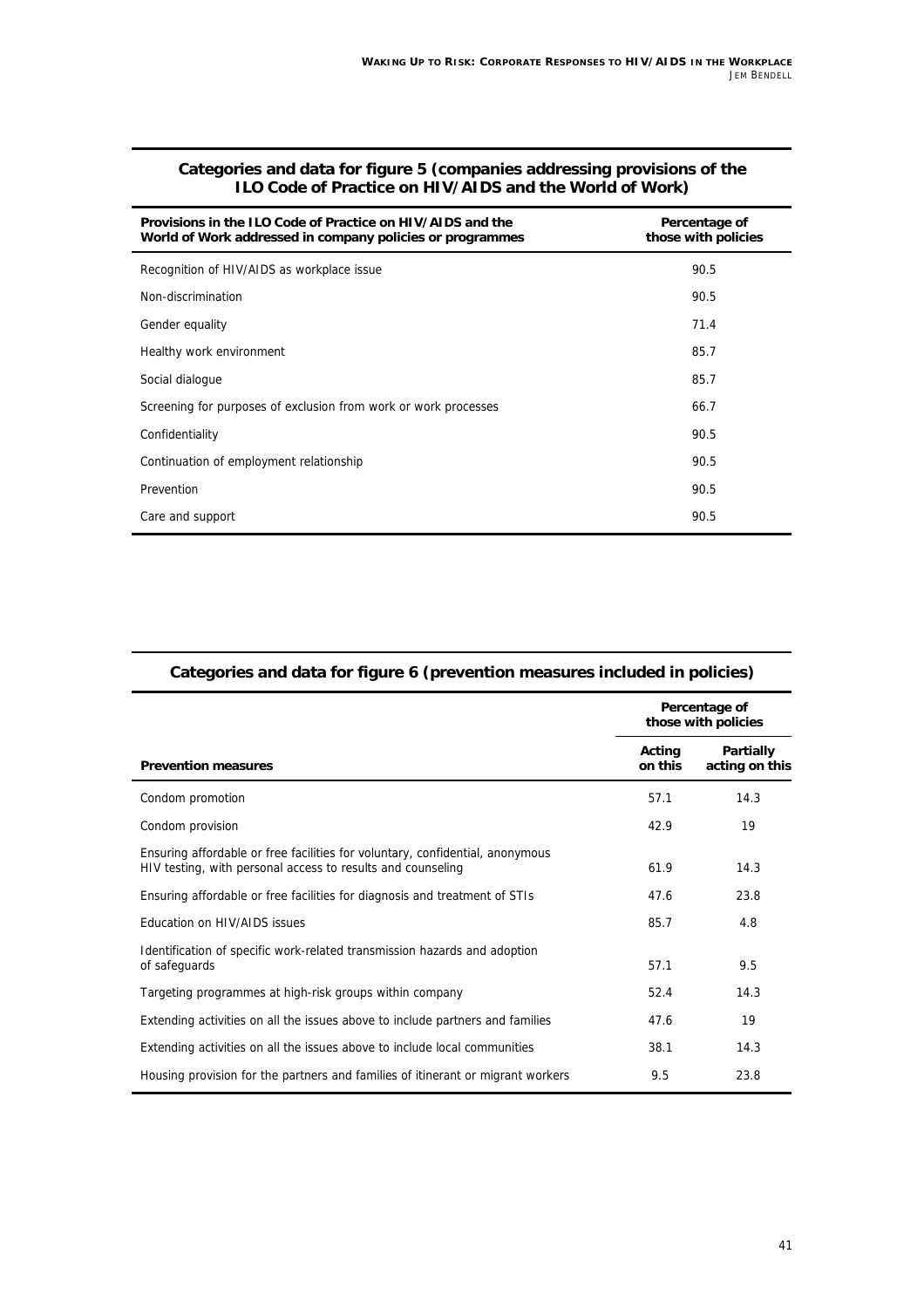|                                                                                                                                        |                   | Percentage of<br>those with policies |
|----------------------------------------------------------------------------------------------------------------------------------------|-------------------|--------------------------------------|
| <b>Mitigation measures</b>                                                                                                             | Acting<br>on this | <b>Partially</b><br>acting on this   |
| Prohibit discrimination on the basis of real or perceived HIV/AIDS status<br>when hiring, promoting, transferring or training staff    | 90.5              | 4.8                                  |
| Prohibit discrimination on the basis of real or perceived HIV/AIDS status<br>when allocating pay or benefits                           | 90.5              | 4.8                                  |
| Prohibit requiring HIV status from prospective or current employees, unless<br>in circumstances specified in Chapter 8 of the ILO Code | 85.7              | 9.5                                  |
| Provide health insurance for all employees, which covers HIV/AIDS treatment                                                            | 61.9              | 23.8                                 |
| Ensure the availability of affordable or free facilities for viral-load tests and<br>treatments for opportunistic infections           | 47.6              | 23.8                                 |
| Ensure the availability of affordable or free counselling programmes                                                                   | 76.2              | 14.3                                 |
| Ensure the availability of affordable or free home care                                                                                | 33.3              | 42.9                                 |
| Ensure the availability of affordable or free HIV/AIDS-related drugs                                                                   | 47.6              | 19                                   |
| Ensure the availability of affordable or free facilities for the treatment of STIs                                                     | 47.6              | 23.8                                 |
| Ensure the previous six provisions also include employees' partners and families                                                       | 42.9              | 23.8                                 |
| Help employees with HIV-related illnesses to continue in appropriate work<br>while medically able                                      | 90.5              | $-0-$                                |
| Continue support for employees who retire due to AIDS-related ill health                                                               | 28.6              | 33.3                                 |
| Extend HIV/AIDS work to subcontractors and dedicated suppliers (i.e., where<br>the responding company is the exclusive client)         | 19                | 19                                   |

#### **Categories and data for figure 7 (mitigation measures included in policies)**

#### **Categories and data for figure 8 (attitudes on tackling HIV/AIDS)**

| Attitude to addressing HIV/AIDS                                                                                       | Percentage of<br>all respondents |
|-----------------------------------------------------------------------------------------------------------------------|----------------------------------|
| We cannot address the costs and risks to business from HIV/AIDS in the<br>workplace by focusing only on our employees | 76.2                             |
| The partners and/or families of employees must also be considered                                                     | 71.4                             |
| The communities of employees must also be considered                                                                  | 57.1                             |
| The employees of subcontractors and suppliers must also be considered                                                 | 42.9                             |
| The whole of society must be considered                                                                               | 52.4                             |
| It is impractical for a company to extend HIV/AIDS prevention measures<br>beyond its own employees                    | 9.5                              |
| It is impractical for a company to extend HIV/AIDS health care and support<br>beyond its own employees                | 9.5                              |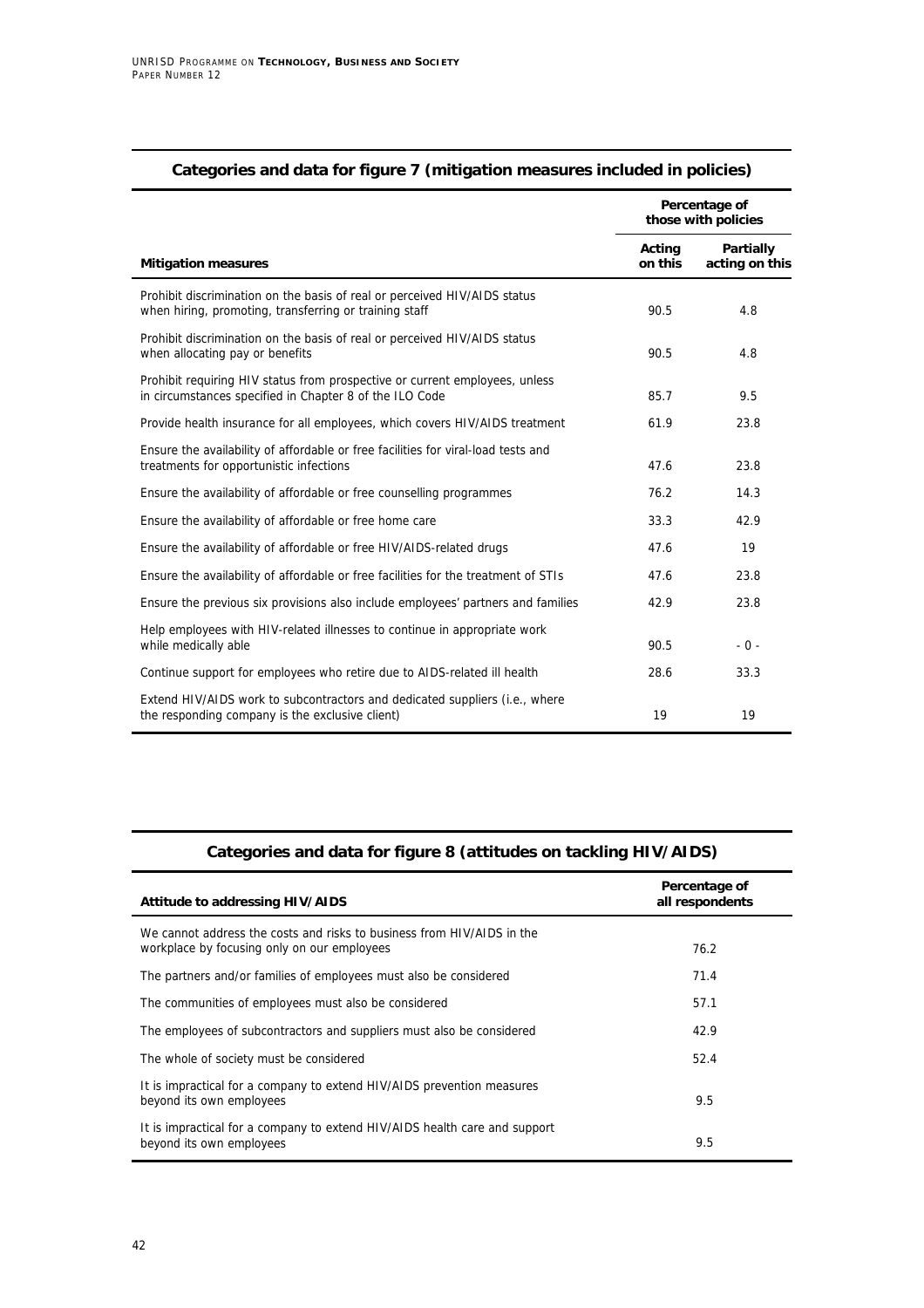| Departments working on HIV/AIDS       | Percentage of<br>those with policies |
|---------------------------------------|--------------------------------------|
| Human resources                       | 76.2                                 |
| Industrial relations                  | 33.3                                 |
| Training                              | 28.6                                 |
| Health and safety                     | 61.9                                 |
| Finance and accounting                | 19                                   |
| Sales and marketing                   | 28.6                                 |
| Public relations and external affairs | 52.4                                 |
| Operations                            | 33.3                                 |
| Environmental management              | 14.3                                 |
| Corporate responsibility              | 47.6                                 |
| Other areas                           | 23.8                                 |
|                                       |                                      |

#### **Categories and data for figure 10 (departments working on HIV/AIDS-related issues)**

#### **Categories and data for figure 11 (policy implementation activities)**

| Policy implementation, monitoring and reporting                                        | Percentage of<br>those with policies |
|----------------------------------------------------------------------------------------|--------------------------------------|
| Awareness-raising activities                                                           | 76.2                                 |
| Significant increases in budgets specifically to support<br><b>HIV/AIDS</b> prevention | 33.3                                 |
| Established targets related to HIV/AIDS prevention<br>and mitigation                   | 38.1                                 |
| Made the targets public                                                                | 23.8                                 |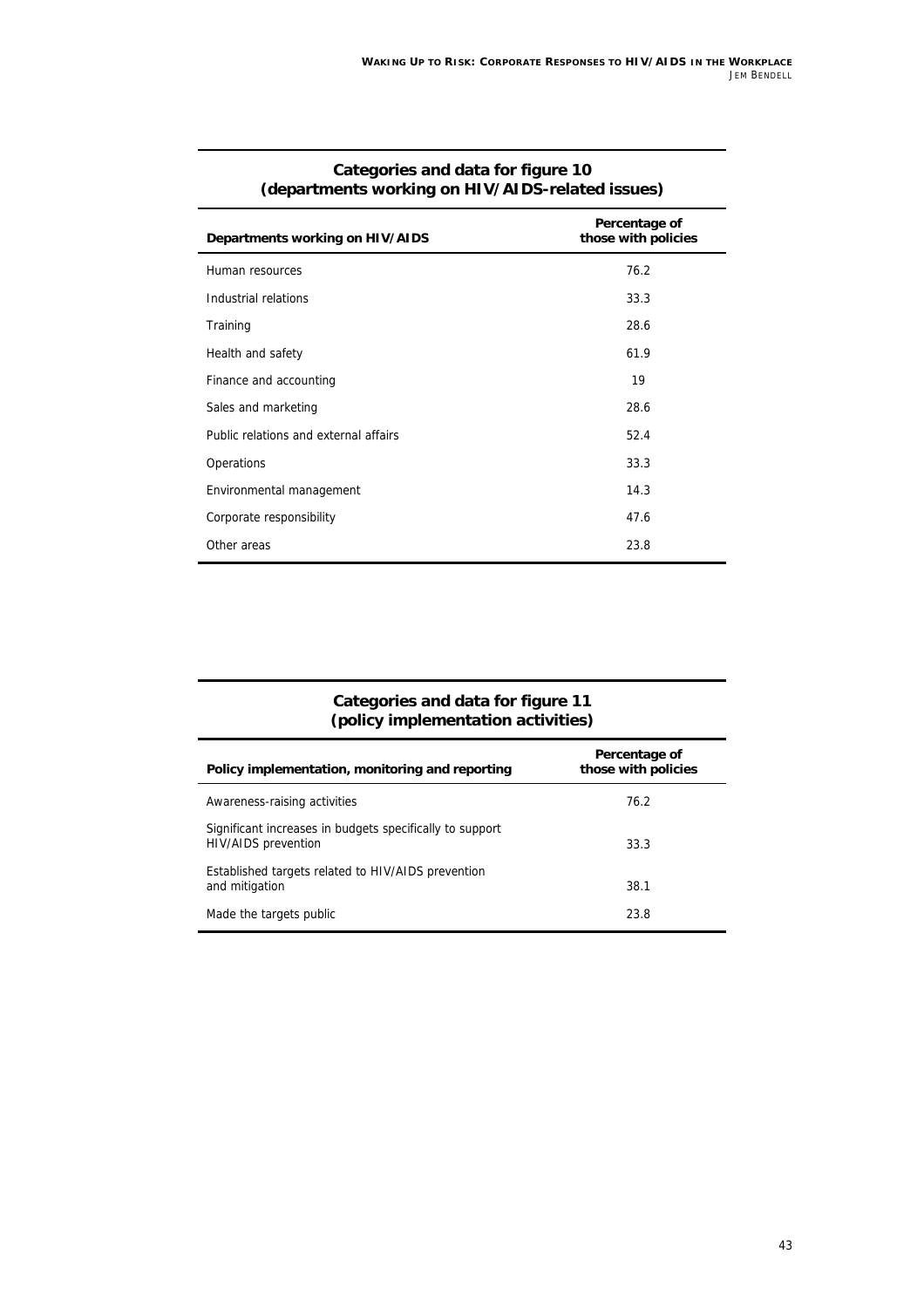| Percentage of<br>those with policies |
|--------------------------------------|
| 87.5                                 |
| 87.5                                 |
| 87.5                                 |
| 75                                   |
| 56.3                                 |
| 50                                   |
|                                      |

#### **Categories and data for figure 12 (types of awareness-raising activities)**

| Categories and data for figure 13 (policy monitoring and reporting activities) |               |
|--------------------------------------------------------------------------------|---------------|
|                                                                                | Dovesnicas of |

| Monitoring and reporting measures                                                                                                                                            | Percentage of<br>those with policies |
|------------------------------------------------------------------------------------------------------------------------------------------------------------------------------|--------------------------------------|
| Carry out studies on the prevalence of HIV in workforce and<br>associated communities                                                                                        | 33.3                                 |
| Carry out studies on the cost to business from HIV/AIDS                                                                                                                      | 23.8                                 |
| When expanding or opening new operations, conduct a "social impact"<br>assessment (including the impact the operation will have on HIV/AIDS<br>prevalence rates in the area) | 38.1                                 |
| Internally monitor compliance with policy                                                                                                                                    | 66.7                                 |
| Order independent monitoring of policy                                                                                                                                       | 14.3                                 |
| Publicly report on compliance and performance                                                                                                                                | 28.6                                 |
| Monitor the impact of HIV/AIDS policy and programme on business                                                                                                              | 33.3                                 |
| Support the development of an international framework for reporting<br>on HIV/AIDS policies and programmes                                                                   | 47.6                                 |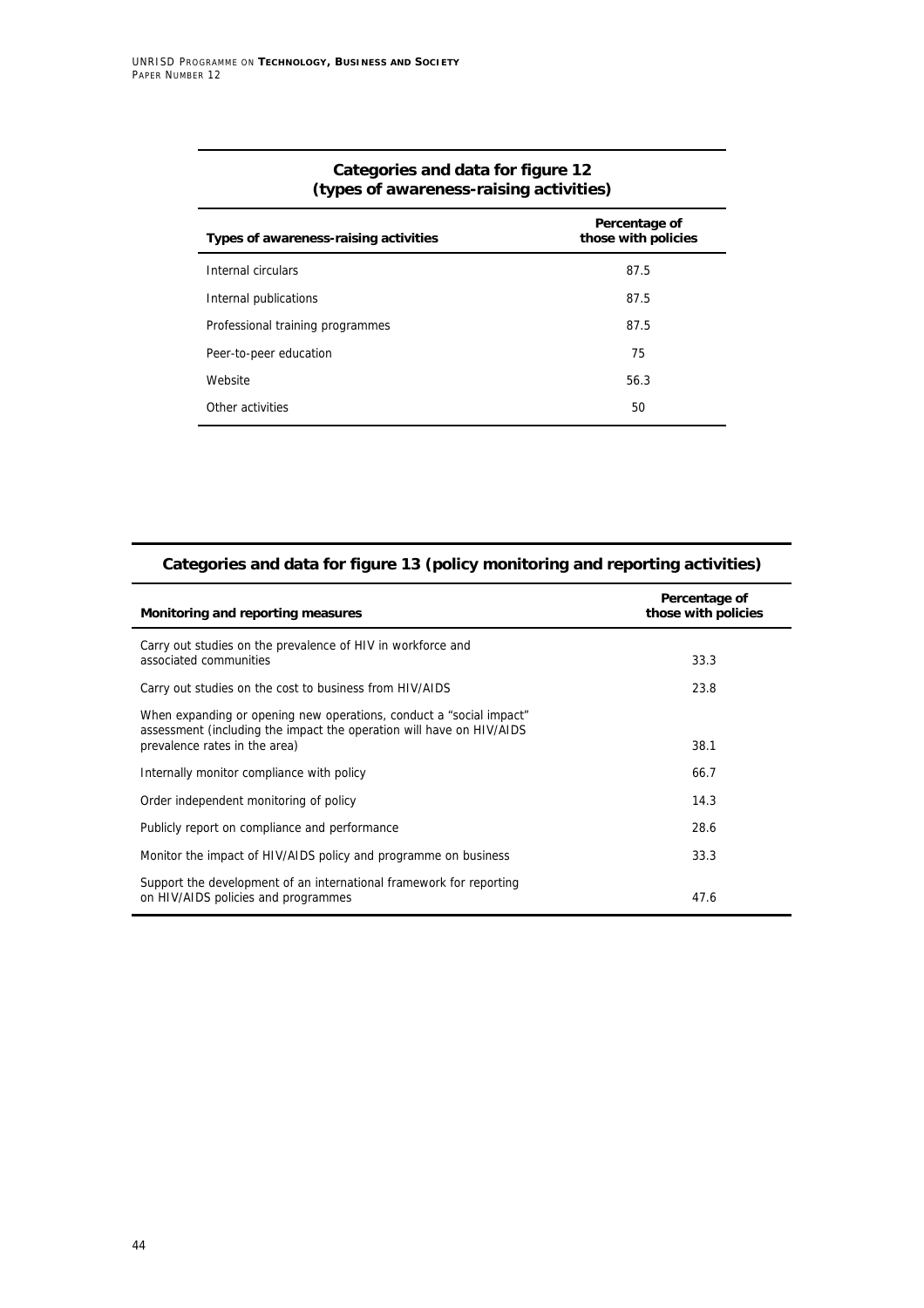| Collaboration                            | Percentage of<br>those with policies<br>that collaborate | Percentage of<br>respondents<br>that collaborate |
|------------------------------------------|----------------------------------------------------------|--------------------------------------------------|
| Regional or national UNAIDS projects     | 28.6                                                     | 20                                               |
| Global fund for HIV/AIDS                 | 38.1                                                     | 30                                               |
| Regional or national business coalitions | 57.1                                                     | 43.3                                             |
| Global business coalitions               | 57.1                                                     | 43.3                                             |
| International trade union secretariats   | 9.5                                                      | 6.7                                              |
| Local governments                        | 66.7                                                     | 50                                               |
| National governments                     | 66.7                                                     | 50                                               |
| <b>NGOs</b>                              | 66.7                                                     | 50                                               |
| Other UN agencies                        | 33.3                                                     | 23.3                                             |

#### **Categories and data for figure 14 (organizations that companies collaborate with on HIV/AIDS)**

#### **Categories and data for figure 15 (levels of advocacy and advertising)**

| Level of corporate advocacy | Percentage of<br>respondents |
|-----------------------------|------------------------------|
| Global level                | 58.3                         |
| Corporate level             | 58.3                         |
| National level              | 50                           |
| Community level             | 25                           |

#### **Categories and data for figure 16 (AIDS-related causes supported financially)**

| <b>Causes supported financially</b> | Percentage of<br>respondents |
|-------------------------------------|------------------------------|
| Medical research                    | 43                           |
| Health care infrastructures         | 30                           |
| Campaigns                           | 43                           |
| Community-based projects            | 33                           |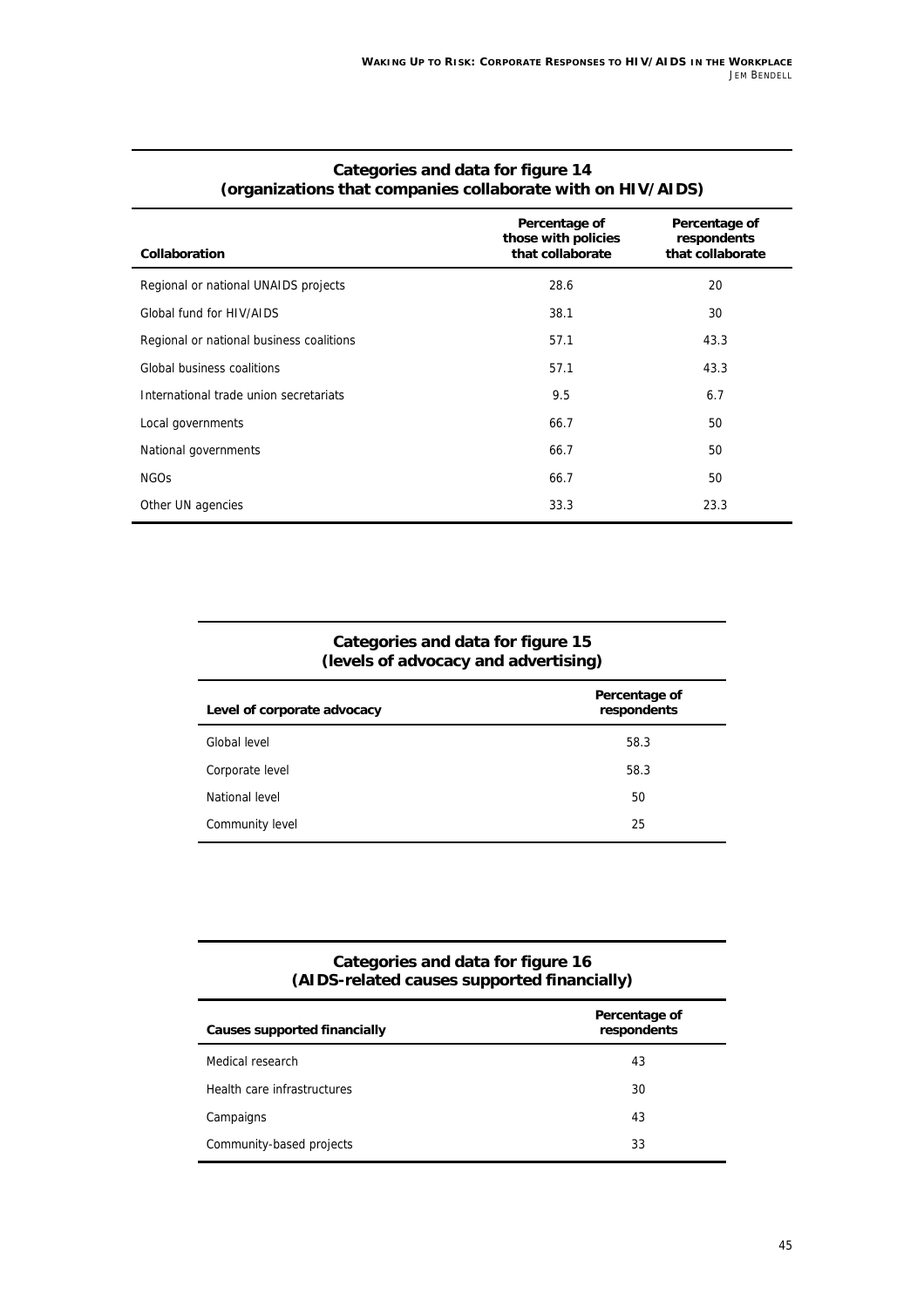| --                                       |                                                   |
|------------------------------------------|---------------------------------------------------|
| <b>Barriers</b>                          | Percentage of<br>those that<br>identified barrier |
| Stigma and prejudice                     | 43.8                                              |
| Availability of drugs                    | 37.5                                              |
| Poor health care infrastructures         | 31.3                                              |
| Low funding for community-based projects | 25                                                |

### **Categories and data for figure 17 (key barriers faced)**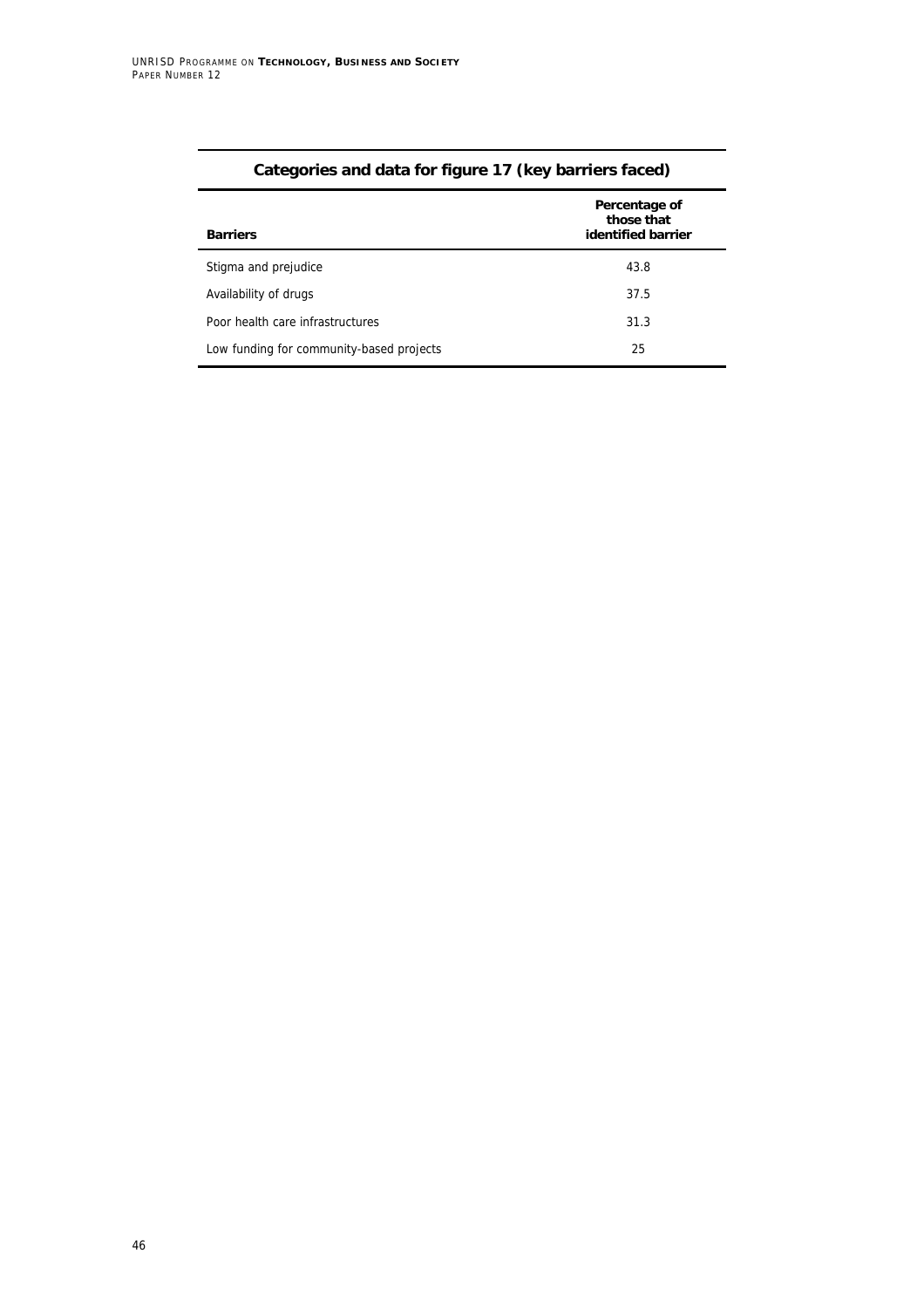### **Annex 2 — Surveyed and Responding Companies**

#### **TNCs**

The survey was sent to the following companies - the world's top 100 non-financial TNCs, ranked by foreign assets, as identified by UNCTAD (2002).

ABB, AES Corporation, AkzoNobel, Alcan, Alcatel, Anglo American, Astrazeneca, Aventis, BASF, Bayer, BMW, BP, Bridgestone, British American Tobacco, Cable & Wireless, Cadbury-Schweppes, Canon, Carnival, Carrefour, Cemex, ChevronTexaco, Coca-Cola, Compagnie De Saint-Gobain, Conoco, DaimlerChrysler, Danone, Deutsche Post, Diageo, Dow Chemical, E.On, Electrolux, Eni, Ericsson, ExxonMobil, Fiat, Ford Motor, Fujitsu, General Electric, General Motors, GlaxoSmithKline, Hewlett-Packard, Hitachi, Honda Motor, Hutchison Whampoa, IBM, Interbrew, Itochu, Japan Tobacco, Johnson & Johnson, LíAir Liquide, LG Electronics, Marubeni, Matsushita Electric Industrial, McDonald's, Merck & Co, Michelin, Mitsubishi Motors, Mitsui & Company, Motorola, NestlÈ, News Corporation, Nissan Motor, Nissho Iwai, Norsk Hydro Asa, Pearson, Petróleos de Venezuela, Petronas, Peugeot, Pfizer, Philip Morris, Philips Electronics, Procter & Gamble, Renault, Repsol YPF, Rio Tinto, Robert Bosch, Roche, Royal Ahold, Royal Dutch/Shell, RWE, SBC Communications, Siemens, Sony, Stora Enso Oys, Suez, Sumitomo, Telefónica, Texas Utilities Company (TXU), Thomson, TotalFinaElf, Toyota Motor, Unilever, Usinor, Verizon Communications, Vivendi Universal, Vodafone, Volkswagen, Volvo, Wal-Mart Stores, WPP Group.

The following 30 TNCs responded positively to the questionnaire.

AkzoNobel, Alcan, Aventis, BASF, Bayer, BMW, BP, ChevronTexaco, Coca-Cola, DaimlerChrysler, ExxonMobil, Ford Motor, General Electric, GlaxoSmithKlein, Hewlett-Packard, Hitachi, Itochu, Marubeni, Merck & Co., Norsk Hydro Asa, Petronas, Pfizer, Renault, Repsol YPF, Royal Dutch/Shell, Siemens, TotalFinaElf, Unilever, Vodaphone, Volvo.

#### **Brazil**

The survey was sent to the following companies, the 25 largest in Brazil based on a composite of employees and turnover.

AMBEV-Companhia de Bebidas das Américas, Bradesco, Caixa Econômica Federal, Cia Brasileira de Petróleo Ipiranga, COMLURB, Companhia do Metropolitano de São Paulo-METRO, Companhia Vale do Rio Doce, Construtora Odebrecht S.A., CSN-Companhia Siderúrgica Nacional, CST-Companhia Siderúrgica de Tubarão (Espírito Santo), Empresa Brasileira de Correios e Telégrafos, FURNAS Centrais Elétricas, General Motors, Grupo Pão de Açúcar, Itaú, Nestlé, Perdigão Agroindustria, Petrobras, SADIA, Santista Têxtil, São Paulo Alpargatas S.A., UNIBANCO, USIMINAS-Usinas Siderúrgicas de Minas Gerais, VARIG-Viação Aérea Rio Grandense, Volkswagen do Brasil.

The following 17 companies completed the questionnaire.

AMBEV-Companhia de Bebidas das Américas, Caixa Econômica Federal, Cia Brasileira de Petróleo Ipiranga, Companhia do Metropolitano de São Paulo–METRO, Companhia Vale do Rio Doce, CST-Companhia Siderúrgica de Tubarão (Espírito Santo), Empresa Brasileira de Correios e Telégrafos, FURNAS Centrais Elétricas, Itaú, Nestlé, Perdigão Agroindustria, Petrobras, Santista Têxtil, São Paulo Alpargatas S.A., USIMINAS–Usinas Siderúrgicas de Minas Gerais, VARIG - Viação Aérea Rio Grandense, Volkswagen do Brasil.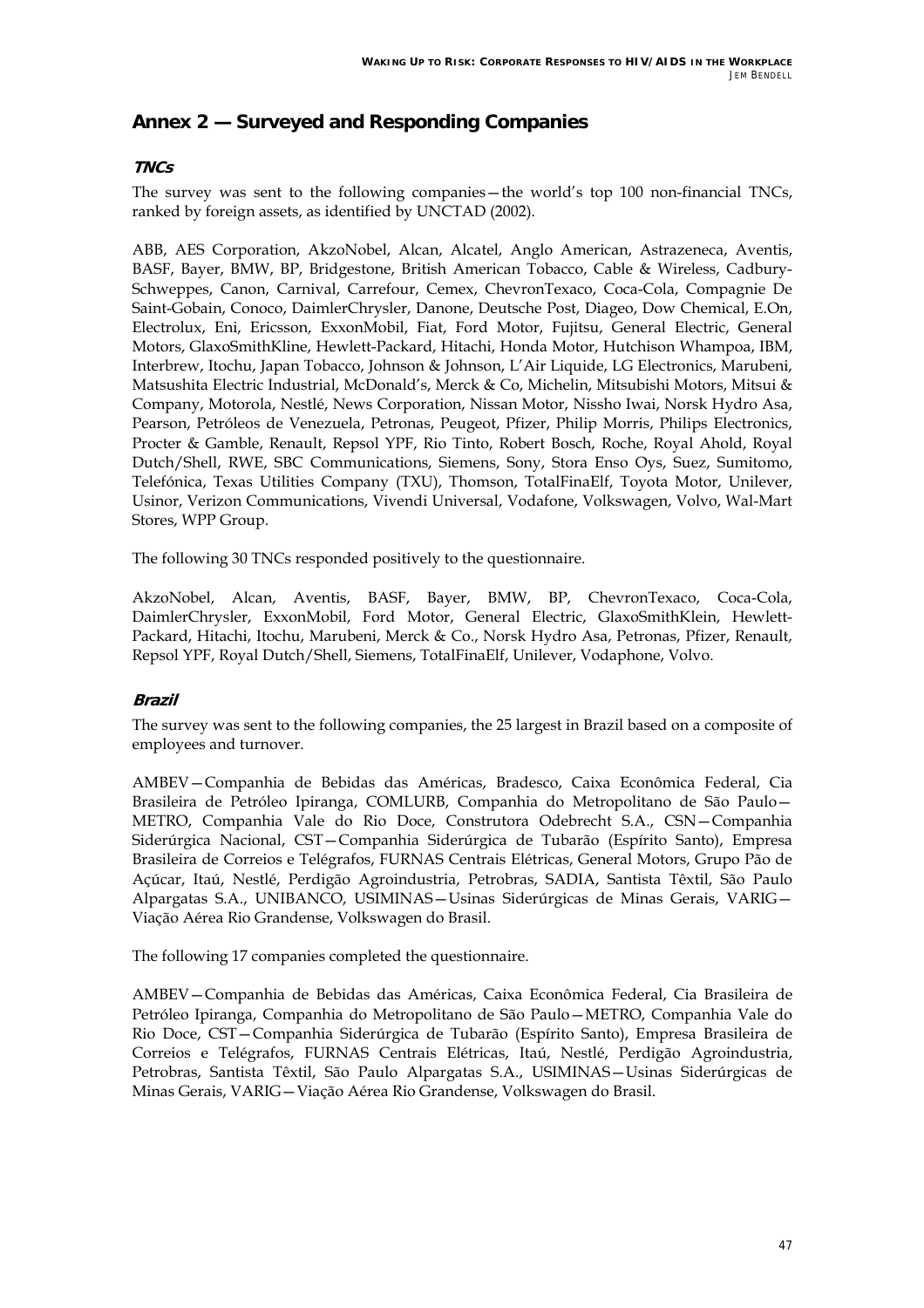UNRISD PROGRAMME ON **TECHNOLOGY, BUSINESS AND SOCIETY** PAPER NUMBER 12

#### **Philippines**

The survey was sent to the following companies, the 25 largest in the Philippines based on a composite of employees and turnover.

Acer, Ayala Corporation, Bank of the Philippine Islands, Caltex Corporation, Coca-Cola Bottlers Philippines Inc., Equitable Banking, Fortune Tobacco Incorporated, Fujitsu, Globe Telecom, Lopez Group, Manila Electric Corporation, Mercury Drug Corporation, Metropolitan Banking Corporation, National Food Authority, National Power Corporation, Nestlé Philippines, Petron Corporation, Philippine Airlines, Philippine Long Distance Corporation, Philippine National Bank, Pilipinas Shell Corporation, San Miguel Corporation, Semiconductors Philippines Inc., Texas Instruments, Zuellig.

The following 16 companies completed the questionnaire.

Acer, Ayala Corporation, Coca-Cola Bottlers Philippines Inc., Fortune Tobacco Incorporated, Fujitsu, Lopez Group, National Food Authority, National Power Corporation, Petron Corporation, Philippine Airlines, Philippine Long Distance Corporation, Philippine National Bank, Pilipinas Shell Corporation, San Miguel Corporation, Semiconductors Philippines Inc., Zuellig.

#### **South Africa**

The survey was sent to the following companies, the 25 largest in South Africa in 2001 based on number of employees.

Amalgamated Banks of South Africa (ABSA), Anglo American, Anglo Platinum, AngloGold, Aveng (Grinaker), BarloWorld (Barworld), Bidvest, Billiton, De Beers, Durban Roodepoort Deep (Durban Deep), Firstrand, Gold Fields, Harmony, Illovo Sugar, Impala Platinum (Implats), Imperial, Iscor, Lonmin Platinum (Lonmin), Old Mutual, Pick ën Pay, Rebserv, Sasol, Shoprite, South African Breweries (SAB), Standard Bank Investment Corporation (SBIC).

The following 16 companies completed the questionnaire.

Amalgamated Banks of South Africa (ABSA), Anglo Platinum, Aveng (Grinaker), BarloWorld (Barworld), Bidvest, De Beers, Durban Roodepoort Deep (Durban Deep), Gold Fields, Impala Platinum (Implats), Iscor, Lonmin Platinum (Lonmin), Old Mutual, Pick ën Pay, Sasol, South African Breweries (SAB), Standard Bank Investment Corporation (SBIC).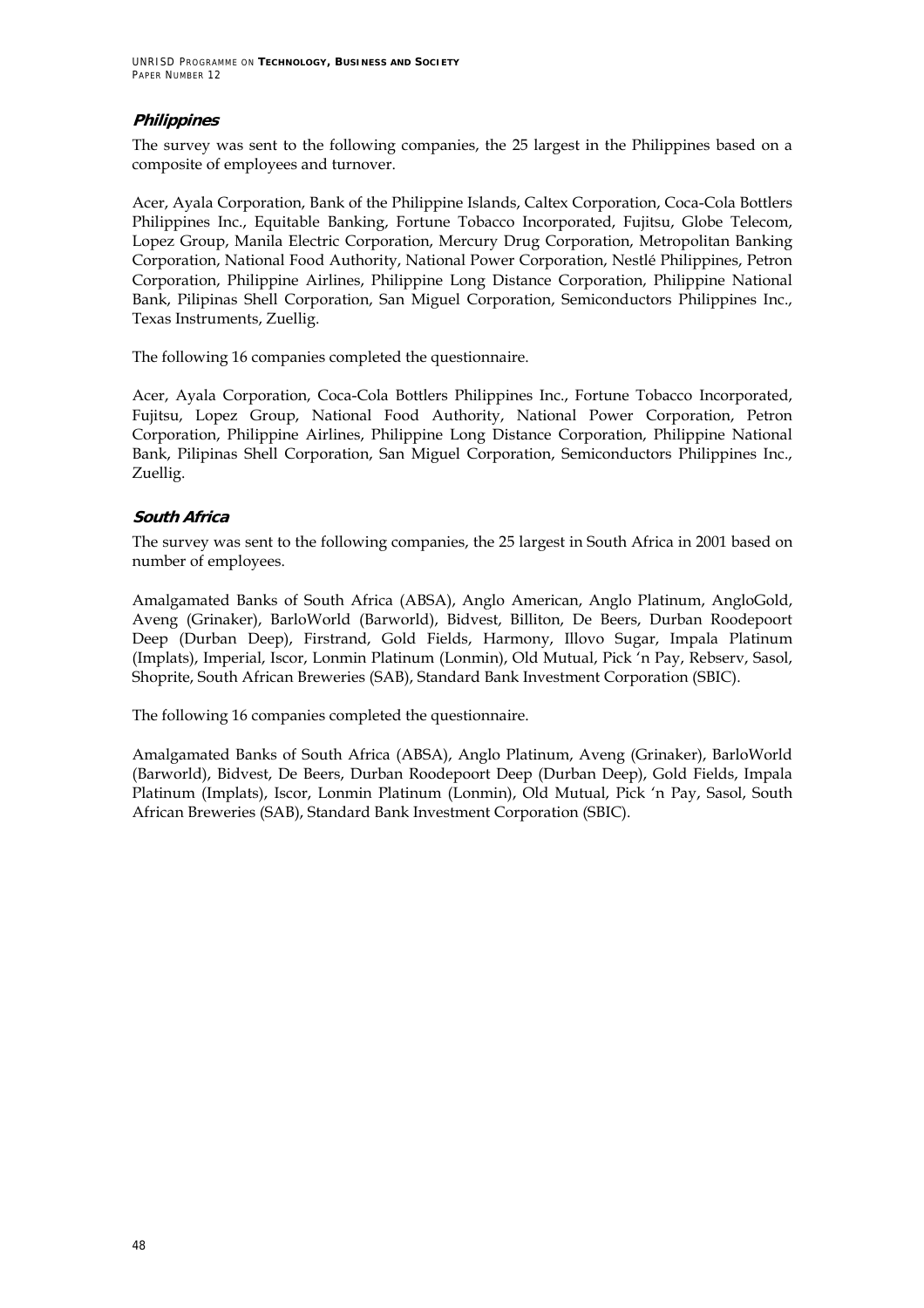### **Annex 3 — The Methodology of the Website Research**

A study of online corporate transparency on HIV/AIDS activities was conducted for the world's top 100 non-financial TNCs, ranked by foreign assets, as identified by UNCTAD (2002). Provision of information about HIV/AIDS activities on corporate websites is considered to be one indicator of corporate responsiveness to the pandemic. The group-level website for each of the TNCs was identified and then examined for English-language information on HIV/AIDS (which does restrict the significance, as a small number of the companies have limited information in English). The examination of these corporate websites was intended to generate an impression of the ease of access to information, as well as the relevance of that information.

The website's search function was located, and then "AIDS" was entered as the search term. The top 10 results from the search were looked at for an occurrence of any information indicating the company was doing something on HIV/AIDS at group level. If not, then the results were examined for any information indicating a subsidiary was doing something on HIV/AIDS (this indicator is compromised by the research team not having a complete knowledge of all companiesí subsidiaries). After this, the results were examined for any information indicating the company was doing something specifically on HIV/AIDS in the workplace at group level, and if not, whether there was information indicating a subsidiary was doing something on HIV/AIDS in the workplace. The results were also examined to see if the company mentioned HIV/AIDS either in the annual report, or in a specific social, sustainability, or health and safety report.

A second search was conducted for those companies where no information was found in a report, using the search terms "AIDS" and "report". Again, the top 10 results were examined.

A third search was conducted on a well-known search engine for those company websites that did not have search functions, with the URL of the company being specified, and the above steps being taken.

A fourth search was conducted using this well-known search engine for those companies where no information was found on group-level workplace policies. This included the name of the company and the phrase "workplace policy on HIV" (both terms required, no URL specified); if there were no results, the phrase was replaced with "aids workplace policy" and other permutations. Again, the top 10 results were examined to see if they provided information as described above.

The results were tabulated and are presented in figure 3.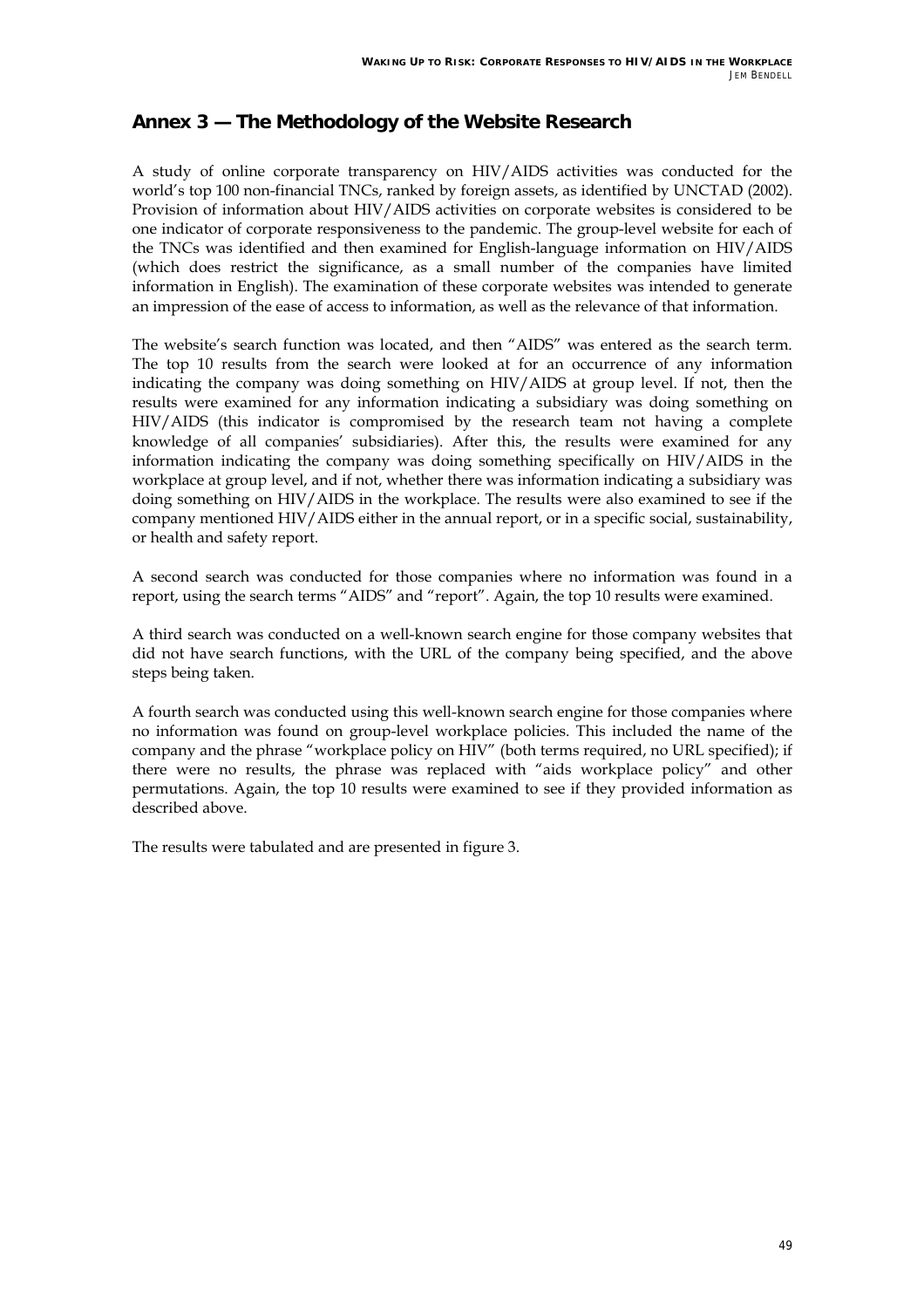UNRISD PROGRAMME ON **TECHNOLOGY, BUSINESS AND SOCIETY** PAPER NUMBER 12

#### **Bibliography**

- Acumen Fund. 2001. **Corporate Philanthropy—An Integral Part of Corporate Social Responsibility**. www.acumenfund.org/Acumen/Portal/article/ PoCShwArtc.asp?ID=12&IDType=RIP. Accessed on 3 September 2003.
- Andes, N. 1992. "Institutional contexts and mortality: The case of Peru." **Social Focus**, No. 25, pp. 295–309.
- Bendell, J. 2001 "World review." **The Journal of Corporate Citizenship**, Issue 3, pp. 10–22.
	- ———. 2000. **Terms for Endearment: Business, NGOs and Sustainable Development**. Greenleaf Publishing, Sheffield.
- Bendell, J. and T. Concannon. 2002. "World review." **The Journal of Corporate Citizenship**, Issue 9, pp. 4–23.
- Bendell, J. and M. Young. 2003. "World review." **The Journal of Corporate Citizenship**, Issue 10, pp. 7–20.
- Bennett, Janette. 2002. "Early starter Eskom wins praise." **Sunday Times** (South Africa), 1 December. www.suntimes.co.za/2002/12/01/business/surveys/survey36.asp. Accessed on 22 August 2003.
- Bery, P. and B. Plumley. 2002. **Harnessing Commercial Strengths to Combat HIV/AIDS: An Analysis of Business Impact and Strategy**. Paper presented at the 14th International AIDS Conference, Barcelona, 7–12 July.
- Beyer, H., P. Rojas and R. Vergara. 1999. "Trade liberalization and wage inequality." **Journal of Development Economics**, Vol. 59, No. 1, pp. 103–123.
- Bezruchka, S. 1999a. "Is the WTO dangerous to our health?" Op-Ed. **Seattle Post-Intelligencer**. 18 November.
- 1999b. "Social ordering in developing countries: Does hierarchy have the same effect as in postindustrial nations? A look at Nepal." **Annals of the New York Academy of Sciences**, Vol. 896, pp. 490–492.

Booker, S. and W. Minter. 2001. "Global apartheid." **The Nation**, No. 273, 9 July.

- Braun, D. 1997. **The Rich Get Richer: The Rise of Income Inequality in the United States and the World**. Nelson-Hall, Chicago.
- BSR. 2002. **BSR Issue Brief: Product and Service Donations.**  www.bsr.org/BSRResources/WhitePaperDetail.cfm?DocumentID=524. Accessed on 3 September 2003.
- Carvel, John. 2002. "Insurance firms to end sexual history questions." **The Guardian**, 12 October. www.guardian.co.uk/uk\_news/story/0,3604,857013,00.html. Accessed on 22 August 2003.
- Cauvin, Henri E. 2002. "Mining company to offer HIV drugs to employees." **New York Times**, 7 August.
- Chiang, T. 1999. "Economic transition and changing relation between income inequality and mortality in Taiwan: Regression analysis." **British Medical Journal**, Vol. 319, October, pp. 1162–1165.
- Coca-Cola Company. 2002. **The Coca-Cola Africa Foundation and Coca-Cola Bottlers in Africa Create HIV/AIDS Healthcare Program**. Press Release, 26 September. www2.coca-cola.com/presscenter/nr\_20020926\_africa\_healthcare\_program.html. Accessed on 3 September 2003.
- Collins, J. and B. Rau. 2000. **AIDS in the Context of Development**. Social Policy and Development Programme Paper No. 4, UNRISD, Geneva.
- Deloitte and Touche. 2003. **Rapid Assessment of the Private Sector Response to HIV/AIDS in South Africa**. Report commissioned by DFID and SABCOHA. www.redribbon.co.za/business/ default.asp?access\_page=2447.
- Deloitte and Touche Human Capital Corporation. 2002. **Evaluation of Workplace Responses to HIV/AIDS in South Africa: A Rapid Situational Analysis**. Johannesburg, May.
- Dickinson, David. 2002. **Sasol's Response to HIV/AIDS**. Research report presented to the National Economic Development and Labour Council (Nedlac) Round Table Research Seminar, Wits Business School, Johannesburg, 20 June.
- Dollar, D. and A. Kraay. 2001. **Growth Is Good for the Poor**. World Bank Policy Research Department, Working Paper No. 2587. World Bank, Washington, DC.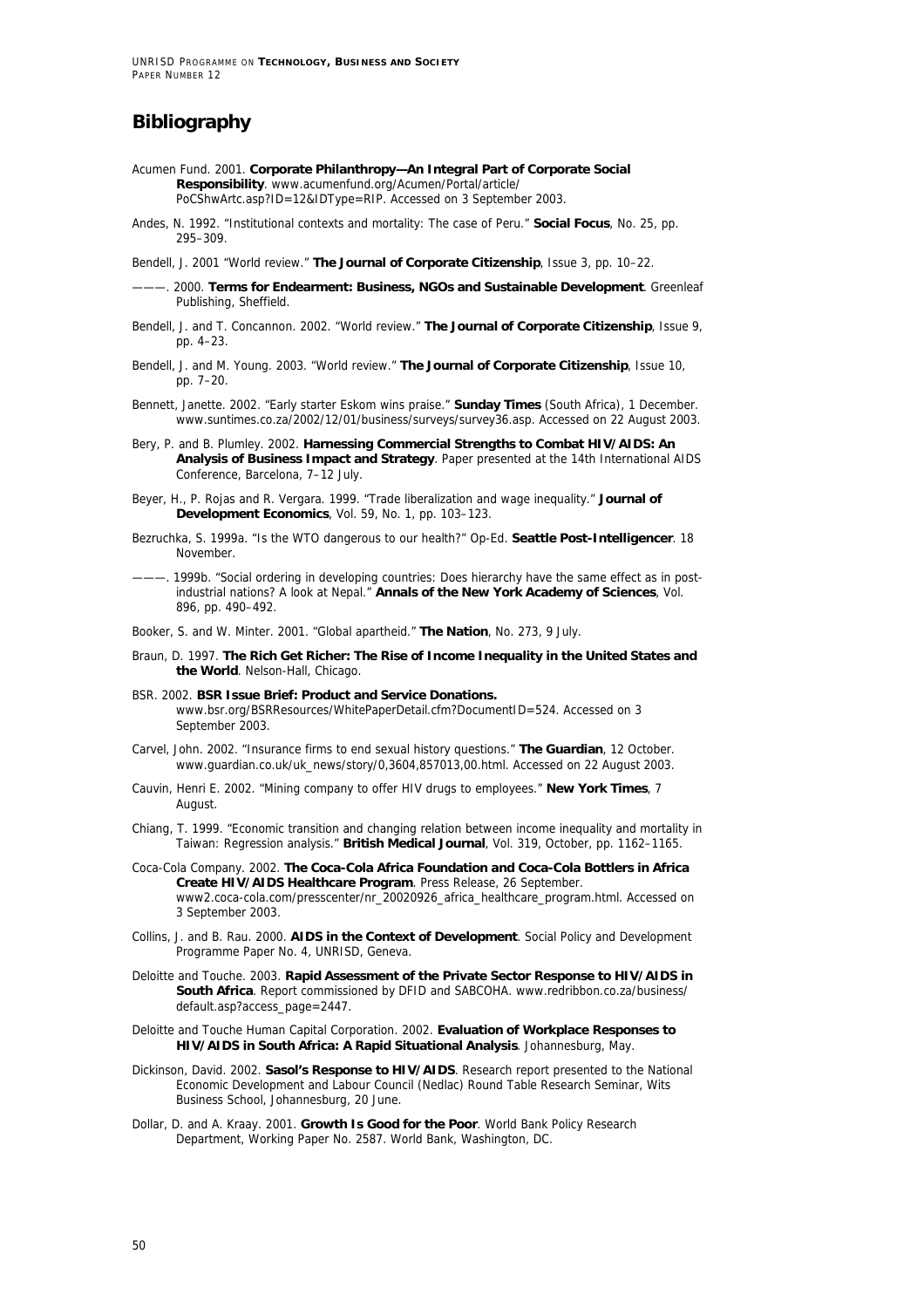- Esu-Willams, E., R. Stewart and J. Pulerwitz. 2002. **Enhancing Access to HIV/AIDS Services: Linking Business Employees to NGOs in KwaZulu Natal (South Africa)**. Paper presented at the 14th International AIDS Conference, Barcelona, 7–12 July.
- Faleyimu, B.L., L.A. Ubuane, A.I. Faleyimu and G.A. Aremo. 2002. **Managing Health and Welfare-Related Issues in the Times of HIV/AIDS: The Way Forward in the World of Work**. Paper presented at the 14th International AIDS Conference, Barcelona, 7–12 July.
- Finch, Julia. 2002. "Anglo calls for help on Aids: Mining company asks South African Government to join the fight." **The Guardian**, 17 August.www.guardian.co.uk/business/story/ 0,3604,776016,00.html. Accessed on 24 September 2003.
- George, S. 1988. **A Fate Worst than Debt: A Radical Analysis of the Third World Debt Crisis**. Penguin Books, London.
- Gisselquist, D., R. Rothenberg, J. Potterat and E. Drucker. 2002. "HIV infections in sub-Saharan Africa not explained by sexual or vertical transmission." **International Journal of STD and AIDS**, Vol. 13, No. 10, October, pp. 657–666.
- Gooding, K. 2002. **Relax about Mining Charter—Gilbertson**. http://m1.mny.co.za/MGFin.nsf/Current/ 4225685F0043D37A42256C0E005394ED?OpenDocument. Accessed on 3 September 2003.
- Hafner, Katie. 2003. "Dot-com saviors, tilting at the world's ills." **New York Times**, 16 March, Section I, p. 1.
- Harrison, A. and G. Hanson. 1999. "Who gains from trade reform? Some remaining puzzles." **Journal of Development Economics**, Vol. 59, pp. 125–154.
- Hindustan Times. 2002. "AIDS programme launched in Indian city." New Delhi, 8 November.
- ILO. 2000. **Sustainable Agriculture in a Globalizing Economy**. ILO, Geneva.
- IOE. 2002. **Employers' Handbook on HIV/AIDS: A Guide for Action**. IOE and UNAIDS, Geneva. www.uscib.org/docs/ioe\_aids\_handbook.pdf. Accessed on 3 September 2003.
- Krammer, Larry. 2003. "The plague we can't escape." **New York Times**, 15 March, Section A, p. 17.
- Lamont, James and Betty Liu Atlanta. 2002. "Coca-Cola faces global protests." **Financial Times**, 16 October.
- Laporte, Y., V. Barnes, E. Hicks, J. Strydom and J. Stoubik. 2002. **Workplace HIV/AIDS Education: Models at Work**. Paper presented at the 14th International AIDS Conference, Barcelona, 7–12 July.
- Levine, Steve. 2003. "Eateries raise funds to battle HIV/AIDS." **Courier Post** (South Jersey), 10 March. www.southjerseynews.com/issues/march/m031003d.htm. Accessed on 22 August 2003.
- Ligomeka, Brian. 2003. "Employers review draft policy on HIV/AIDS in the workplace." **Malawi Standard** (Blantyre), 28 February. http://malawihere.com/ viewnews.asp?id=1689&recnum=341&catid=. Accessed on 22 August 2003.
- Lourens, Carli. 2003. "Daimlerchrysler widens HIV drive." **Business Day** (Johannesburg), 28 February. www.bday.co.za/bday/content/direct/1,3523,1294972-6078-0,00.html. Accessed on 22 August 2003.
- Macalister, Terry. 2002. "South African mining giant to give staff free Aids drugs: Anglo American is first big company to offer treatment as disease sweeps country." **The Guardian**, 7 August. www.guardian.co.uk/aids/story/0,7369,770413,00.html. Accessed on 22 August 2003.

Madeley, J. 1999. **Hungry for Trade: How the Poor Pay for Free Trade**. Zed Books, London.

Mensah, Charles. 2003. "HIV test for employees of Accra brewery." **Network Herald** (Accra), 7 March.

- Mkandawire, T. and V. Rodríguez. 2000. **Globalization and Social Development after Copenhagen: Premises, Promises and Policies**. Geneva 2000 Occasional Paper No. 10, UNRISD, Geneva.
- Munthali, A. 2002. **Adaptive Strategies and Coping Mechanisms of Families and Communities Affected by HIV/AIDS in Malawi**. UNRISD, Geneva. Mimeo.
- Oxfam. 2002. **Debt Relief and the HIV/AIDS Crisis in Africa: Does the Heavily Indebted Poor Countries (HIPC) Initiative Go Far Enough?** Oxfam Briefing Paper No. 25, Oxfam, Oxford.
- Plumley, B., P. Bery and C. Dadd. 2002. **Beyond the Workplace: Business Participation in the Multi-Sectoral Response to HIV/AIDS**. Paper presented at the 14th International AIDS Conference, Barcelona, 7–12 July.
- Plumley, B and N. Mistry. 2002. **Employees HIV/AIDS: Action for Business Leaders**. Paper presented at the 14th International AIDS Conference, Barcelona, 7–12 July.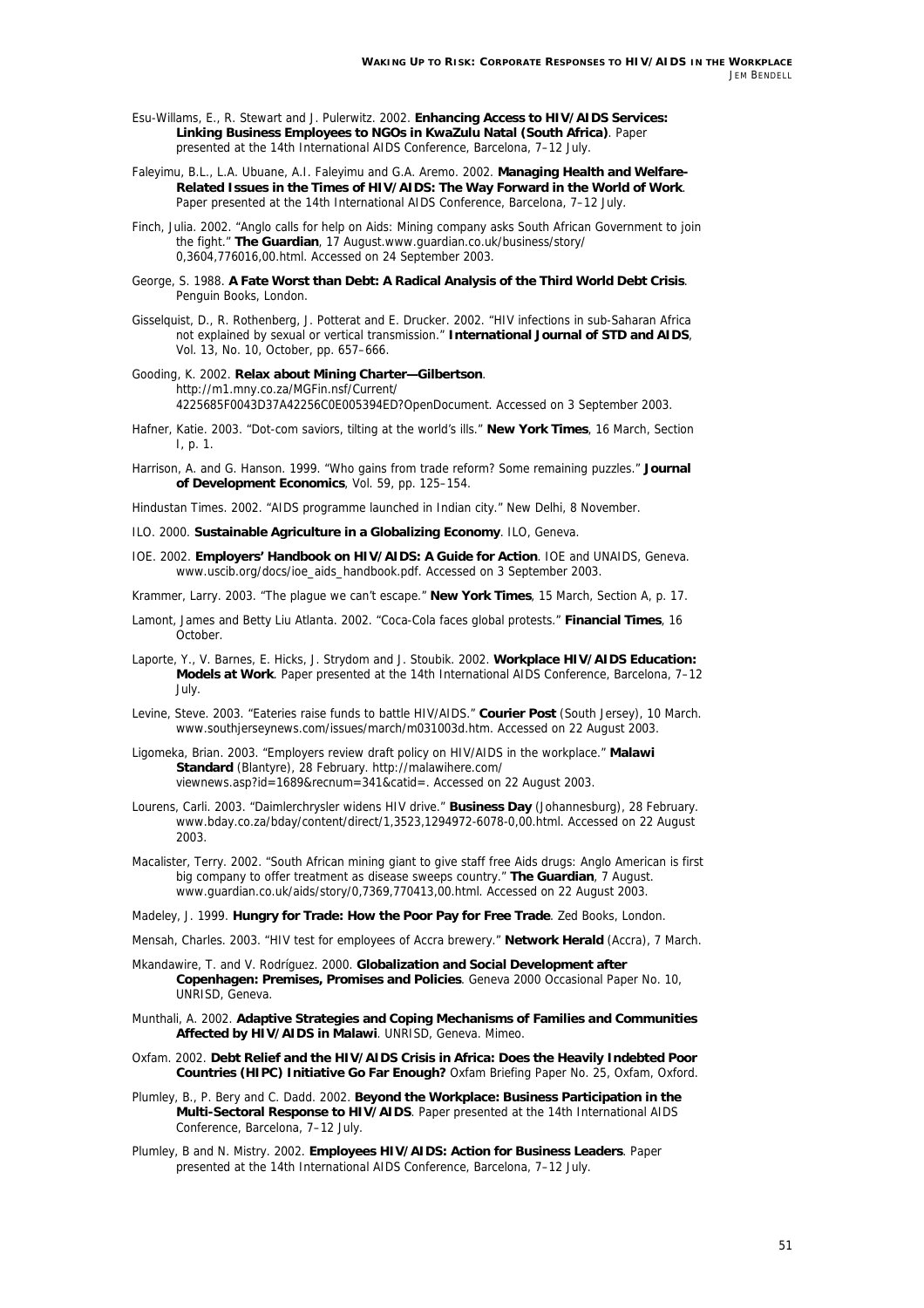- Pollack Petchesky, R. 2003. **Global Prescriptions: Gendering Health and Human Rights**. Zed Books, London.
- Rehak, Judith. 2003. "A golden moment for emerging debt." **International Herald Tribune**, 19 April. www.iht.com/articles/93720.htm. Accessed on 3 September 2003.
- Rosen, S. and J.L. Simon. 2003. **Shifting The Burden: The Private Sector's Response to the AIDS Epidemic in Africa**. Department of International Health, Boston School of Public Health, Boston. www.international-health.org/AIDS\_Economics/Papers/ Shifting%20the%20Burden-WHO%20Bulletin%20Feb%2003.pdf. Accessed on 3 September 2003.
- Rosen, S., J.L. Simon, D. Thea and J. Vincent. 2000. **Care and Treatment to Extend the Working Lives of HIV-Positive Employees: Calculating the Benefits to Business**. Department of International Health, Boston School of Public Health, Boston. www.internationalhealth.org/AIDS\_Economics/Papers/Business%20benefits%20of%20care%20and%20treatment %20(SAJS).pdf. Accessed on 3 September 2003.
- Rusconi, R. 2002. **The Impact of HIV/Aids on the Workforce**. Sanlam Wealth Management, Bellville, South Africa. www.sanlam.co.za/NR/rdonlyres/ e5lszr2srb7t7pwbsarcdnpnlhk7g4y74ioxzwdiq3aumwqbifl2vjopj54q7p627msoidjdrkh6qljuthmm7 ohffnh/eEB\_Aids.pdf. Accessed on 3 September 2003.
- Safo, Amos. 2003. "Condoms in pay slips—One company's response to the threat of HIV/Aids." **Public Agenda** (Accra), 17 February, p. 17.
- Shah, V., B. Brar and S. Yangchen Rana. 2002. **Layers of Silence: Links between Women's Vulnerability, Trafficking and HIV/AIDS in Bangladesh, India and Nepal**. UNRISD, Geneva. Mimeo.
- Shen, C., and J.B. Williamson. 1997. "Child mortality, women's status, economic dependency, and state strength: A cross-national study of less developed countries." **Social Forces**, Vol. 76, pp. 667– 700.
- Simon, J., A. Whiteside, S. Rosen, J. Vincent and D.M. Thea. 2000. **The Response of African Businesses to HIV/AIDS**. Department of International Health, Boston School of Public Health, Boston. www.international-health.org/AIDS\_Economics/Papers/ Response%20of%20African%2-0businesses%20to%20AIDS%20(Commonwealth).pdf. Accessed on 3 September 2003.
- Singh, A. 2000. **Global Economic Trends and Social Development**. Geneva 2000 Occasional Paper No. 5, UNRISD, Geneva.
- Sisask, A. (ed.). 2003. **One Step Further: Responses to HIV/AIDS**. UNRISD and Sida, Stockholm.

South China Morning Post. 2002. "700 companies take part in AIDS survey." 7 October, p. 4.

- Stevens, M. 2002. **AIDS and the Workplace: Maintaining Employee Benefits versus the Transfer of Costs to the Household**. Paper presented at the 14th International AIDS Conference, Barcelona, 7–12 July.
- Temkin, Sanchia. 2003. "HIV/AIDS poses information disclosure challenges." **Business Day** (Johannesburg), 10 March. www.bday.co.za/bday/content/direct/1,3523,1301149-6078- 0,00.html. Accessed on 22 August 2003.
- This Day. 2003a. "HIV/Aids—Private sector on rescue mission." 25 February. http://allafrica.com/stories/200302250378.html.

2003b. "Chevron MD heads anti-Aids body." 11 March. http://allafrica.com/stories/200303110058.html.

UNAIDS/WHO. 2002. **AIDS Epidemic Update**. UNAIDS, Geneva, December.

- UNCTAD. 2002. **World Investment Report 2002: Transnational Corporations and Export Competitiveness**. United Nations, Geneva.
- ———. 2003. **World Investment Report 2003: FDI Policies for Development: National and International Perspectives**. United Nations, Geneva.
- UNDP. 1999. **Human Development Report 1999**. Oxford University Press, New York.
- UNGASS. 2001. **Declaration of Commitment on HIV/AIDS: "Global Crisis—Global Action".** United Nations General Assembly Special Session on HIV/AIDS, 2 August. www.unaids.org/ whatsnew/others/un\_special/Declaration2706\_en.htm. Accessed on 22 August 2003.
- Utting, P. 2002. "Regulating business via multistakeholder initiatives: A preliminary assessment." In NGLS and UNRISD (eds.), **Voluntary Approaches to Corporate Responsibility: Readings and a Resource Guide**. NGLS, Geneva.

Wilkinson, R.G. 1996. **Unhealthy Societies: The Afflictions of Inequality**. Routledge, London.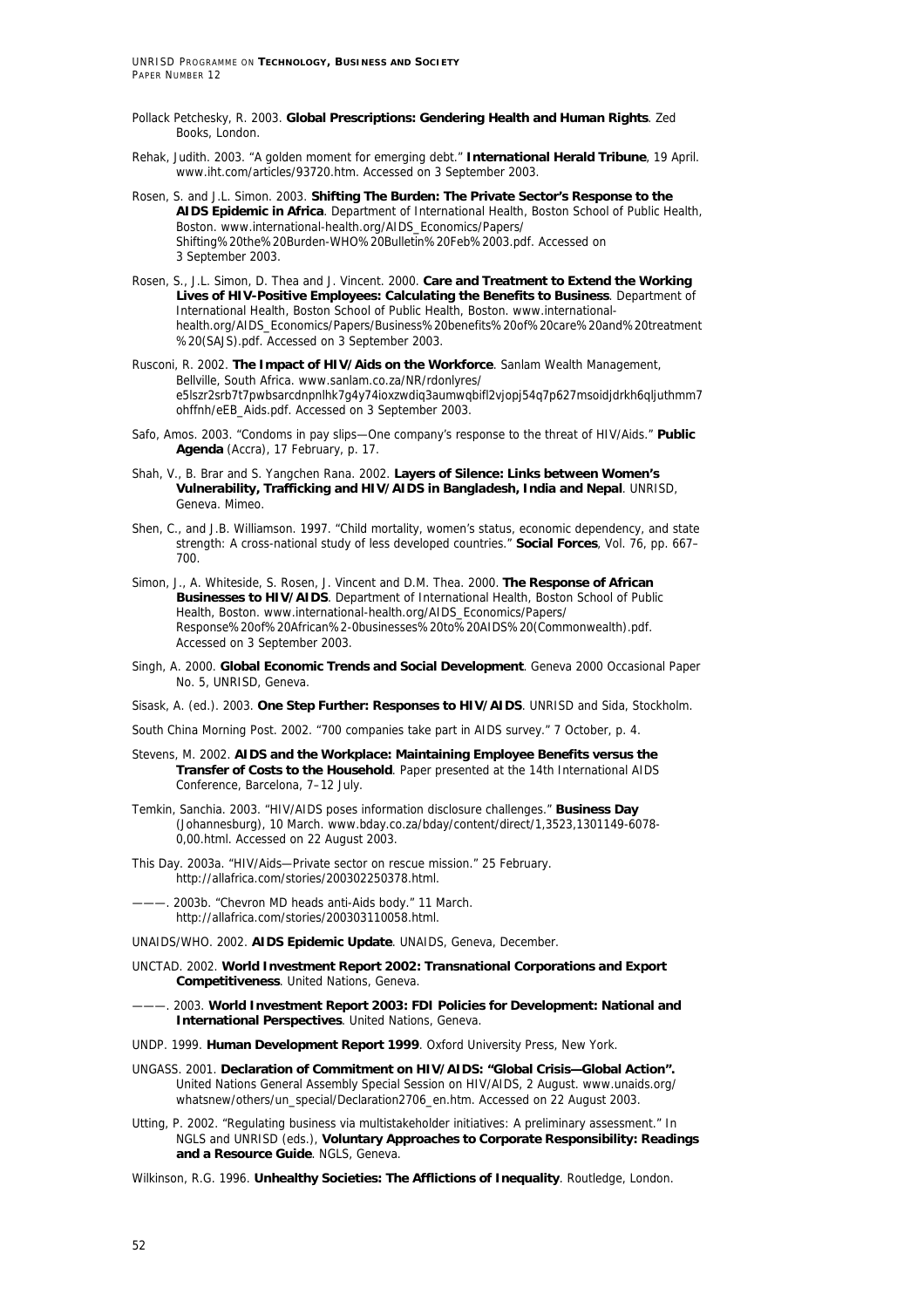- Williams, B., E. Gouws, M. Lurie and J. Crush. 2002. **Spaces of Vulnerability: Migration and HIV/AIDS in South Africa**. Migration Policy Series No. 24. SAMP, Kingston (Ontario) and Cape Town.
- Zadek, S. 2001. **The Civil Corporation: The New Economy of Corporate Citizenship**. Earthscan, London.
- Zammit, Ann. Forthcoming. **Development at Risk: Rethinking UN-Business Partnerships**. UNRISD, Geneva.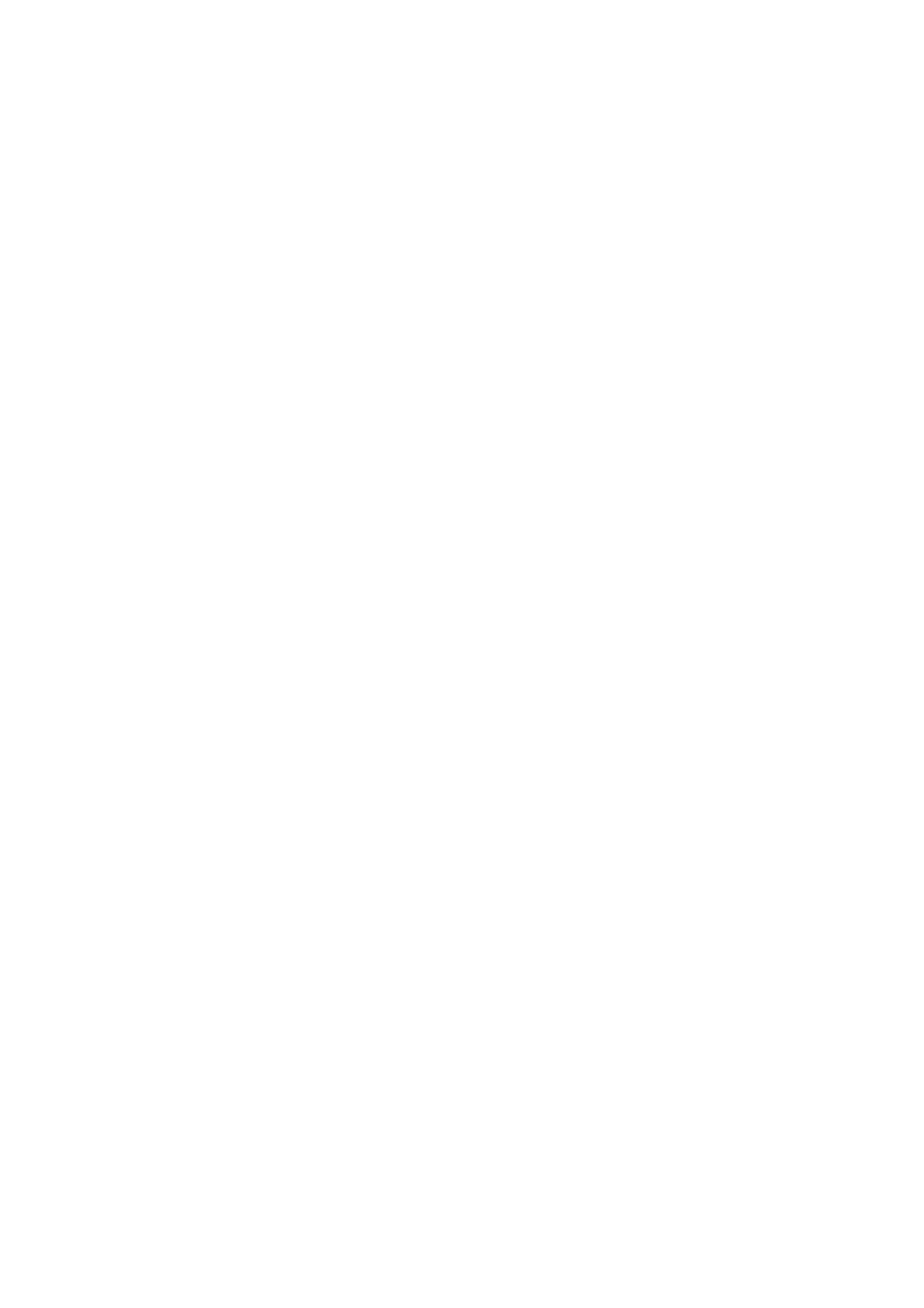## UNRISD Programme Papers on **Technology, Business and Society**

| PP TBS 12 | Waking Up to Risk: Corporate Responses to HIV/AIDS<br>in the Workplace<br>Jem Bendell, October 2003                                                                                                            |
|-----------|----------------------------------------------------------------------------------------------------------------------------------------------------------------------------------------------------------------|
| PP TBS 11 | The Political Economy of International Communications:<br>Foundations for the Emerging Global Media Debate over Media<br><b>Ownership and Regulation</b><br>Robert W. McChesney and Dan Schiller, October 2003 |
| PP TBS 10 | <b>Technology and Transformation: Facilitating Knowledge Networks</b><br>in Eastern Europe<br>Jonathan Bach and David Stark, October 2003                                                                      |
| PP TBS 9  | The Riddle of Distance Education: Promise, Problems and<br><b>Applications for Development</b><br>Judith Adler Hellman, June 2003                                                                              |
| PP TBS 8  | Enjeux et rôle des nouvelles technologies de l'information<br>et de la communication dans les mutations urbaines:<br>Le cas de Touba (Sénégal)<br>Cheikh Guèye, mai 2003                                       |
| PP TBS 7  | Les émigrés sénégalais et les nouvelles technologies<br>de l'information et de la communication<br>Serigne Mansour Tall, mai 2003                                                                              |
| PP TBS 6  | Corporate Social Responsibility in Indonesia: Quixotic Dream<br>or Confident Expectation?<br>Melody Kemp, December 2001                                                                                        |
| PP TBS 5  | <b>Regulating Large International Firms</b><br>E.V.K. FitzGerald, November 2001                                                                                                                                |
| PP TBS 4  | The Development Divide in a Digital Age: An Issues Paper<br>Cynthia Hewitt de Alcántara, August 2001                                                                                                           |
| PP TBS 3  | <b>Corporate Environmental Responsibility in Singapore and Malaysia:</b><br>The Potential and Limits of Voluntary Initiatives<br>Martin Perry and Sanjeev Singh, April 2001                                    |
| PP TBS 2  | <b>Corporate Codes of Conduct: Self-Regulation in a Global Economy</b><br>Rhys Jenkins, April 2001                                                                                                             |
| PP TBS 1  | Les technologies de l'information et de la communication et<br>le développement social au Sénégal: Un état des lieux<br>Olivier Sagna, janvier 2001                                                            |